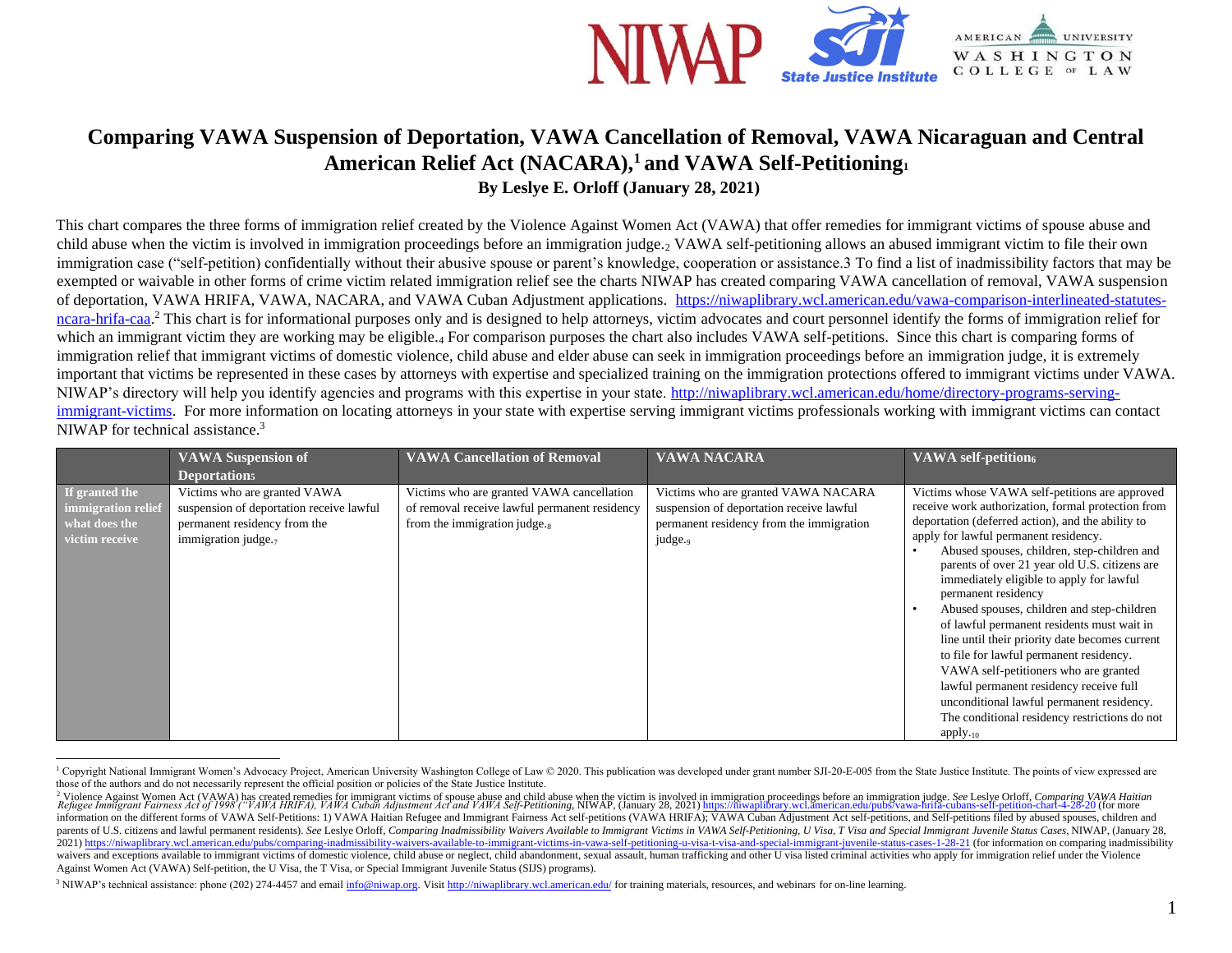|                                                                                                                                            | <b>VAWA Suspension of</b><br>Deportation <sub>5</sub>                                                                                                                                                                                                                                                                                                                                                | <b>VAWA Cancellation of Removal</b>                                                                                                                                                                                                                                                                                                                                                               | <b>VAWA NACARA</b>                                                                                                                                                                                                                                                                                                                                                                                                                                                                  | <b>VAWA</b> self-petition <sub>6</sub>                                                                                                                                                                                                                                                                                                                                                                                                                                                                                                                                                                                                                                                                                                                                                                             |
|--------------------------------------------------------------------------------------------------------------------------------------------|------------------------------------------------------------------------------------------------------------------------------------------------------------------------------------------------------------------------------------------------------------------------------------------------------------------------------------------------------------------------------------------------------|---------------------------------------------------------------------------------------------------------------------------------------------------------------------------------------------------------------------------------------------------------------------------------------------------------------------------------------------------------------------------------------------------|-------------------------------------------------------------------------------------------------------------------------------------------------------------------------------------------------------------------------------------------------------------------------------------------------------------------------------------------------------------------------------------------------------------------------------------------------------------------------------------|--------------------------------------------------------------------------------------------------------------------------------------------------------------------------------------------------------------------------------------------------------------------------------------------------------------------------------------------------------------------------------------------------------------------------------------------------------------------------------------------------------------------------------------------------------------------------------------------------------------------------------------------------------------------------------------------------------------------------------------------------------------------------------------------------------------------|
| <b>Where the</b><br>application is filed                                                                                                   | The victim must be in deportation or<br>exclusion proceedings and must file<br>their suspension of deportation<br>application with the immigration judge<br>using form EOIR-40.11                                                                                                                                                                                                                    | The victim must be in removal proceedings<br>and must file their suspension of deportation<br>application with the immigration judge using<br>form EOIR-42B.12                                                                                                                                                                                                                                    | The victim must be in deportation, exclusion, or<br>removal proceedings and must file their VAWA<br>NACARA 203 application with the immigration<br>judge using form EOIR-40.13                                                                                                                                                                                                                                                                                                      | The application for a VAWA self-petition is filed<br>with the VAWA Unit of the U.S. Citizenship and<br>Immigration Service (USCIS) Vermont Service<br>Center <sub>14</sub> on form I-360. <sub>15</sub> Any eligible victim can file<br>a self-petition including immigrant victims who have<br>temporary legal immigration status, who are in<br>removal or deportation proceedings and who are<br>undocumented. VAWA self-petitioners'<br>applications for lawful permanent residency<br>are also filed with the VAWA Unit. 18                                                                                                                                                                                                                                                                                   |
| <b>Filing deadlines</b><br>that apply, where<br>the application<br>can be filed and<br>are immigraiton<br>court<br>proceedings<br>required | Victim must be in proceedings before an<br>immigration judge to apply for VAWA<br>suspension of deportation. <sub>16</sub> Victims<br>whose deportation or exclusion<br>proceedings began before April 1, 1997<br>are eligible for VAWA suspension of<br>deportation. $_{17}$ Victim may reopen<br>proceedings initiated before that date to<br>apply for VAWA suspension of<br>deportation.         | Victim must be in proceedings before an<br>immigration judge to apply for VAWA<br>cancellation of removal.18 Victims whose<br>cancellation of removal proceedings were<br>initiated on or after April 1, 1997 are eligible<br>to apply for VAWA cancellation of<br>removal. $_{19}$                                                                                                               | Victim must be in proceedings before an<br>immigration judge to apply for VAWA<br>NACARA. <sub>20</sub> No filing deadline imposed on when a<br>VAWA NACARA application must be filed. <sub>21</sub><br>However, to apply the victim must have been<br>placed in immigration court proceedings. Victims<br>with prior deportation or<br>removal orders can file motions to reopen to<br>submit their VAWA NACARA application and<br>have it adjudicated by the immigration judge.22 | The victim files for VAWA self-petitioning directly<br>with the United States Citizenship and Immigration<br>Services VAWA Unit. <sub>23</sub> There are no filing<br>deadlines for VAWA self-petitions. The victims<br>with open cases in immigration court and victims<br>with outstanding removal or deportation orders<br>issued against them are all eligible to self-petition.<br>When there is a case filed against the self-petitioner<br>in immigration court the victim may need to file a<br>motion to reopen or otherwise seek a stay of the<br>removal proceedings until the self-petition has been<br>adjudicated. <sub>24</sub> Many self-petitioners will also qualify<br>to apply for one of the other forms of immigration<br>relief listed in this chart if they are in removal<br>proceedings. |
| <b>Nationality of the</b><br><b>Victim Applying</b>                                                                                        | Immigrant victims qualify to file for<br>VAWA suspension of deportation<br>without regard to their nationality or<br>place of birth. <sub>25</sub>                                                                                                                                                                                                                                                   | Immigrant victims qualify to file for VAWA<br>cancellation of without regard to their<br>nationality or place of birth. $_{26}$                                                                                                                                                                                                                                                                   | Immigrant victims qualify to file for VAWA<br>NACARA without regard to their nationality or<br>place of birth. <sub>27</sub> They are not required to be of El<br>Salvadoran, Guatemalan, or Eastern<br>European origin. <sub>28</sub>                                                                                                                                                                                                                                              | Immigrant victims qualify to file VAWA self-<br>petitions without regard to their nationality or place<br>of birth. $_{29}$                                                                                                                                                                                                                                                                                                                                                                                                                                                                                                                                                                                                                                                                                        |
| <b>Qualifying Abuse</b><br>Suffered                                                                                                        | Victim or the victim's child must be<br>have been subject to battery or extreme<br>cruelty, which includes crimes and<br>forms of emotional abuse that may or<br>may not constitute crimes. <sub>30</sub>                                                                                                                                                                                            | Victim or the victim's child must be have<br>been subject to battery or extreme cruelty,<br>which includes crimes and forms of<br>emotional abuse that may or may not<br>constitute crimes. $_{31}$                                                                                                                                                                                               | Victim or the victim's child must be have been<br>subject to battery or extreme cruelty, which<br>includes crimes and forms of emotional abuse that<br>may or may not constitute crimes.32                                                                                                                                                                                                                                                                                          | Victim must be have been subject to battery or<br>extreme cruelty, which includes crimes and forms of<br>emotional abuse that may or may not constitute<br>crimes.33                                                                                                                                                                                                                                                                                                                                                                                                                                                                                                                                                                                                                                               |
| Where did the<br>abuse take place                                                                                                          | At least one incident of battering or<br>extreme cruelty must have taken place<br>in<br>the United States. <sub>34</sub>                                                                                                                                                                                                                                                                             | At least one incident of battering or extreme<br>cruelty must have taken place in the United<br>States.35                                                                                                                                                                                                                                                                                         | No restriction on where the abuse took place, but<br>the applicant for VAWA NACARA must have been<br>the spouse or child of a NACARA eligible abuser at<br>one of the times specified times.36                                                                                                                                                                                                                                                                                      | At least one incident of the battering or extreme<br>cruelty must have occurred in the United States. <sub>37</sub><br>Exception: If the abusive spouse is an employee of<br>the U.S. government or a member of the uniformed<br>services living abroad, all of the battering or extreme<br>cruelty may have been<br>perpetrated abroad. <sub>38</sub>                                                                                                                                                                                                                                                                                                                                                                                                                                                             |
| When the abuse<br>took place                                                                                                               | At least one incident of the battering or<br>extreme cruelty must have occurred<br>during the marriage. <sub>39</sub> Evidentiary rules<br>require consideration of the full history<br>of abuse in the relationship not limited<br>to the abuse that occurred either during<br>the marriage. $_{40}$ Abuse may have<br>occurred before the abuser became a<br>citizen or lawful permanent resident. | At least one incident of the battering or<br>extreme cruelty must have occurred during<br>the marriage. $_{41}$ Evidentiary rules require<br>consideration of the full history of abuse in<br>the relationship not limited to the abuse that<br>occurred either during the marriage. <sub>42</sub> Abuse<br>may have occurred before the abuser became<br>a citizen or lawful permanent resident. | The VAWA NACARA applicant or their child<br>must have been battered or subjected to extreme<br>cruelty by an NACARA eligible abuser and that<br>applicant must have been the spouse or child of that<br>NACARA eligible abuser at one of the times listed<br>in the statute. <sub>43</sub> Abuse may have occurred before<br>the abuser became NACARA eligible.                                                                                                                     | At least one incident of the battering or extreme<br>cruelty must have occurred during the marriage. <sub>44</sub><br>Abuse occurring during the marriage is considered<br>qualifying abuse. <sub>45</sub> Evidentiary rules require<br>consideration of the full history of abuse in the<br>relationship not limited to the abuse that occurred<br>either during the marriage. <sub>46</sub> Abuse may have<br>occurred before the abuser became a citizen or<br>lawful permanent resident.                                                                                                                                                                                                                                                                                                                       |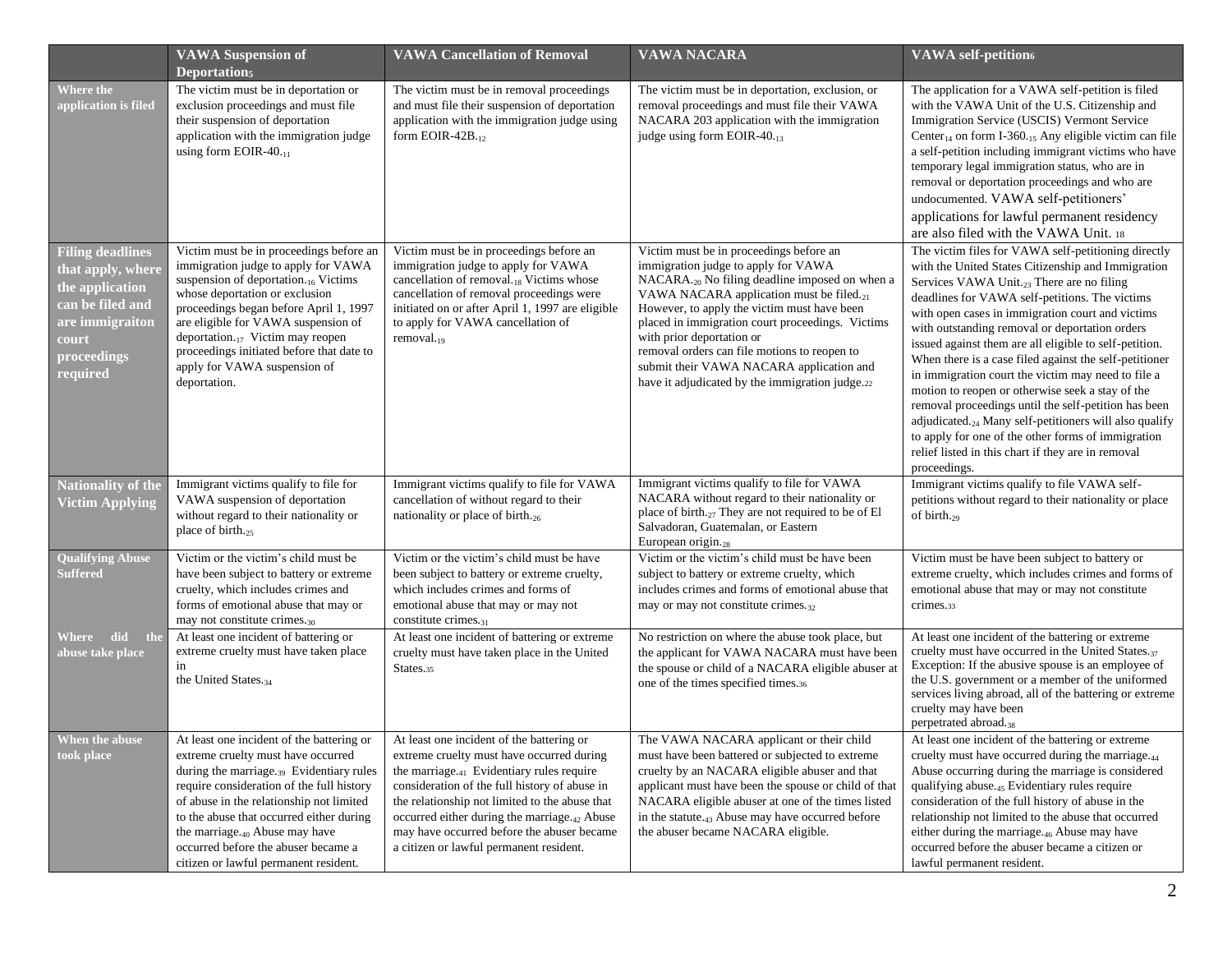|                                                                          | <b>VAWA Suspension of</b><br>Deportation <sub>5</sub> | <b>VAWA Cancellation of Removal</b>                               | <b>VAWA NACARA</b>                                                                                                                                                                                                                                                                                                                                                                                                                                                                                                                                                                                                                                                                                                                                                                                                                                                                                                                                                                                                                                                                                                                                                                                                                                                                                       | <b>VAWA</b> self-petition6                                        |
|--------------------------------------------------------------------------|-------------------------------------------------------|-------------------------------------------------------------------|----------------------------------------------------------------------------------------------------------------------------------------------------------------------------------------------------------------------------------------------------------------------------------------------------------------------------------------------------------------------------------------------------------------------------------------------------------------------------------------------------------------------------------------------------------------------------------------------------------------------------------------------------------------------------------------------------------------------------------------------------------------------------------------------------------------------------------------------------------------------------------------------------------------------------------------------------------------------------------------------------------------------------------------------------------------------------------------------------------------------------------------------------------------------------------------------------------------------------------------------------------------------------------------------------------|-------------------------------------------------------------------|
| Abuser's<br><b>Immigration or</b><br><b>Citizenship</b><br><b>Status</b> | Citizen or lawful permanent residen.t <sub>47</sub>   | Citizen <sub>48</sub> or lawful permanent resident. <sub>49</sub> | The abusive spouse, former spouse, parent or<br>step-parent must have been eligible for<br>NACARA as a:<br>El Salvadoran who $_{50}$<br>Was not apprehended upon entry to the<br>US after 12/19/90; First entered the US on<br>or before 9/19/1990 and registered for<br>$ABC_{51}$ or TPS one or before 10/31/91; or<br>Filed for asylum before 4/1/90<br>$\bullet$<br>Guatemalan who <sub>52</sub><br>Was not apprehended upon entry to the<br>$\bullet$<br>US after 12/19/90; First entered the US on<br>or before 10/1/90 and registered for ABC<br>or TPS on or before 12/31/91; or<br>$\bullet$<br>Filed for asylum before 4/1/90<br>Eastern European from Soviet Union, Russia,<br>or any republic of the former Soviet Union<br>including:<br>$\bullet$<br>Albania, Armenia, Azerbaijan, Belarus,<br>Bulgaria, Czechoslovakia, East Germany<br>(German Democratic Republic), Estonia,<br>Georgia, Hungary, Kazakhstan,<br>Kyrgyzstan, Latvia, Lithuania, Moldova,<br>Poland, Romania, Russia, Tajikistan,<br>Turkmenistan, Ukraine, Uzbekistan,<br>Yugoslavia (including Bosnia and<br>Herzegovina, Croatia, Kosovo,<br>Macedonia, Montenegro, Slovenia and<br>Serbia) who --<br>Entered the US on or before<br>$\bullet$<br>12/31/90 and<br>Filed for asylum on or before 12/31/91<br>$\bullet$ | Citizen <sub>53</sub> or lawful permanent resident. <sub>54</sub> |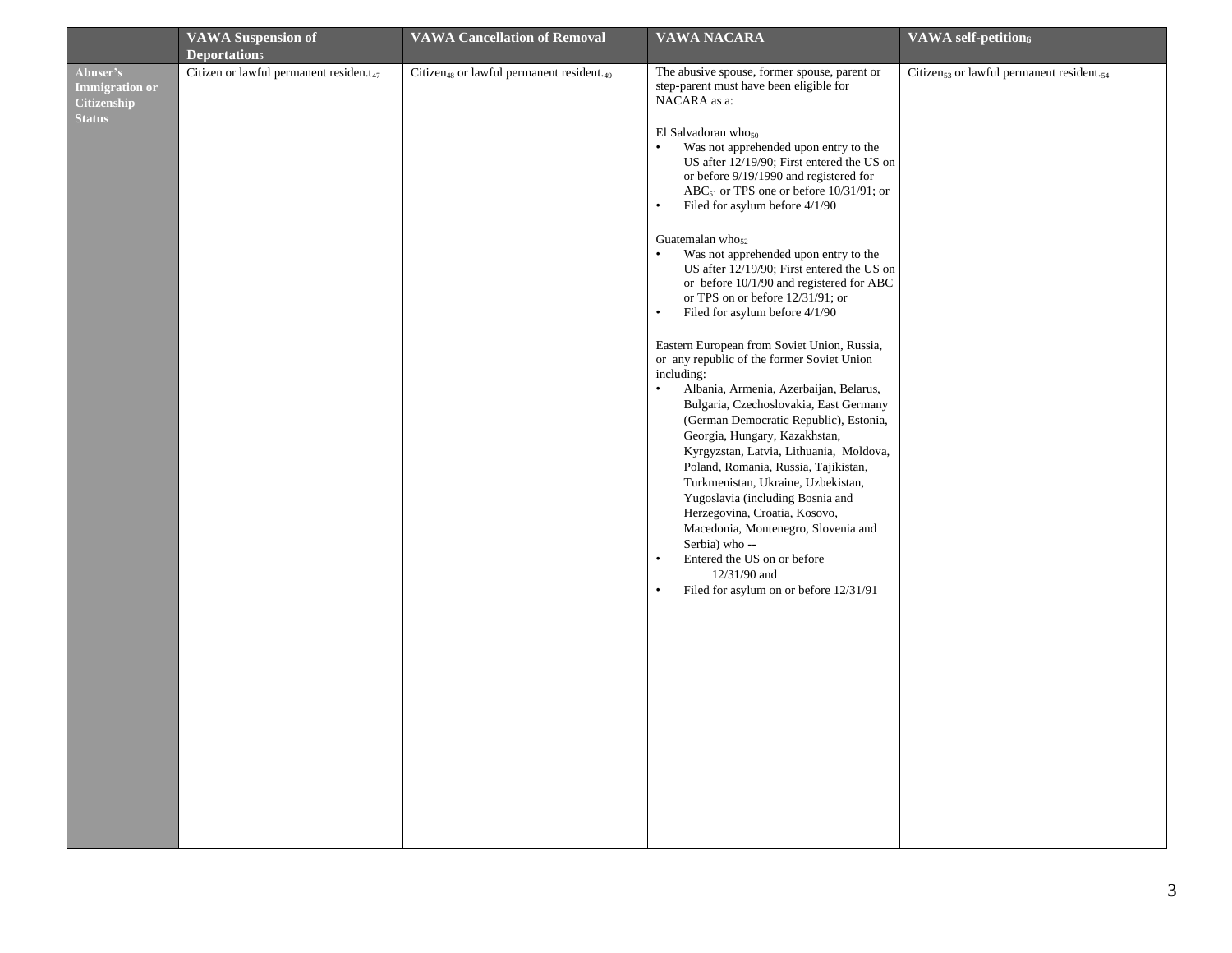| <b>VAWA Suspension of</b><br>Deportation <sub>5</sub>                                                                                                                                                                                                                                                                                                                                                                                                                                                                                                                                                                                                                                                                                                                                                                                                                                                                                                                                                                                                                                                         | <b>VAWA Cancellation of Removal</b>                                                                                                                                                                                                                                                                                                                                                                                                                                                                                                                                                                                                                                                                                                                                                                                                                                                                                                                                                                                                                                                                                                                                                                                                                                                                                          | <b>VAWA NACARA</b>                                                                                                                                                                                                                                                                                                                                                                                                                                                                                                                                                                                                                                                                                                                                                                                                                                                                                                                                                                                                                                                                                                                                                                                                                                                                                                                                                                         | <b>VAWA</b> self-petition6                                                                                                                                                                                                                                                                                                                                                                                                                                                                                                                                                                                                                                                                                                                                                                                                                                                                                                                                                                                                                                                                                                                                                                                                                                                                                                                                                                                                                                                                    |
|---------------------------------------------------------------------------------------------------------------------------------------------------------------------------------------------------------------------------------------------------------------------------------------------------------------------------------------------------------------------------------------------------------------------------------------------------------------------------------------------------------------------------------------------------------------------------------------------------------------------------------------------------------------------------------------------------------------------------------------------------------------------------------------------------------------------------------------------------------------------------------------------------------------------------------------------------------------------------------------------------------------------------------------------------------------------------------------------------------------|------------------------------------------------------------------------------------------------------------------------------------------------------------------------------------------------------------------------------------------------------------------------------------------------------------------------------------------------------------------------------------------------------------------------------------------------------------------------------------------------------------------------------------------------------------------------------------------------------------------------------------------------------------------------------------------------------------------------------------------------------------------------------------------------------------------------------------------------------------------------------------------------------------------------------------------------------------------------------------------------------------------------------------------------------------------------------------------------------------------------------------------------------------------------------------------------------------------------------------------------------------------------------------------------------------------------------|--------------------------------------------------------------------------------------------------------------------------------------------------------------------------------------------------------------------------------------------------------------------------------------------------------------------------------------------------------------------------------------------------------------------------------------------------------------------------------------------------------------------------------------------------------------------------------------------------------------------------------------------------------------------------------------------------------------------------------------------------------------------------------------------------------------------------------------------------------------------------------------------------------------------------------------------------------------------------------------------------------------------------------------------------------------------------------------------------------------------------------------------------------------------------------------------------------------------------------------------------------------------------------------------------------------------------------------------------------------------------------------------|-----------------------------------------------------------------------------------------------------------------------------------------------------------------------------------------------------------------------------------------------------------------------------------------------------------------------------------------------------------------------------------------------------------------------------------------------------------------------------------------------------------------------------------------------------------------------------------------------------------------------------------------------------------------------------------------------------------------------------------------------------------------------------------------------------------------------------------------------------------------------------------------------------------------------------------------------------------------------------------------------------------------------------------------------------------------------------------------------------------------------------------------------------------------------------------------------------------------------------------------------------------------------------------------------------------------------------------------------------------------------------------------------------------------------------------------------------------------------------------------------|
| Abuser must be the victim's citizenss<br><b>Relationship to</b><br>the Abuser and<br>Spouse <sub>56</sub><br>abusers<br>Former spouse <sub>57</sub><br>$\bullet$<br>citizenship or<br><b>Parentss</b><br><i>immigration</i><br>Step-parent <sub>59</sub><br>status<br><b>Or</b><br>Abuser must be the victim's lawful<br>permanent resident <sub>60</sub><br>$\bullet$<br>Spouse <sub>61</sub><br>Former $spouse_{62}$<br>Parent <sub>63</sub><br>$Step-parent_{64}$<br><b>Or</b><br>Victim is the parent of $a_{65}$<br>Child or<br>$\bullet$<br>Step-child who<br>$\bullet$<br>Has been battered or subjected to<br>extreme cruelty by the child's other<br>parent who is a<br>U.S. citizen or<br>$\bullet$<br>parent<br>legal immigration status or be<br>undocumented.<br>Proof of the spousal relationship, the<br>step-parent/step-child relationship or<br>parent/child relationship must be<br>submitted. <sub>66</sub><br>Applicant may not be deportable based<br>In addition to<br>on marriage fraud.111 No bigamy<br>proof of legal<br>exception.<br>marriage what<br>if anything is<br>required? | Abuser must be the victim's citizen67<br>Spouse <sub>68</sub><br>Intended spouse <sub>69</sub><br>Former spouse <sub>70</sub><br>$\bullet$<br>Parent <sub>71</sub><br>Step-parent <sub>72</sub><br><b>Or</b><br>Abuser must be the victim's lawful<br>permanent resident <sub>73</sub><br>Spouse <sub>74</sub><br>Intended spouse <sub>75</sub><br>Former spouse <sub>76</sub><br>$\bullet$<br>Parent <sub>77</sub><br>$Step-parent_{78}$<br><b>Or</b><br>Victim is the parent of a <sub>79</sub><br>Child or<br>$\bullet$<br>Step-child who<br>$\bullet$<br>Has been battered or subjected to extreme<br>cruelty by the child's other parent who is a<br>Lawful permanent resident<br>U.S. citizen or<br>Lawful permanent resident parent<br>$\bullet$<br>The abused child may be a citizen, have<br>The abused child may be a citizen, have legal<br>immigration status or be undocumented.<br>Proof of the spousal relationship, the<br>stepparent/step-child relationship or<br>parent/child relationship must be submitted.80<br>Applicant may not be deportable based on<br>marriage fraud <sub>112</sub> VAWA cancellation of<br>removal is also available to abused<br>immigrant victims who believed they married<br>a U.S. citizen or lawful permanent resident<br>who turned out to be a bigamist. <sub>113</sub> | Abuser must be or have been the victim's<br>NACARA eligible family member who is or<br>was a<br>Spouse <sub>81</sub><br>Former spouse<br>$\bullet$<br>Parent 82<br>$\bullet$<br>$Step-parent_{83}$<br>This spousal or parent/child relationship must<br>have been in existence at one of the following<br>points in time:<br>When the abused spouse or child<br>Filed an application under VAWA<br>NACARA for VAWA suspension<br>of deportation or VAWA<br>cancellation of removal <sub>84</sub><br><b>OR</b><br>Key Times: When the abusive NACARA<br>eligible family member --<br>Was granted suspension of deportation<br>or cancellation of removal <sub>85</sub> whether or<br>not the grant was related to<br>NACARA <sub>86</sub><br>Filed an application for suspension of<br>deportation or cancellation of<br>removal <sub>87</sub><br>Registered for ABC benefits88<br>$\bullet$<br>Applied for temporary protected<br>$\bullet$<br>status <sub>s9</sub><br>Applied for asylum <sub>90</sub><br>Proof of the spousal relationship, the<br>stepparent/step-child relationship or<br>parent/child relationship must be submitted.91<br>Requires proof of the applicant victim's<br>spousal relationship to the NACARA eligible<br>spouse. <sub>114</sub> This includes proof that the<br>marriage was a legal marriage valid in the<br>place where the marriage was performed.115 | Abuser must be the victim's citizen <sup>92</sup><br>Spouse <sub>93</sub><br>$\bullet$<br>Intended spouse <sub>94</sub><br>Former spouse <sub>95</sub><br>$\bullet$<br>Parent <sub>96</sub><br>$Step-parent_{97}$<br>Over 21 year old son or daughter <sub>98</sub><br>Or<br>Abuser must be the victim's lawful permanent<br>resident <sub>99</sub><br>Spouse100<br>$\bullet$<br>Intended spouse <sub>101</sub><br>Former spouse <sub>102</sub><br>Parent103<br>Step-parent104<br><b>Or</b><br>Victim is the parent of a<br>Child or<br>$\bullet$<br>Step-child who<br>Has been battered or subjected to extreme cruelty<br>by the child's other parent who is the VAWA self-<br>petitioners' citizen <sub>105</sub> or lawful permanent<br>resident106<br>Spouse107<br>Intended spouse <sub>108</sub><br>Former spouse <sub>109</sub><br>The abused child may be a citizen, have legal<br>immigration status or be undocumented.<br>Proof of the spousal relationship, the<br>stepparent/step-child relationship or parent/child<br>relationship must be submitted. <sub>110</sub><br>Applicant must prove that their marriage<br>Was a legal marriage valid in the place<br>where the marriage was performed. <sub>116</sub><br>Was entered into in good faith.117<br>VAWA self-petitioning also is available to<br>abused immigrant victims who believed they<br>married in good faith a U.S. citizen or lawful<br>permanent resident who turned out to be a<br>$bigamist.$ <sub>118</sub> |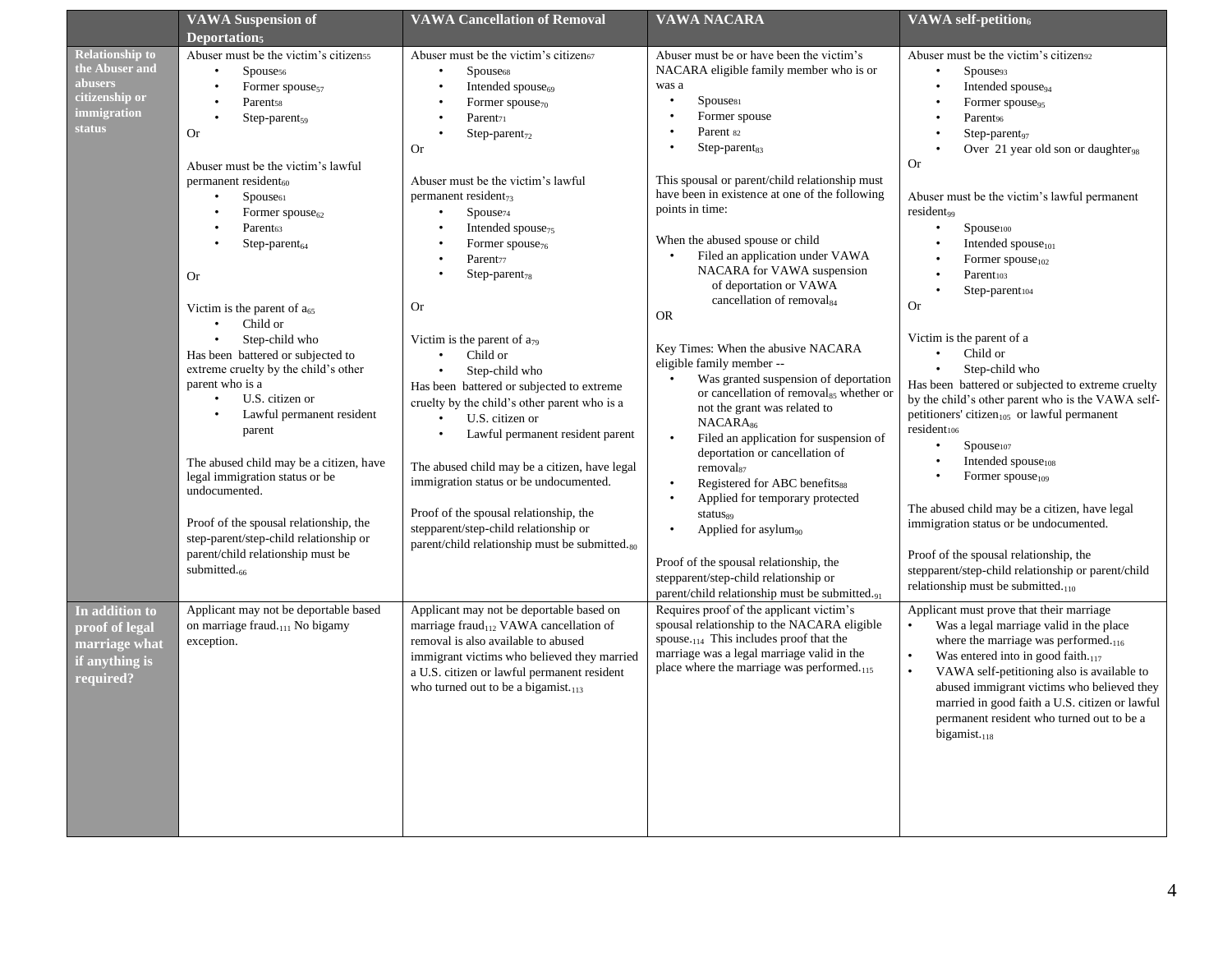|                                                                    | <b>VAWA Suspension of</b><br>Deportation <sub>5</sub>                                                                                                                                                                                                                                                                                                                                                                                                                                                                                                                                                                                              | <b>VAWA Cancellation of Removal</b>                                                                                                                                                                                                                                                                                                                                                                                                                                                                                                                                                                                                                        | <b>VAWA NACARA</b>                                                                                                                                                                                                                                                                                                                                                                                                                                                                                                                                                                                           | <b>VAWA</b> self-petition6                                                                                                                                                                                                                                                                                                                                                                                                                                                                                                                                                                                                                                                                                                                                                                                                                                                                                                                                                                                                                                                                                                                                                                                                                                               |
|--------------------------------------------------------------------|----------------------------------------------------------------------------------------------------------------------------------------------------------------------------------------------------------------------------------------------------------------------------------------------------------------------------------------------------------------------------------------------------------------------------------------------------------------------------------------------------------------------------------------------------------------------------------------------------------------------------------------------------|------------------------------------------------------------------------------------------------------------------------------------------------------------------------------------------------------------------------------------------------------------------------------------------------------------------------------------------------------------------------------------------------------------------------------------------------------------------------------------------------------------------------------------------------------------------------------------------------------------------------------------------------------------|--------------------------------------------------------------------------------------------------------------------------------------------------------------------------------------------------------------------------------------------------------------------------------------------------------------------------------------------------------------------------------------------------------------------------------------------------------------------------------------------------------------------------------------------------------------------------------------------------------------|--------------------------------------------------------------------------------------------------------------------------------------------------------------------------------------------------------------------------------------------------------------------------------------------------------------------------------------------------------------------------------------------------------------------------------------------------------------------------------------------------------------------------------------------------------------------------------------------------------------------------------------------------------------------------------------------------------------------------------------------------------------------------------------------------------------------------------------------------------------------------------------------------------------------------------------------------------------------------------------------------------------------------------------------------------------------------------------------------------------------------------------------------------------------------------------------------------------------------------------------------------------------------|
| <b>Effect of Divorce.</b><br><b>Remarriage and</b><br><b>Death</b> | To file for VAWA suspension of<br>deportation must have been battered or<br>subjected to extreme cruelty by their<br>citizen or lawful permanent resident<br>spouse or parent, but the victim need not<br>remain married to the abusive citizen or<br>lawful permanent resident spouse to file<br>the VAWA suspension of deportation<br>case. <sub>119</sub> There is no deadline following<br>termination of the marriage by which the<br>VAWA suspension of deportation case<br>must be filed. <sub>120</sub> Remarriage is also<br>permissible. <sub>121</sub>                                                                                  | To file for VAWA cancellation of removal<br>must have been battered or subjected to<br>extreme cruelty by their citizen or lawful<br>permanent resident spouse or parent, but the<br>victim need not remain married to the<br>abusive citizen or lawful permanent resident<br>spouse to file the VAWA cancellation of<br>removal case. $_{122}$ There is no deadline<br>following termination of the marriage by<br>which the VAWA cancellation of removal<br>case must be filed. $_{123}$ Remarriage is also<br>permissible. $_{124}$                                                                                                                     | The VAWA NACARA statute authorizes<br>eligibility for an immigrant who is the current<br>abused spouse or child or was the abused<br>spouse or child of a NACARA eligible abuser<br>at one of several different points of time, 125<br>and a VAWA NACARA victim is not required<br>to be residing with the perpetrator in order to<br>apply.126 Divorce and remarriage will not<br>impact a victim's VAWA NACARA<br>eligibility or application.                                                                                                                                                              | Once the self-petition is filed, divorce will<br>have no impact on adjudication of the self-<br>petition <sub>127</sub><br>The victim has within two years of a divorce<br>to file the self-petition but must demonstrate<br>a connection between the divorce and<br>domestic violence. <sub>128</sub><br>Remarriage will not revoke an approved<br>$\bullet$<br>self-petition. $_{129}$<br>If the victim's citizen spouse dies the victim<br>has to file the self-petition within two years<br>of the death. $_{130}$                                                                                                                                                                                                                                                                                                                                                                                                                                                                                                                                                                                                                                                                                                                                                   |
| <b>Protections</b><br>for<br><b>Family Members</b>                 | Victims granted VAWA suspension of<br>deportation can seek and DHS must<br>grant humanitarian parole to the<br>following family members of VAWA<br>suspension of deportation recipients: •<br>Under 21 year old children<br>Parents of under 21 year old child<br>recipients<br>Are required after being granted parole to<br>file a family based visa petition seeking<br>lawful permanent residency for the<br>family member. Family member must<br>qualify for lawful permanent residency.<br>Once that application is filed parole lasts<br>until the victim's family member's<br>lawful permanent residency application<br>is adjudicated.131 | Victims granted VAWA suspension of<br>deportation can seek and DHS must grant<br>humanitarian parole to the following family<br>members of VAWA suspension of<br>deportation recipients:<br>Under 21 year old children<br>$\bullet$<br>Parents of under 21 year old child<br>recipients<br>Are required after being granted parole to file<br>a family based visa petition seeking lawful<br>permanent residency for the family member.<br>Family member must qualify for lawful<br>permanent residency. Once that application is<br>filed parole lasts until the victim's family<br>member's lawful permanent residency<br>application is adjudicated.132 | Persons who are spouses and children of<br>VAWA NACARA suspension of deportation<br>applicants on the date of the final decision on<br>the VAWA NACARA suspension of<br>deportation case receive VAWA NACARA<br>suspension of deportation or cancellation of<br>removal together with their VAWA<br>suspension of deportation recipient spouse or<br>parent.133<br>The over 21 year old son or daughter of the<br>VAWA NACARA recipient can also receive<br>VAWA NACARA suspension of deportation<br>along with their parents if the son or daughter<br>entered the U.S. on or before October 1,<br>1990.134 | Adult and child VAWA self-petitioners can seek<br>VAWA self-petition protections for any of their<br>unmarried children who are under the age of 21<br>who are not citizens or lawful permanent<br>residents in their VAWA self-petition.135 The<br>VAWA self-petitioner's children can be included<br>in their parent's VAWA self-petition, whether or<br>not the children were also abused and even if the<br>child is not related to the U.S. citizen or lawful<br>permanent resident abuser. <sub>136</sub><br>A non-abused immigrant spouse whose child or<br>step-child is abused by their abusive U.S. citizen<br>or lawful permanent resident spouse can also self-<br>petition and can include any of their children who<br>are not citizens or lawful permanent residents in<br>their self-petition.137<br>If a self-petitioner who has included their children<br>in their application dies while the self-petition is<br>pending, after the self-petition was approved but<br>before the application for lawful permanent<br>residency has been filed of finally adjudicated,<br>any children included in the self-petition can<br>continue as self-petitioners and receive approval<br>and lawful permanent residency based on the<br>application. $_{138}$ |
| <b>Residence with</b><br>the abuser<br>required?                   | No                                                                                                                                                                                                                                                                                                                                                                                                                                                                                                                                                                                                                                                 | No                                                                                                                                                                                                                                                                                                                                                                                                                                                                                                                                                                                                                                                         | No. Abused spouses and children applying for<br>VAWA NACARA are not required to<br>demonstrate residence with the NACARA<br>eligible abusive spouse or parent in the United<br>States.139                                                                                                                                                                                                                                                                                                                                                                                                                    | Yes. The self-petitioner must reside or have<br>resided with $_{140}$ the<br>Abusive citizen spouse, parent, or over 21<br>year old son or daughter, or<br>Abusive lawful permanent resident spouse<br>$\bullet$<br>or parent<br>Residence includes any period of visitation<br>There is no specific amount of time required<br>to establish residence with the abuser.141<br>Residence could have been inside or outside<br>of the U.S.142                                                                                                                                                                                                                                                                                                                                                                                                                                                                                                                                                                                                                                                                                                                                                                                                                              |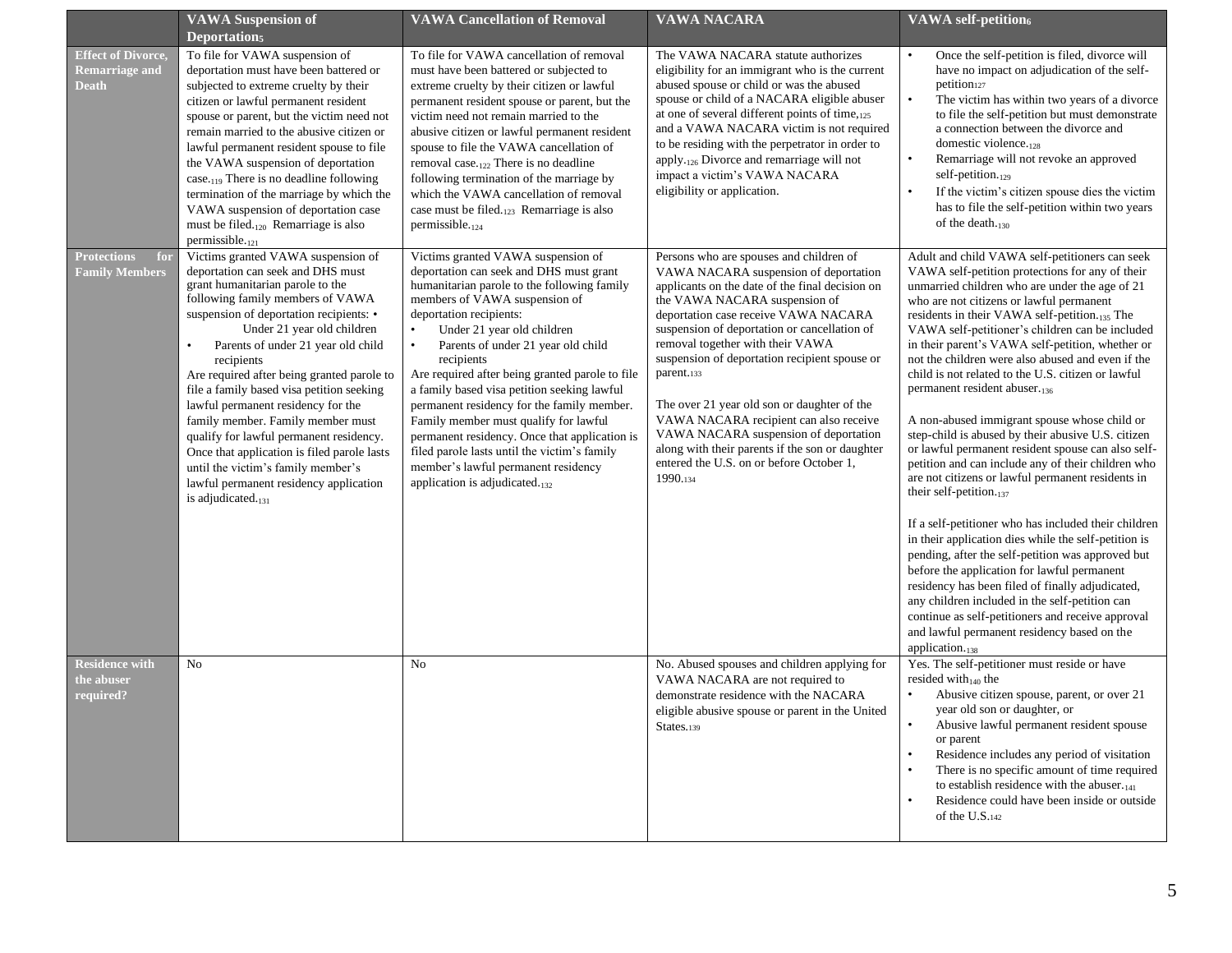|                                                                                                   | <b>VAWA Suspension of</b><br>Deportation <sub>5</sub>                                                                                                                                                                                                                                                                                                                                                                                                                                                                                                                                                   | <b>VAWA Cancellation of Removal</b>                                                                                                                                                                                                                                                                                                                                                                                                                                                                                                                                                                                                                                                                                                                                                                                 | <b>VAWA NACARA</b>                                                                                                                                                                                                                                                                                                                                                                                                                                                                                                                                                                                                                        | <b>VAWA</b> self-petition6                                                                                                                                                                                                                                                                                                                                                         |
|---------------------------------------------------------------------------------------------------|---------------------------------------------------------------------------------------------------------------------------------------------------------------------------------------------------------------------------------------------------------------------------------------------------------------------------------------------------------------------------------------------------------------------------------------------------------------------------------------------------------------------------------------------------------------------------------------------------------|---------------------------------------------------------------------------------------------------------------------------------------------------------------------------------------------------------------------------------------------------------------------------------------------------------------------------------------------------------------------------------------------------------------------------------------------------------------------------------------------------------------------------------------------------------------------------------------------------------------------------------------------------------------------------------------------------------------------------------------------------------------------------------------------------------------------|-------------------------------------------------------------------------------------------------------------------------------------------------------------------------------------------------------------------------------------------------------------------------------------------------------------------------------------------------------------------------------------------------------------------------------------------------------------------------------------------------------------------------------------------------------------------------------------------------------------------------------------------|------------------------------------------------------------------------------------------------------------------------------------------------------------------------------------------------------------------------------------------------------------------------------------------------------------------------------------------------------------------------------------|
| <b>Is Residence in</b><br>the U.S. required<br>to file for the<br>immigration<br>relief?          | Yes, must be physically present in the<br>U.S. for a continuous period of 3 years<br>immediately preceding filing.143                                                                                                                                                                                                                                                                                                                                                                                                                                                                                   | Yes, must be physically present in the U.S.<br>for a continuous period of 3 years<br>immediately preceding filing. $_{144}$                                                                                                                                                                                                                                                                                                                                                                                                                                                                                                                                                                                                                                                                                         | Yes, must be physically present in the U.S. for<br>a continuous period of 3 years immediately<br>preceding filing. $_{145}$                                                                                                                                                                                                                                                                                                                                                                                                                                                                                                               | The self-petitioner must prove that they are<br>either:146<br>Residing in the U.S.,<br>Are living abroad but were subjected to<br>abuse by their U.S. citizen or lawful<br>permanent resident spouse in the<br>United States, or<br>The abusive citizen or lawful<br>permanent resident spouse is an<br>employee of the U.S. government, the<br>military or the uniformed services |
| <b>Continuous</b><br>physical presence<br>requirement                                             | Maintained continuous presence for not<br>less than 3 years immediately preceding<br>the victim's application for VAWA<br>suspension of deportation. Absences that<br>are brief, casual or innocent are allowed<br>if they do not meaningfully interrupt<br>continuous physical presence. <sub>147</sub> Victims<br>applying for VAWA suspension of<br>deportation who demonstrate a<br>connection between an absence and the<br>battering or extreme cruelty can exclude<br>those absences from the maximum single<br>absence limit of 90 days and maximum<br>cumulative absence limit of 180 days.148 | The VAWA cancellation of removal<br>applicant must prove physical presence for a<br>continuous period of not less than 3 years<br>immediately preceding the filing of the<br>application for VAWA cancellation of<br>removal. <sub>149</sub> The issuance of a charging<br>document in a removal proceeding will have<br>no effect on continuous presence in a VAWA<br>cancellation of removal case. <sub>150</sub> Special rules<br>for calculating physical presence apply in<br>VAWA cancellation of removal cases.<br>Victims applying for VAWA cancellation of<br>removal who demonstrate a connection<br>between an absence and the battering or<br>extreme cruelty can exclude those absences<br>from the maximum single absence limit of 90<br>days and maximum cumulative absence limit<br>of 180 days.151 | Three years continuous physical presence in<br>the United States is a required.152<br>In<br>calculating the three year continuous presence<br>requirements for purposes of VAWA<br>NACARA the factors the terminate continued<br>presence and rules regarding the single<br>absence limit of 90 days and the aggregate<br>total absence limit of 180 days, do not<br>apply.153                                                                                                                                                                                                                                                            | No continuous presence requirement applies to<br>VAWA self-petitions.                                                                                                                                                                                                                                                                                                              |
| <b>Requirement that</b><br>applicant faces<br>extreme hardship<br>if returning to<br>home country | Proof that the victim's deportation if<br>returned to their home country would<br>cause extreme hardship <sub>154</sub> to:<br>$\bullet$<br>The victim themselves<br>The victim's citizen or lawful<br>$\bullet$<br>permanent resident<br>Parent<br>$\circ$<br>Unmarried under 21<br>$\circ$<br>year old child<br>Both traditional and VAWA factors<br>related to extreme hardship will be<br>considered. <sub>155</sub>                                                                                                                                                                                | Proof that the victim's deportation if returned<br>to their home country would cause extreme<br>hardship $_{156}$ to:<br>$\bullet$<br>The victim themselves<br>The victim's citizen or lawful<br>permanent resident<br>Parent<br>$\circ$<br>Unmarried under 21 year<br>$\circ$<br>old child<br>Both traditional and VAWA factors related to<br>extreme hardship will be considered.157                                                                                                                                                                                                                                                                                                                                                                                                                              | Proof that the victim's deportation if returned<br>to their home country would cause extreme<br>hardship to:158<br>$\bullet$<br>The victim themselves<br>The victim's citizen or lawful permanent<br>resident<br>Spouse $\circ$<br>$\circ$<br>Parent or<br>Child<br>$\circ$<br>Both traditional and VAWA factors related to<br>extreme hardship will be considered.159<br>Rebuttable presumption of extreme hardship<br>for ABC class members who were not<br>apprehended at the time of entry after<br>December 19, 1990 and NACARA<br>Guatemalans and Salvadorans who filed<br>applications for asylum on or before April 1,<br>1990160 | There is no requirement that the victim prove<br>extreme hardship in VAWA self-petitioning<br>cases.161                                                                                                                                                                                                                                                                            |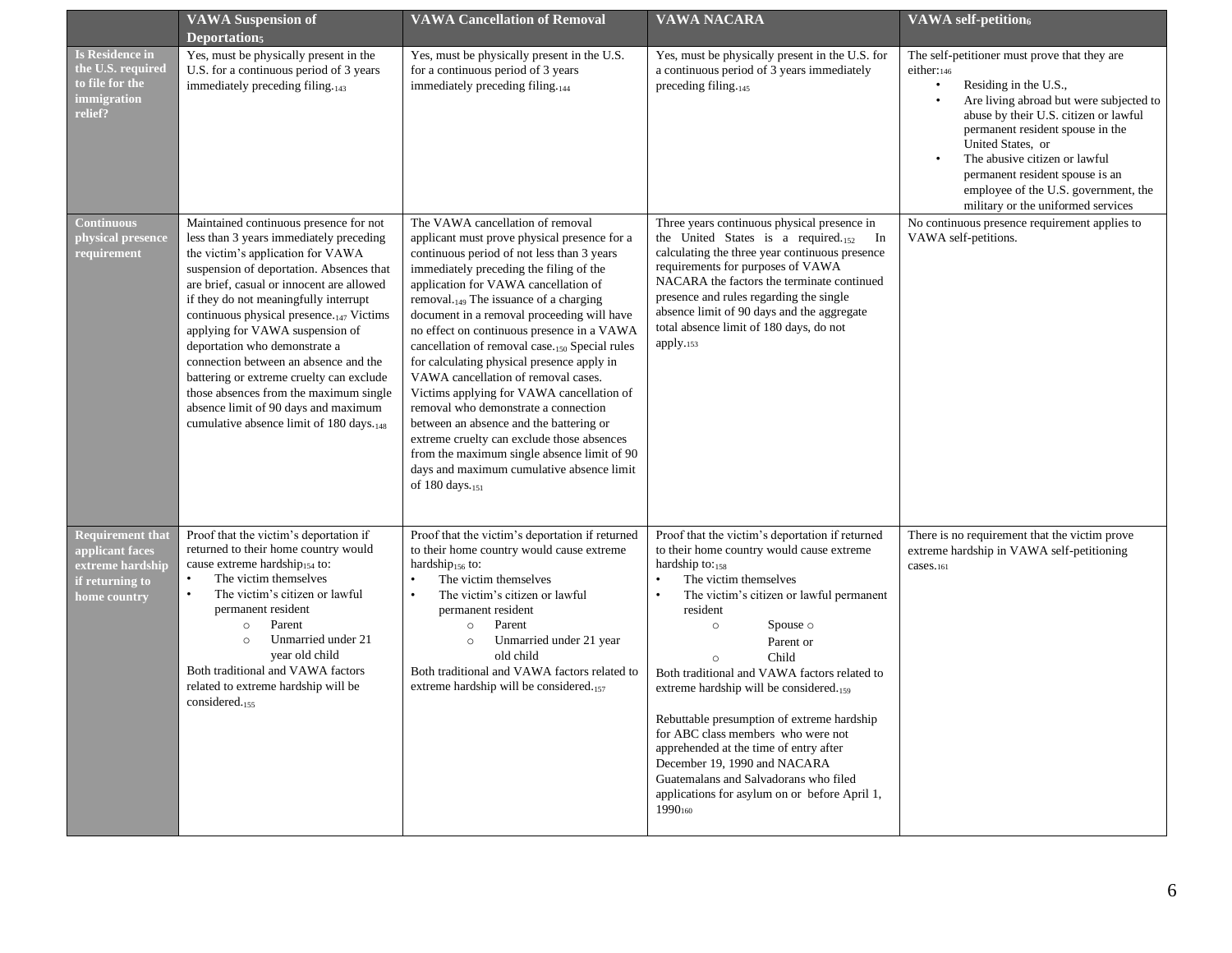|                                                                                                     | <b>VAWA Suspension of</b><br>Deportation <sub>5</sub>                                                                                                                                                                                                         | <b>VAWA Cancellation of Removal</b>                                                                                                                                                                                                                | <b>VAWA NACARA</b>                                                                                                                                                                                                                                 | <b>VAWA</b> self-petition6                                                                                                                                                                                                                                                                                                                                                                                                                                                                                                                                                                                  |
|-----------------------------------------------------------------------------------------------------|---------------------------------------------------------------------------------------------------------------------------------------------------------------------------------------------------------------------------------------------------------------|----------------------------------------------------------------------------------------------------------------------------------------------------------------------------------------------------------------------------------------------------|----------------------------------------------------------------------------------------------------------------------------------------------------------------------------------------------------------------------------------------------------|-------------------------------------------------------------------------------------------------------------------------------------------------------------------------------------------------------------------------------------------------------------------------------------------------------------------------------------------------------------------------------------------------------------------------------------------------------------------------------------------------------------------------------------------------------------------------------------------------------------|
| Is proof of good<br>moral character<br>required?                                                    | Proof that the victim is and has been for<br>3 years immediately prior to filing a<br>person of good moral character. $_{162}$<br>Waivers available for crimes or other<br>inadmissibility factors connected to the<br>battering or extreme cruelty. $_{163}$ | Proof that the victim is and has been for 3<br>years immediately prior to filing a person of<br>good moral character. 164 Waivers available<br>for crimes or other inadmissibility factors<br>connected to the battering or extreme<br>cruelty.165 | Proof that the victim is and has been for 3<br>years immediately prior to filing a person of<br>good moral character. <sub>166</sub>                                                                                                               | Proof of good moral character is for the three<br>years immediately preceding the filing of the<br>VAWA self-petition required. <sup>i</sup> Waivers available<br>for crimes or other inadmissibility factors<br>connected to the battering or extreme cruelty. <sup>ii</sup> A<br>finding of good moral character may be made if <sup>iii</sup><br>The act of conviction is waivable for<br>purposes of determining inadmissibility or<br>deportability, <sup>iv</sup> and<br>The act or conviction was connected to<br>the immigrant having been battered to<br>subjected to extreme cruelty <sup>v</sup> |
| Inadmissibility<br>grounds<br>exclusions that<br>will not impact<br>approval of case<br>for victims | Excluded from inadmissibility for<br>Public charge <sub>172</sub><br>Excluded deportation ground<br>Voluntary departure if battery<br>or extreme cruelty was at least<br>one central reason for<br>overstaying the grant of<br>voluntary departure $_{173}$   | Excluded from inadmissibility for<br>Public charge $_{174}$                                                                                                                                                                                        | Excluded from inadmissibility for VAWA<br>NACARA victims <sub>175</sub><br>Public charge $176$<br>Exception for self-petitioners from<br>The 3 and 10 year bars for unlawful<br>presence in the U.S. without<br>admission or parole <sub>177</sub> | VAWA Self-petitioners are excluded from<br>inadmissibility for:<br>Public charge <sup>vi</sup><br>Exception for self-petitioners from:<br>The 3 and 10 year bars for unlawful<br>presence in the U.S. <sup>vii</sup><br>Unlawful entry, immigrants present<br>without admission or parole <sup>viii</sup>                                                                                                                                                                                                                                                                                                   |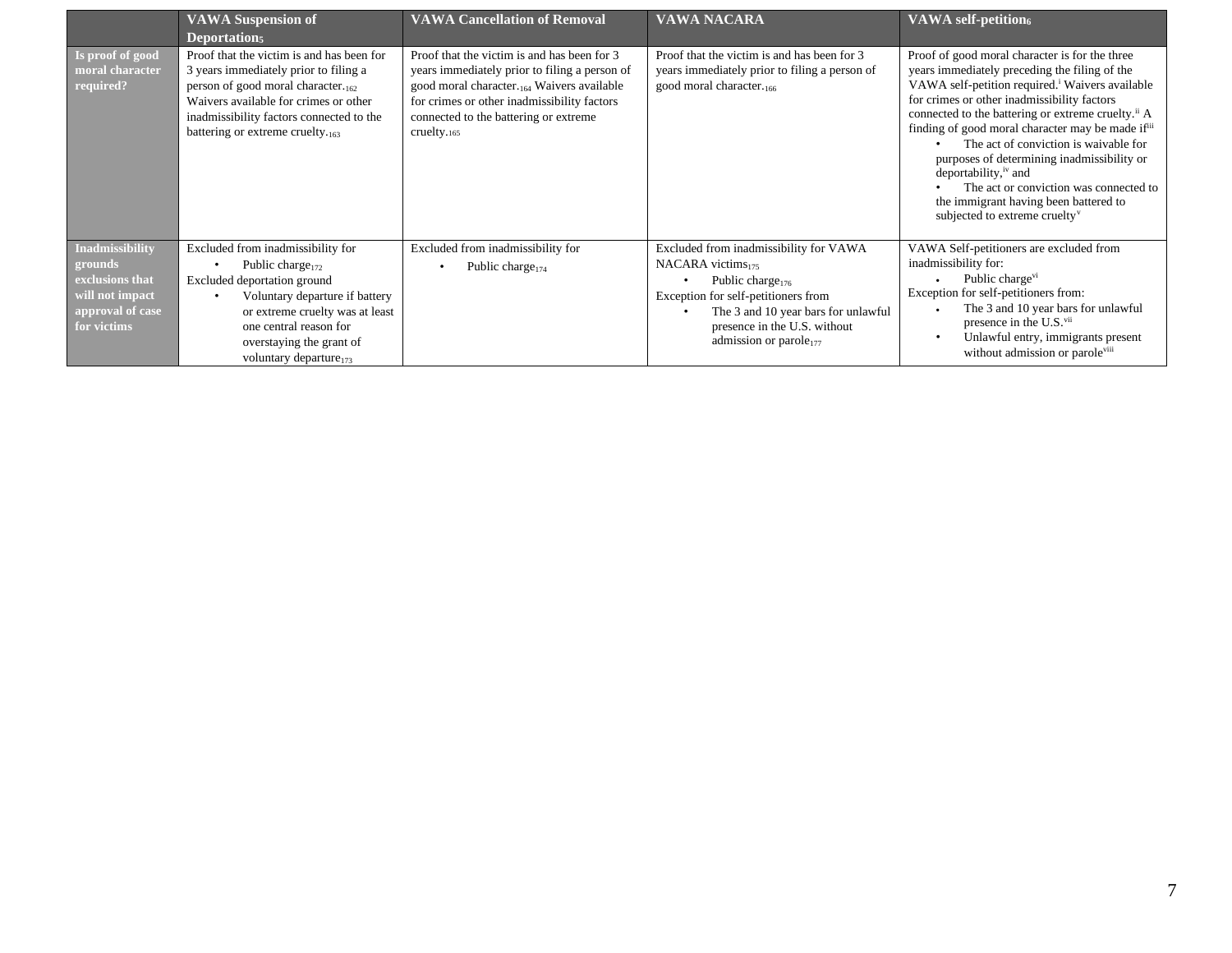| <b>Waivers</b><br><b>Available So</b><br><b>That The Victim</b><br><b>Can Receive</b><br>Lawful<br>Permanent<br><b>Residency</b> | VAWA suspension of deportation<br>applicants:<br>Unlawful presence waiver of<br>the 3 and 10 year bars $_{181}$<br>Smuggling waiver only for<br>$\bullet$<br>spouse, parent, son or<br>daughter <sub>182</sub><br>In VAWA suspension of deportation<br>cases a waiver is available of crimes<br>involving moral turpitude if the offense<br>was connected to the abuse. <sub>183</sub><br>If extreme hardship to a US citizen or<br>lawful permanent resident spouse,<br>parent, child, son or daughter can file for<br>a waiver of inadmissibility for: $_{184}$<br>Crimes involving moral turpitude<br>not connected to the abuse<br>Multiple criminal convictions<br>$\bullet$<br>Prostitution<br>$\bullet$<br>Commercialized vice<br>$\bullet$<br>$\bullet$<br>Certain serious criminal offenses<br>for which the immigrant received<br>immunity from prosecution<br>Controlled substance violation<br>$\bullet$<br>relating to a single offence for<br>possession of 30 grams or less of<br>marijuana | cancellation of removal applicants:<br>$\bullet$<br>Unlawful presence waiver of the 3 and<br>10 year bars $_{185}$<br>Smuggling waiver only for<br>$\bullet$<br>spouse, parent, son or daughter <sub>186</sub><br>In VAWA cancellation of removal cases a<br>waiver is available of crimes involving moral<br>turpitude if the offense was connected to the<br>abuse.187<br>If extreme hardship to a US citizen or lawful<br>permanent resident spouse, parent, child, son<br>or daughter can file for a waiver of<br>inadmissibility for:188<br>Crimes involving moral turpitude not<br>$\bullet$<br>connected to the abuse<br>Multiple criminal convictions<br>$\bullet$<br>Prostitution<br>$\bullet$<br>$\bullet$<br>Commercialized vice<br>Certain serious criminal offenses for<br>which the immigrant received immunity<br>from prosecution<br>Controlled substance violation relating<br>$\bullet$<br>to a single offence for possession of 30<br>grams or less of marijuana | NACARA applicants: 189<br>Crimes involving moral turpitude $_{190}$<br>$\bullet$<br>Multiple criminal convictions <sub>191</sub><br>$\bullet$<br>Engaging in prostitution within the past<br>$\bullet$<br>10 years192<br>Immigrants who committed a serious<br>criminal offense who claimed immunity<br>from prosecution <sub>193</sub><br>Controlled substance violation relating to<br>$\bullet$<br>a single offence for possession of 30<br>grams or less of marijuana <sub>194</sub><br>$\bullet$<br>Unlawfully present in the U.S. after past<br>immigration violations $_{195}$<br>Health related grounds relating to<br>$\bullet$<br>communicable diseases <sub>196</sub><br>Given false testimony <sub>197</sub> for the purpose<br>$\bullet$<br>of obtaining and immigration benefit <sub>198</sub> | requires proof of good moral character <sup>ix</sup> and<br>obtaining lawful permanent residency once a<br>VAWA self-petition is approved requires victims<br>to be admissible <sup>x</sup> or seek waivers of<br>inadmissibility. <sup>xi</sup><br>Determinations of good moral character and<br>inadmissibility are closely connected. When an<br>act or conviction is one for which there is a<br>waiver of inadmissibility available, if that act or<br>conviction was connected to the domestic<br>violence, DHS has the discretion for a self-<br>petitioner to:<br>Make a finding of good moral character<br>$\bullet$<br>Grant an inadmissibility waiver<br>$\bullet$<br>Waivers of inadmissibility are available for <sup>xii</sup> :<br>Crimes involving moral turpitude <sup>xiii</sup><br>Multiple criminal convictions <sup>xiv</sup><br>$\bullet$<br>Engaging in prostitution within the past 10<br>$\bullet$<br>years <sup>xv</sup><br>Immigrants who committed a serious<br>criminal offense who claimed immunity<br>from prosecution <sup>xvi</sup><br>Controlled substance violation relating to a<br>single offence for possession of 30 grams or<br>less of marijuana <sup>xvii</sup><br>Not in possession of valid immigration<br>documentation <sup>xviii</sup><br>Unlawfully present in the U.S. after past<br>immigration violations <sup>xix</sup><br>Health related grounds relating to<br>$\bullet$<br>communicable diseases and vaccinations <sup>xx</sup><br>Giving false testimony <sup>xxi</sup> for the purpose of<br>obtaining and immigration benefitxxii<br>Smuggling people into the United States <sup>xxiii</sup><br>Subject to a civil penalty for document<br>fraud <sup>xxiv</sup><br>VAWA 2005 included a Sense of Congress urging<br>DHS, the Department of State and the Department<br>of Justice to exercise their discretion to consent to<br>reapplications for admission from VAWA self-<br>petitioners who had been previously deported,<br>removed or excluded from the U.S.xxv |
|----------------------------------------------------------------------------------------------------------------------------------|------------------------------------------------------------------------------------------------------------------------------------------------------------------------------------------------------------------------------------------------------------------------------------------------------------------------------------------------------------------------------------------------------------------------------------------------------------------------------------------------------------------------------------------------------------------------------------------------------------------------------------------------------------------------------------------------------------------------------------------------------------------------------------------------------------------------------------------------------------------------------------------------------------------------------------------------------------------------------------------------------------|-------------------------------------------------------------------------------------------------------------------------------------------------------------------------------------------------------------------------------------------------------------------------------------------------------------------------------------------------------------------------------------------------------------------------------------------------------------------------------------------------------------------------------------------------------------------------------------------------------------------------------------------------------------------------------------------------------------------------------------------------------------------------------------------------------------------------------------------------------------------------------------------------------------------------------------------------------------------------------------|--------------------------------------------------------------------------------------------------------------------------------------------------------------------------------------------------------------------------------------------------------------------------------------------------------------------------------------------------------------------------------------------------------------------------------------------------------------------------------------------------------------------------------------------------------------------------------------------------------------------------------------------------------------------------------------------------------------------------------------------------------------------------------------------------------------|-----------------------------------------------------------------------------------------------------------------------------------------------------------------------------------------------------------------------------------------------------------------------------------------------------------------------------------------------------------------------------------------------------------------------------------------------------------------------------------------------------------------------------------------------------------------------------------------------------------------------------------------------------------------------------------------------------------------------------------------------------------------------------------------------------------------------------------------------------------------------------------------------------------------------------------------------------------------------------------------------------------------------------------------------------------------------------------------------------------------------------------------------------------------------------------------------------------------------------------------------------------------------------------------------------------------------------------------------------------------------------------------------------------------------------------------------------------------------------------------------------------------------------------------------------------------------------------------------------------------------------------------------------------------------------------------------------------------------------------------------------------------------------------------------------------------------------------------------------------------------------------------------------------------------------------------------------------------------------------------------------------------------------------|
|----------------------------------------------------------------------------------------------------------------------------------|------------------------------------------------------------------------------------------------------------------------------------------------------------------------------------------------------------------------------------------------------------------------------------------------------------------------------------------------------------------------------------------------------------------------------------------------------------------------------------------------------------------------------------------------------------------------------------------------------------------------------------------------------------------------------------------------------------------------------------------------------------------------------------------------------------------------------------------------------------------------------------------------------------------------------------------------------------------------------------------------------------|-------------------------------------------------------------------------------------------------------------------------------------------------------------------------------------------------------------------------------------------------------------------------------------------------------------------------------------------------------------------------------------------------------------------------------------------------------------------------------------------------------------------------------------------------------------------------------------------------------------------------------------------------------------------------------------------------------------------------------------------------------------------------------------------------------------------------------------------------------------------------------------------------------------------------------------------------------------------------------------|--------------------------------------------------------------------------------------------------------------------------------------------------------------------------------------------------------------------------------------------------------------------------------------------------------------------------------------------------------------------------------------------------------------------------------------------------------------------------------------------------------------------------------------------------------------------------------------------------------------------------------------------------------------------------------------------------------------------------------------------------------------------------------------------------------------|-----------------------------------------------------------------------------------------------------------------------------------------------------------------------------------------------------------------------------------------------------------------------------------------------------------------------------------------------------------------------------------------------------------------------------------------------------------------------------------------------------------------------------------------------------------------------------------------------------------------------------------------------------------------------------------------------------------------------------------------------------------------------------------------------------------------------------------------------------------------------------------------------------------------------------------------------------------------------------------------------------------------------------------------------------------------------------------------------------------------------------------------------------------------------------------------------------------------------------------------------------------------------------------------------------------------------------------------------------------------------------------------------------------------------------------------------------------------------------------------------------------------------------------------------------------------------------------------------------------------------------------------------------------------------------------------------------------------------------------------------------------------------------------------------------------------------------------------------------------------------------------------------------------------------------------------------------------------------------------------------------------------------------------|

| <b>VAWA Suspension of</b><br><b>Deportation</b> <sub>5</sub> | <b>VAWA NACARA</b><br><b>VAWA Cancellation of Removal</b> | <b>VAWA</b> self-petition6 |
|--------------------------------------------------------------|-----------------------------------------------------------|----------------------------|
|--------------------------------------------------------------|-----------------------------------------------------------|----------------------------|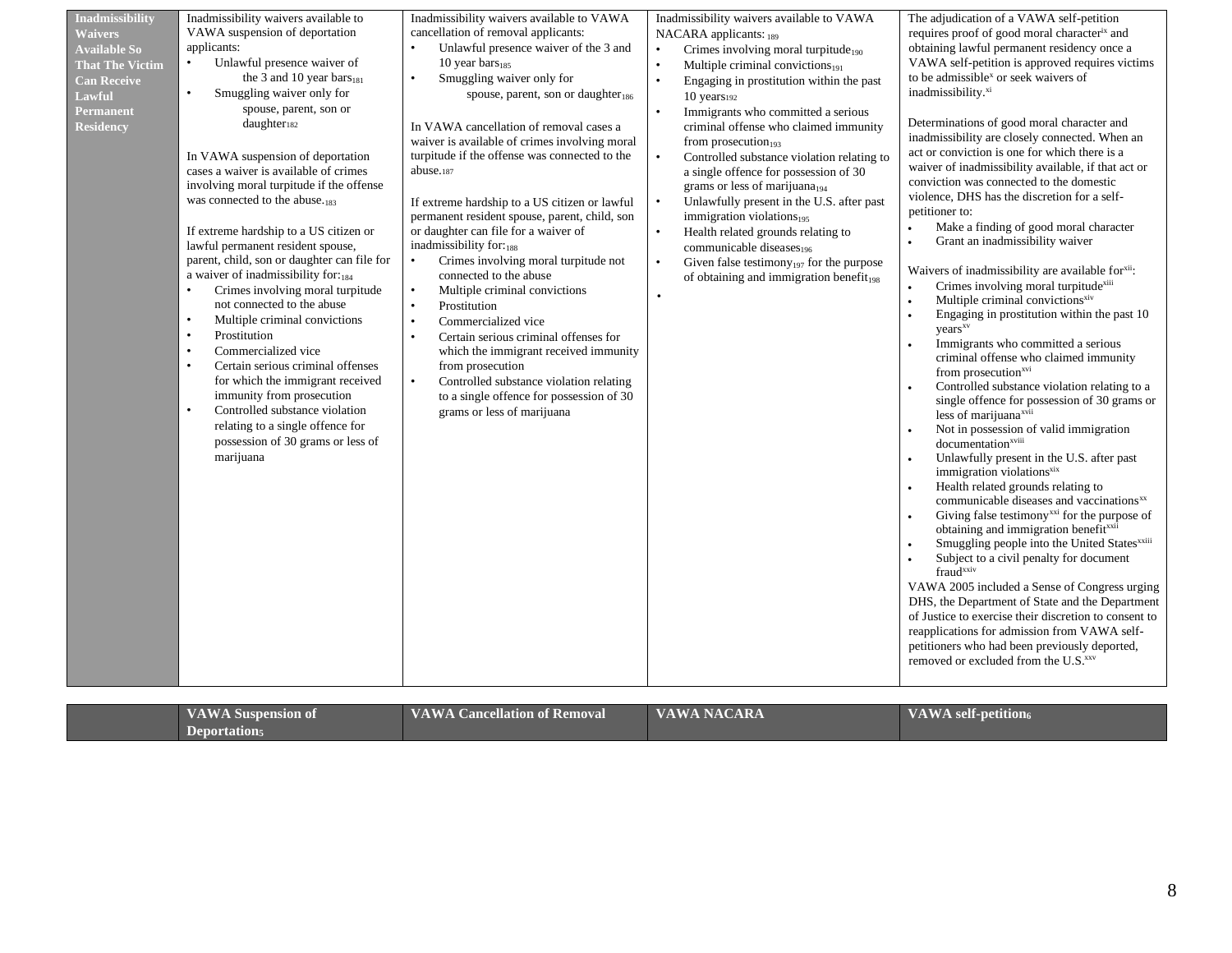| <b>Persons Ineligible</b> | The following immigrants ineligible for                      | The following immigrants are ineligible for                  | The following immigrants are ineligible for                                                | The following categories are not waivable and                                                                                                           |
|---------------------------|--------------------------------------------------------------|--------------------------------------------------------------|--------------------------------------------------------------------------------------------|---------------------------------------------------------------------------------------------------------------------------------------------------------|
| by statute or             |                                                              | VAWA cancellation of removal:                                |                                                                                            | render the individual ineligible to self-petition and                                                                                                   |
| because the               | VAWA suspension of deportation                               | Criminal inadmissibility grounds that                        | VAWA NACARA 203:                                                                           | unable to attain lawful permanent residency                                                                                                             |
| conduct is not            | Entered the U.S. as a crewmember                             |                                                              | Convicted of an aggravated felony <sub>252</sub>                                           |                                                                                                                                                         |
| waivable for              | after <sub>211</sub>                                         | are not waivable <sub>234</sub><br>$\bullet$                 | $\bullet$<br>They are deportable due to Nazi                                               | through the self-petitioning process:                                                                                                                   |
| inadmissibility or        | $\bullet$<br>J visa recipients for graduate $_{212}$         | Terrorism/national security                                  | persecution, genocide, extrajudicial                                                       | Person convicted of an aggravated felony <sup>xxvi</sup>                                                                                                |
| deportation               | medical education or training                                | inadmissibility $_{235}$                                     | killing or as a perpetrator of persecution<br>of others based on an individual's race,     | Is or was a habitual drunkard; xxvii<br>$\bullet$<br>$\bullet$                                                                                          |
| purposes or               | Other J visa recipients who have not                         | Deportable due to marriage fraud <sub>236</sub><br>$\bullet$ | religion, nationality, membership in a                                                     | Certain persons previously removed from<br>the United States <sup>xxviii</sup>                                                                          |
| because it is a bar       | completed their 2 year foreign                               | Deportable crimes for which a waiver is                      | particular social group or political                                                       | $\bullet$                                                                                                                                               |
| to a finding of           | residence requirement <sub>213</sub>                         | not available <sub>237</sub>                                 | opinion.253                                                                                | DHS knows or has reason to believe the                                                                                                                  |
| good moral                | $\bullet$<br>Immigrants involved in Nazi                     | $\bullet$<br>Deportable due to document fraud, false         | $\bullet$<br>Someone DHS knows or has reason to                                            | applicant is, or has been an illicit trafficker<br>in any controlled substance <sup>xxix</sup>                                                          |
| character                 | person <sub>214</sub>                                        | claims to U.S. citizenship or failure to                     |                                                                                            |                                                                                                                                                         |
|                           | The following immigrants are ineligible                      | $register_{238}$                                             | belief is, or has been an illicit trafficker<br>in any controlled substance <sub>254</sub> | Someone whose present income is derived<br>$\bullet$<br>principally from illegal gambling or                                                            |
|                           | for VAWA suspension of deportation:                          | $\bullet$<br>Deportable on security and related              |                                                                                            | convicted of 2 or more gambling offenses <sup>xxx</sup>                                                                                                 |
|                           | $\bullet$<br>Criminal inadmissibility grounds                | grounds <sub>239</sub>                                       | Foreign government officials who have<br>committed particularly severe violations          | Was incarcerated for an aggregate period of<br>$\bullet$                                                                                                |
|                           | that are not waivable <sub>215</sub>                         | Convicted of an aggravated felony <sub>240</sub>             | of religious freedom. $_{255}$                                                             | 180 days or more as a result of conviction <sup>xxxi</sup>                                                                                              |
|                           | Terrorism/national security<br>$\bullet$                     | $\ddot{\phantom{0}}$<br>Someone DHS knows or has reason to   | Significant traffickers in persons <sub>256</sub><br>$\bullet$                             | Foreign government officials who have<br>$\bullet$                                                                                                      |
|                           | inadmissibility $_{216}$                                     | belief is, or has been an illicit trafficker                 |                                                                                            | committed particularly severe violations of                                                                                                             |
|                           | Deportable due to marriage fraud <sub>217</sub><br>$\bullet$ | in any controlled substance $_{241}$                         | Money laundering $_{257}$<br>$\bullet$                                                     | religious freedom. <sup>xxxii</sup>                                                                                                                     |
|                           | Deportable crimes for which a<br>$\bullet$                   | $\bullet$<br>Foreign government officials who have           | Security and related grounds <sub>258</sub>                                                | Significant traffickers in persons <sup>xxxiii</sup>                                                                                                    |
|                           | waiver is not available <sub>218</sub>                       | committed particularly severe violations                     | Stowaways259<br>$\bullet$                                                                  | Money laundering <sup>xxxiv</sup>                                                                                                                       |
|                           | $\bullet$<br>Deportable due to document fraud,               | of religious freedom. $_{242}$                               | Practicing polygamists <sub>260</sub>                                                      | Security and related grounds <sup>xxxv</sup>                                                                                                            |
|                           | false claims to U.S. citizenship or                          | Significant traffickers in $person_{243}$                    | Guardian required to accompany a                                                           | $\ensuremath{\mathsf{Stowaways}}^{\ensuremath{\mathsf{x}}\ensuremath{\mathsf{x}}\ensuremath{\mathsf{x}}\ensuremath{\mathsf{v}}\ensuremath{\mathsf{v}}}$ |
|                           | failure to register <sub>219</sub>                           | Money laundering <sub>244</sub>                              | helpless immigrant $_{261}$                                                                | Practicing polygamists <sup>xxxvii</sup>                                                                                                                |
|                           | Deportable on security and related<br>$\bullet$              | Security and related grounds <sub>245</sub>                  | International child abduction <sub>262</sub>                                               | Guardian required to accompany a helpless                                                                                                               |
|                           | grounds <sub>220</sub>                                       | Stowaways246                                                 | Unlawful voters <sub>263</sub><br>$\bullet$                                                | immigrant <sup>xxxviii</sup>                                                                                                                            |
|                           | Convicted of an aggravated                                   | Practicing polygamists <sub>247</sub>                        | Former citizens who renounced                                                              | International child abduction <sup>xxxix</sup><br>$\bullet$                                                                                             |
|                           | felony <sub>221</sub>                                        | Guardian required to accompany a                             | citizenship to avoid taxation <sub>264</sub>                                               | Unlawful voters <sup>xl</sup><br>$\bullet$                                                                                                              |
|                           | Someone DHS knows or has reason<br>$\bullet$                 | helpless immigrant $_{248}$                                  |                                                                                            | Former citizens who renounced citizenship                                                                                                               |
|                           | to belief is, or has been an illicit                         | International child abduction <sub>249</sub>                 |                                                                                            | to avoid taxation <sup>xli</sup>                                                                                                                        |
|                           | trafficker in any controlled                                 | Unlawful voters <sub>250</sub>                               |                                                                                            | Persons ineligible for citizenship or anyone                                                                                                            |
|                           | substance <sub>222</sub>                                     | Former citizens who renounced                                |                                                                                            | who has left the US to evade service in the                                                                                                             |
|                           | Foreign government officials who                             | citizenship to avoid taxation <sub>251</sub>                 |                                                                                            | armed forces during a time of war or                                                                                                                    |
|                           | have committed particularly severe                           |                                                              |                                                                                            | emergency declared by the President <sup>xlii</sup>                                                                                                     |
|                           | violations of religious freedom. <sub>223</sub>              |                                                              |                                                                                            |                                                                                                                                                         |
|                           | Significant traffickers in persons $_{224}$<br>$\bullet$     |                                                              |                                                                                            |                                                                                                                                                         |
|                           | Money laundering <sub>225</sub>                              |                                                              |                                                                                            |                                                                                                                                                         |
|                           | Security and related grounds <sub>226</sub><br>$\bullet$     |                                                              |                                                                                            |                                                                                                                                                         |
|                           | Stowaways227                                                 |                                                              |                                                                                            |                                                                                                                                                         |
|                           | $\bullet$<br>Practicing polygamists <sub>228</sub>           |                                                              |                                                                                            |                                                                                                                                                         |
|                           | Guardian required to accompany a                             |                                                              |                                                                                            |                                                                                                                                                         |
|                           | helpless immigrant $_{229}$                                  |                                                              |                                                                                            |                                                                                                                                                         |
|                           | International child abduction <sub>230</sub>                 |                                                              |                                                                                            |                                                                                                                                                         |
|                           | $\bullet$<br>Unlawful voters $_{231}$                        |                                                              |                                                                                            |                                                                                                                                                         |
|                           | Former citizens who renounced                                |                                                              |                                                                                            |                                                                                                                                                         |
|                           | citizenship to avoid taxation <sub>232</sub>                 |                                                              |                                                                                            |                                                                                                                                                         |
|                           |                                                              |                                                              |                                                                                            |                                                                                                                                                         |
|                           | Immigrants placed in removal                                 |                                                              |                                                                                            |                                                                                                                                                         |
|                           | proceedings initiated after 4/1/97 must                      |                                                              |                                                                                            |                                                                                                                                                         |
|                           | apply for VAWA cancellation of                               |                                                              |                                                                                            |                                                                                                                                                         |
|                           | removal.233                                                  |                                                              |                                                                                            |                                                                                                                                                         |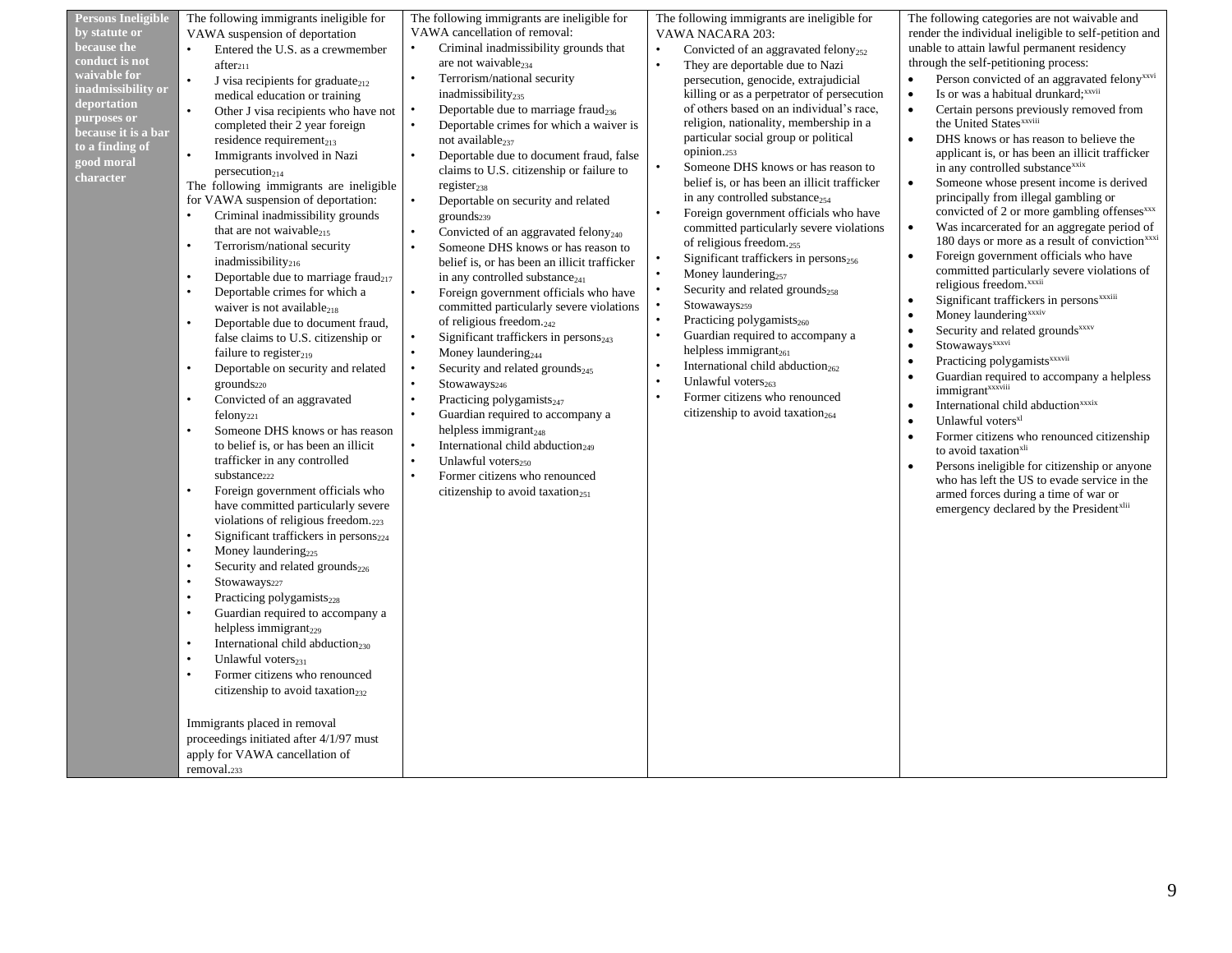|                                                                                                 | <b>VAWA Suspension of</b><br><b>Deportations</b>                                                                                                                                                                                                                                                                                                                                                                                                                                                                                                                                                                                                                                                                                                                                                                                 | <b>VAWA Cancellation of Removal</b>                                                                                                                                                                                                                                                                                                                                                                                                                                                                                                                                                                                                                                                                                                                                                                           | <b>VAWA NACARA</b>                                                                                                                                                                                                                                                                                                                                                           | <b>VAWA</b> self-petition <sub>6</sub>                                                                                                                                                                                                                                                                                                                                                                                                                                                                                                                                                                                                                                                                                                                                                                                                                                                                       |
|-------------------------------------------------------------------------------------------------|----------------------------------------------------------------------------------------------------------------------------------------------------------------------------------------------------------------------------------------------------------------------------------------------------------------------------------------------------------------------------------------------------------------------------------------------------------------------------------------------------------------------------------------------------------------------------------------------------------------------------------------------------------------------------------------------------------------------------------------------------------------------------------------------------------------------------------|---------------------------------------------------------------------------------------------------------------------------------------------------------------------------------------------------------------------------------------------------------------------------------------------------------------------------------------------------------------------------------------------------------------------------------------------------------------------------------------------------------------------------------------------------------------------------------------------------------------------------------------------------------------------------------------------------------------------------------------------------------------------------------------------------------------|------------------------------------------------------------------------------------------------------------------------------------------------------------------------------------------------------------------------------------------------------------------------------------------------------------------------------------------------------------------------------|--------------------------------------------------------------------------------------------------------------------------------------------------------------------------------------------------------------------------------------------------------------------------------------------------------------------------------------------------------------------------------------------------------------------------------------------------------------------------------------------------------------------------------------------------------------------------------------------------------------------------------------------------------------------------------------------------------------------------------------------------------------------------------------------------------------------------------------------------------------------------------------------------------------|
| <b>Reinstatement of</b><br><b>Removal</b><br><b>Protections for</b><br><b>Victims Available</b> | DHS has the discretion not to apply<br>reinstatement of removal to VAWA<br>suspension of deportation cases. $_{281}$                                                                                                                                                                                                                                                                                                                                                                                                                                                                                                                                                                                                                                                                                                             | DHS has the discretion not to apply<br>reinstatement of removal to VAWA<br>cancellation of removal cases. <sub>282</sub>                                                                                                                                                                                                                                                                                                                                                                                                                                                                                                                                                                                                                                                                                      | VAWA NACARA 203 applicants are<br>statutorily exempt from reinstatement of<br>removal. <sub>283</sub> Since VAWA NACARA<br>applicants are VAWA self-petitioners DHS<br>should have the same discretion as in VAWA<br>self-petitioning cases to not apply<br>reinstatement of removal in cases of VAWA<br>NACARA applicants. <sub>284</sub>                                   | DHS has the discretion not to apply reinstatement<br>of removal to VAWA self-petition cases.285                                                                                                                                                                                                                                                                                                                                                                                                                                                                                                                                                                                                                                                                                                                                                                                                              |
| <b>Motions</b> to<br><b>Reopen Rules</b>                                                        | The time limit for filing motions to<br>reopen in deportation or exclusion cases<br>does not apply if the purpose of the<br>motion is to apply for VAWA<br>suspension of deportation or to file a<br>VAWA self-petition. <sub>286</sub> The motion to<br>reopen must be accompanied by a<br>VAWA suspension of deportation<br>application or a copy of the victim's<br>VAWA self-petition that has been or will<br>be filed with DHS. <sub>287</sub> The victim can<br>also request that the immigration judge<br>enter a prima facie determination in the<br>victim's case based on a review of the<br>VAWA suspension application or<br>VAWA self-petition <sub>288</sub> and the prima<br>facie determination stays the removal of<br>the VAWA suspension applicant until<br>final disposition of the motion to<br>reopen.289 | The time limit for filing motions to reopen in<br>deportation or exclusion cases does not apply<br>if the purpose of the motion is to apply for<br>VAWA suspension of deportation or to file a<br>VAWA self-petition. <sub>290</sub> The motion to reopen<br>must be accompanied by a VAWA<br>suspension of deportation application or a<br>copy of the victim's VAWA self-petition that<br>has been or will be filed with $DHS_{.291}$ The<br>victim can also request that the immigration<br>judge enter a prima facie determination in the<br>victim's case based on a review of the<br>VAWA suspension application or VAWA<br>self-petition <sub>292</sub> and the prima facie<br>determination stays the removal of the<br>VAWA suspension applicant until final<br>disposition of the motion to reopen. | The time limitation for filing and the numerical<br>limitations on motions to reopen do not apply<br>in cases of VAWA NACARA applicants. <sub>294</sub><br>Motions to reopen removal and deportation<br>proceedings involving VAWA NACARA<br>eligible applicants are to follow the same rules<br>as apply to these motions filed by<br>VAWA self-petitioners. <sub>295</sub> | The time limit for filing motions to reopen in<br>deportation, $_{296}$ exclusion <sub>297</sub> and removal <sub>298</sub> cases<br>does not apply if the purpose of the motion is to<br>apply for VAWA suspension of deportation or to<br>file a VAWA self-petition. <sub>299</sub> The motion to<br>reopen must be accompanied by a VAWA<br>suspension of deportation application or a copy of<br>the victim's VAWA self-petition that has been or<br>will be filed with DHS. <sub>300</sub> Generally within 3<br>months of filing the VAWA self-petition the<br>Vawa self-petitioner will receive a prima facie<br>determination from USCIS. The self-petitioner<br>can request that based on this prima facie<br>determination that the immigration judge concurs<br>with the prima facie determination and stays the<br>victim's removal until final disposition of the<br>motion to reopen. $_{301}$ |
| <b>Applicable</b><br><b>Evidence Rules</b>                                                      | The immigration judge must apply<br>VAWA's any credible evidence rules302                                                                                                                                                                                                                                                                                                                                                                                                                                                                                                                                                                                                                                                                                                                                                        | The immigration judge must apply VAWA's<br>any credible evidence rules.303                                                                                                                                                                                                                                                                                                                                                                                                                                                                                                                                                                                                                                                                                                                                    | The immigration judge must apply VAWA's<br>any credible evidence rules. <sub>304</sub>                                                                                                                                                                                                                                                                                       | USCIS must apply VAWA's any credible<br>evidence rules to VAWA self-petition<br>adjudications.305                                                                                                                                                                                                                                                                                                                                                                                                                                                                                                                                                                                                                                                                                                                                                                                                            |
| Does an annual<br>cap apply                                                                     | The annual cap on suspension of<br>deportation and cancellation of removal<br>does not apply to VAWA suspension of<br>deportation or VAWA cancellation of<br>removal cases. <sub>306</sub>                                                                                                                                                                                                                                                                                                                                                                                                                                                                                                                                                                                                                                       | The annual cap on suspension of deportation<br>and cancellation of removal does not apply to<br>VAWA suspension of deportation or VAWA<br>cancellation of removal cases. <sub>307</sub>                                                                                                                                                                                                                                                                                                                                                                                                                                                                                                                                                                                                                       | The annual cap on suspension of deportation<br>and cancellation of removal cases does not<br>apply to NACARA cases.                                                                                                                                                                                                                                                          | There is no annual cap applied to VAWA self-<br>petition cases.                                                                                                                                                                                                                                                                                                                                                                                                                                                                                                                                                                                                                                                                                                                                                                                                                                              |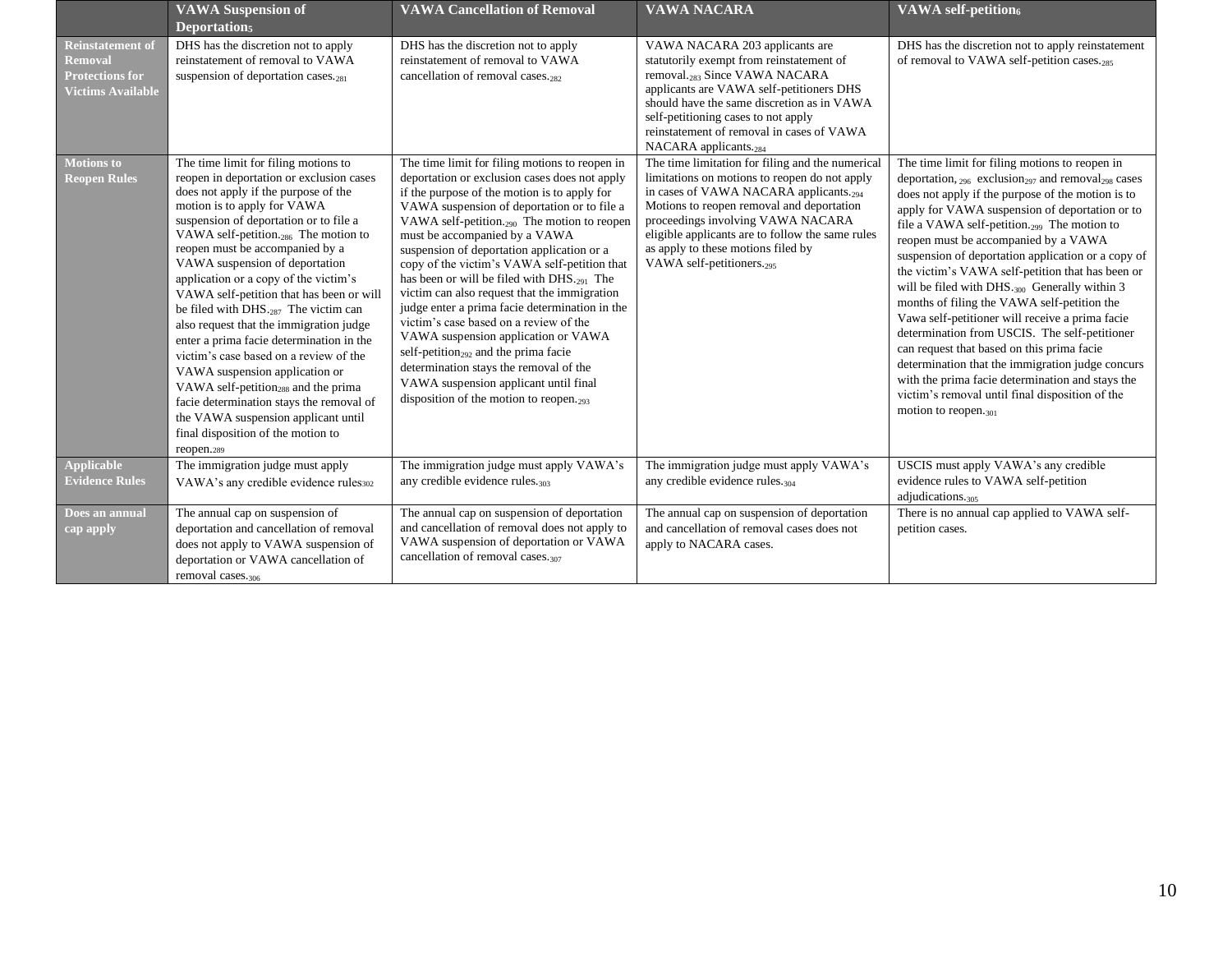|                                                                                                           | <b>VAWA Suspension of</b><br>Deportation <sub>5</sub>                                                                                                                                                                                                                                                                                                                                                                                                                                                                                                                                                                                                                                                      | <b>VAWA Cancellation of Removal</b>                                                                                                                                                                                                                                                                                                                                                                                                                                                                                                                                                                                                                                                             | <b>VAWA NACARA</b>                                                                                                                                                                                                                                                                                                                                                                                                                                                                                                                                                                                                                                                                                                                               | <b>VAWA</b> self-petition6                                                                                                                                                                                                                                                                                                                                                                                                                                                                                                                                                                                                                                                                                                                                                                                                                         |
|-----------------------------------------------------------------------------------------------------------|------------------------------------------------------------------------------------------------------------------------------------------------------------------------------------------------------------------------------------------------------------------------------------------------------------------------------------------------------------------------------------------------------------------------------------------------------------------------------------------------------------------------------------------------------------------------------------------------------------------------------------------------------------------------------------------------------------|-------------------------------------------------------------------------------------------------------------------------------------------------------------------------------------------------------------------------------------------------------------------------------------------------------------------------------------------------------------------------------------------------------------------------------------------------------------------------------------------------------------------------------------------------------------------------------------------------------------------------------------------------------------------------------------------------|--------------------------------------------------------------------------------------------------------------------------------------------------------------------------------------------------------------------------------------------------------------------------------------------------------------------------------------------------------------------------------------------------------------------------------------------------------------------------------------------------------------------------------------------------------------------------------------------------------------------------------------------------------------------------------------------------------------------------------------------------|----------------------------------------------------------------------------------------------------------------------------------------------------------------------------------------------------------------------------------------------------------------------------------------------------------------------------------------------------------------------------------------------------------------------------------------------------------------------------------------------------------------------------------------------------------------------------------------------------------------------------------------------------------------------------------------------------------------------------------------------------------------------------------------------------------------------------------------------------|
| <b>How and When</b><br><b>Does</b><br>the<br>applicant receive<br>employment<br>authorization             | Immigrants with<br>properly<br>filed<br>applications for VAWA suspension of<br>deportation with the immigration judge<br>are eligible to file for work<br>authorization. <sub>308</sub>                                                                                                                                                                                                                                                                                                                                                                                                                                                                                                                    | Immigrants with properly filed applications<br>for VAWA cancellation of removal with the<br>immigration judge are eligible to file for work<br>authorization. <sub>309</sub>                                                                                                                                                                                                                                                                                                                                                                                                                                                                                                                    | Immigrants with properly filed applications for<br>VAWA NACARA applications with the<br>immigration judge are eligible to file for work<br>authorization. <sub>310</sub>                                                                                                                                                                                                                                                                                                                                                                                                                                                                                                                                                                         | Abused family members of citizens:<br>When the VAWA self-petitioner's abuser is<br>their U.S. citizen spouse, former spouse,<br>parent, step-parent or over 21 year old son or<br>daughter the victim may file their<br>application for lawful permanent residency<br>together with their VAWA self-petition.<br>Once the application for lawful permanent<br>residency filed along with the VAWA self-<br>petition is pending, the victim is eligible for<br>work authorization. $_{311}$<br>Abused spouses and children of lawful permanent<br>residents<br>When the VAWA self-petitioner's abuser is<br>their lawful permanent resident spouse,<br>former spouse, parent or step-parent the<br>victim does not receive work authorization<br>until their VAWA self-petition has been<br>approved and the victim receives deferred<br>action.312 |
| How and when<br>will the applicant<br>receive some<br>limited protection<br>against<br>deportation? $313$ | Upon filing for VAWA suspension of<br>deportation the applicant's case will be<br>flagged as "384" in DHS' system which<br>signifies the applicant has pending or<br>approved VAWA confidentiality<br>protected case. <sub>314</sub> The VAWA<br>confidentiality statue stops DHS from<br>seeking or receiving and using<br>perpetrator provided information against<br>the victim which helps to stop the<br>victim's deportation or removal while the<br>VAWA suspension of deportation case is<br>pending. 315 Once the victim is granted<br>VAWA suspension of deportation all<br>pending removal actions against the<br>victim are closed and the victim is<br>granted lawful permanent residency.316 | Upon filing for VAWA cancellation of<br>removal the applicant's case will be flagged<br>as "384" in DHS' system which signifies the<br>applicant has pending or approved VAWA<br>confidentiality-protected case. <sub>317</sub> The VAWA<br>confidentiality statue stops DHS from<br>seeking or receiving and using perpetrator<br>provided information against the victim<br>which helps to stop the victim's deportation<br>or removal while the VAWA cancellation for<br>removal case is pending. 318 Once the victim<br>is granted VAWA cancellation of removal all<br>pending removal actions against the victim<br>are closed and the victim is granted lawful<br>permanent residency.319 | Upon filing for VAWA NACARA application<br>the victim is a VAWA self-petitioner and the<br>applicant's case will be flagged as "384" in<br>DHS' system which signifies the applicant has<br>pending or approved VAWA confidentiality<br>protected case. <sub>320</sub> The VAWA confidentiality<br>statue stops DHS from seeking or receiving<br>and using perpetrator provided information<br>against the victim which helps to stop the<br>victim's deportation or removal while the<br>VAWA NACARA case is pending.321 Once<br>the victim is granted VAWA NACARA the<br>victim is granted suspension of deportation<br>and lawful permanent residency and all<br>pending deportation and removal actions<br>against the victim are closed.322 | Upon filing for VAWA self-petition the<br>applicant's case will be flagged as "384" in DHS'<br>system which signifies the applicant has pending<br>or approved VAWA confidentiality-protected<br>case. <sub>323</sub> The VAWA confidentiality statue stops<br>DHS from seeking or receiving and using<br>perpetrator provided information against the<br>victim which helps to stop the victim's<br>deportation or removal while the VAWA self-<br>petition case is pending. 324 Once the VAWA self-<br>petition case is approved the victim receives<br>deferred action <sub>325</sub> which provides more formal<br>protection against deportation and removal for the<br>victim until the can file for and be granted lawful<br>permanent residency as a VAWA self-petitioner.                                                                 |
| <b>Process</b>                                                                                            | Victims in deportation or exclusion<br>proceedings file the VAWA suspension<br>deportation application and supporting<br>documentation with the immigration<br>judge.326                                                                                                                                                                                                                                                                                                                                                                                                                                                                                                                                   | Victims in removal proceedings file the<br>VAWA cancellation of removal application<br>and supporting documentation with the<br>immigration judge. $327$                                                                                                                                                                                                                                                                                                                                                                                                                                                                                                                                        | Victims in deportation, exclusion, or removal<br>proceedings file the VAWA NACARA<br>application and supporting documentation with<br>the immigration judge. $_{328}$                                                                                                                                                                                                                                                                                                                                                                                                                                                                                                                                                                            | The applicant files the VAWA self-petition<br>(Form I-360) at the VAWA Unit of Vermont<br>Service Center of USCIS.329                                                                                                                                                                                                                                                                                                                                                                                                                                                                                                                                                                                                                                                                                                                              |
| <b>Requirement of</b><br>applicant's<br>cooperation with<br>law enforcement                               | No requirement that helpfulness,<br>assistance or cooperation be offered to<br>police, prosecutors, courts or any other<br>government agency.                                                                                                                                                                                                                                                                                                                                                                                                                                                                                                                                                              | No requirement that helpfulness, assistance<br>or cooperation be offered to police,<br>prosecutors, courts or any other government<br>agency.                                                                                                                                                                                                                                                                                                                                                                                                                                                                                                                                                   | No requirement that helpfulness, assistance or<br>cooperation be offered to police, prosecutors,<br>courts or any other government agency.                                                                                                                                                                                                                                                                                                                                                                                                                                                                                                                                                                                                       | No requirement that helpfulness, assistance or<br>cooperation be offered to police, prosecutors,<br>courts or any other government agency.                                                                                                                                                                                                                                                                                                                                                                                                                                                                                                                                                                                                                                                                                                         |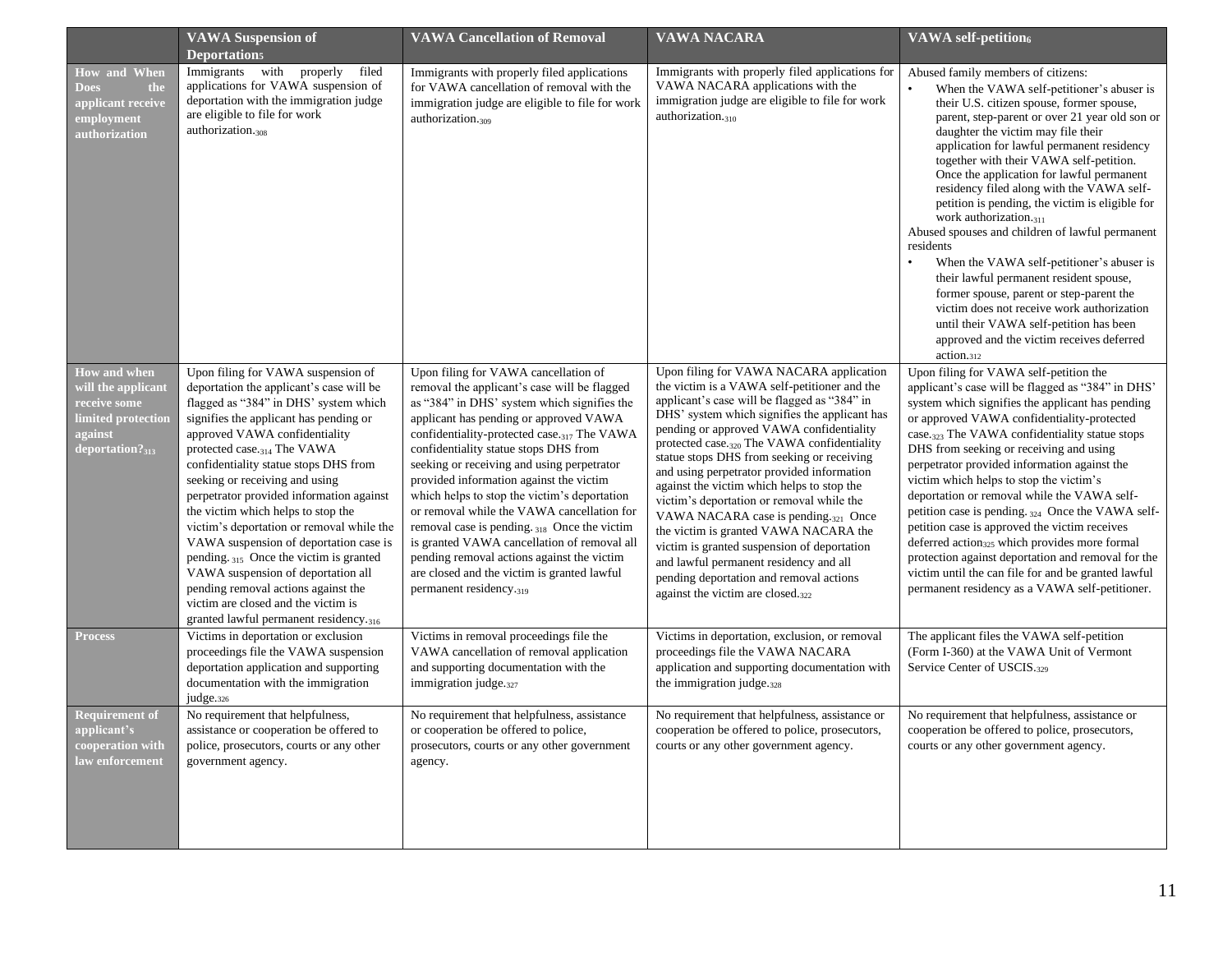|                        | <b>VAWA Suspension of</b>                                                                                                                                                                                                                                                                                                                                                                                                                                                                                                                                                                                                                                                                                                                                                                                                                                                                                            | <b>VAWA Cancellation of Removal</b>                                                                                                                                                                                                                                                                                                                                                                                                                                                                                                                                                                                                                                                                                                                                                                                                                            | <b>VAWA NACARA</b>                                                                                                                                                                                                                                                                                                                                                                                                                                                                                                                                                                                                                                                                                                                                                                                                                                                                      | <b>VAWA</b> self-petition6                                                                                                                                                                                                                                                                                                                                                                                                                                                                                                                                                                                                                                                                                                                                   |
|------------------------|----------------------------------------------------------------------------------------------------------------------------------------------------------------------------------------------------------------------------------------------------------------------------------------------------------------------------------------------------------------------------------------------------------------------------------------------------------------------------------------------------------------------------------------------------------------------------------------------------------------------------------------------------------------------------------------------------------------------------------------------------------------------------------------------------------------------------------------------------------------------------------------------------------------------|----------------------------------------------------------------------------------------------------------------------------------------------------------------------------------------------------------------------------------------------------------------------------------------------------------------------------------------------------------------------------------------------------------------------------------------------------------------------------------------------------------------------------------------------------------------------------------------------------------------------------------------------------------------------------------------------------------------------------------------------------------------------------------------------------------------------------------------------------------------|-----------------------------------------------------------------------------------------------------------------------------------------------------------------------------------------------------------------------------------------------------------------------------------------------------------------------------------------------------------------------------------------------------------------------------------------------------------------------------------------------------------------------------------------------------------------------------------------------------------------------------------------------------------------------------------------------------------------------------------------------------------------------------------------------------------------------------------------------------------------------------------------|--------------------------------------------------------------------------------------------------------------------------------------------------------------------------------------------------------------------------------------------------------------------------------------------------------------------------------------------------------------------------------------------------------------------------------------------------------------------------------------------------------------------------------------------------------------------------------------------------------------------------------------------------------------------------------------------------------------------------------------------------------------|
|                        | Deportations                                                                                                                                                                                                                                                                                                                                                                                                                                                                                                                                                                                                                                                                                                                                                                                                                                                                                                         |                                                                                                                                                                                                                                                                                                                                                                                                                                                                                                                                                                                                                                                                                                                                                                                                                                                                |                                                                                                                                                                                                                                                                                                                                                                                                                                                                                                                                                                                                                                                                                                                                                                                                                                                                                         |                                                                                                                                                                                                                                                                                                                                                                                                                                                                                                                                                                                                                                                                                                                                                              |
| <b>Public Benefits</b> | VAWA suspension of deportation<br>applicants can file motions for "prima"<br>facie" determinations in immigration<br>court. $_{330}$ With a prima facie<br>determination or an approval of the<br>victim's VAWA suspension of<br>deportation case the victim is a qualified<br>immigrant eligible to receive greater<br>access to state and federal public benefits<br>and services than immigrant victims who<br>have not filed for VAWA immigraiton<br>protections. <sub>331</sub> Which benefits VAWA<br>suspension of deportation applicant or<br>recipient receives as a qualified<br>immigrant depends on<br>When the victim first entered the<br><b>United States</b><br>Which state or federal public<br>$\bullet$<br>benefits the victim needs; and<br>The victim's state of residence. To<br>$\bullet$<br>see which benefits immigrant<br>victims can access in your state go<br>to: http://map.niwap.org/ | VAWA cancellation of removal applicants<br>can file motions for "prima facie"<br>determinations in immigration court. $332$ With<br>a prima facie determination or an approval of<br>the victim's VAWA cancellation of removal<br>case the victim is a qualified immigrant<br>eligible to receive greater access to state and<br>federal public benefits and services than<br>immigrant victims who have not filed for<br>VAWA immigraiton protections.333 Which<br>benefits VAWA cancellation of removal<br>applicant or recipient receives as a qualified<br>immigrant depends on<br>When the victim first entered the United<br><b>States</b><br>Which state or federal public benefits<br>the victim needs; and<br>The victim's state of residence.<br>To see which benefits immigrant victims can<br>access in your state go to:<br>http://map.niwap.org/ | VAWA NACARA applicants do not become<br>qualified immigrants under public benefits<br>laws until their VAWA NACARA application<br>is approved and they are granted lawful<br>permanent residency. At that point they are<br>qualified immigrants eligible to receive state<br>and federal public benefits. Which benefits the<br>VAWA NACARA recipient receives as a<br>lawful permanent resident will depend on<br>When the victim first entered the United<br>$\bullet$<br><b>States</b><br>Which state or federal public benefits the<br>$\bullet$<br>victim needs; and<br>The victim's state of residence.<br>$\bullet$<br>The benefits VAWA NACARA recipients with<br>lawful permanent residency receive will be<br>similar to what VAWA self-petitioners<br>receive. <sub>334</sub> To look up what immigrant victims<br>can access in your state go to:<br>http://map.niwap.org/ | VAWA self-petitioners who receive a prima facie<br>notice from USCIS are qualified immigrants<br>eligible to receive greater access to state and<br>federal public benefits335 as well as the range of<br>services that immigrant victims who have not filed<br>for VAWA immigraiton protections are eligible to<br>receive. <sub>336</sub> Which benefits VAWA self-petitioners<br>and victims with approved VAWA self-petitioners<br>receive as qualified immigrants depends on<br>When the victim first entered the United<br><b>States</b><br>Which state or federal public benefits the<br>victim needs; and<br>The victim's state of residence.<br>To see which benefits immigrant victims can<br>access in your state go to:<br>http://map.niwap.org/ |

1 The Nicaraguan Adjustment and Central American Relief Act (NACARA) was a 1997 law which allowed immigrants from El Salvador, Guatemalans, and nationals of former Soviet Union countries who applied for asylum and who have been in the United States since December 1, 1995 to apply for lawful permanent residency. NACARA had two sections that provided relief to immigrants from different countries. This chart discusses NACARA Section 203 which is the NACARA program that has no application deadline. Since the ability to apply for VAWA NACARA 202 closed in October 2000, this chart discusses only the form of VAWA NACARA protections that remain open to abused spouses and children VAWA NACARA 203. For background, Section 202 of NACARA offered the ability to apply for lawful permanent residency to certain Nicaraguans and Cubans. To qualify eligible Nicaraguans and Cubans were required to file for NACARA by April 1, 2000. Under VAWA 2005's amendments to NACARA 202, immigrant spouses and children who had suffered battering or extreme cruelty perpetrated by a NACARA eligible spouse or parent were given until June 5, 2007 to apply for lawful permanent residency through VAWA NACARA 202.

<sup>2</sup> *See* Katrina Castillo, Alexandra Spratt, Catherine Longville and Leslye E. Orloff, Legislative History of VAWA (94, 00, 05), T and U-Visas, Battered Spouse Waiver, and VAWA Confidentiality, NIWAP, June 17, 2015 [http://niwaplibrary.wcl.american.edu/pubs/vawa\\_leg-history\\_final-6-17-15-sji](http://niwaplibrary.wcl.american.edu/pubs/vawa_leg-history_final-6-17-15-sji) (For the legislative history of VAWA self-petitioning).

- 3 See generally Confidentiality Under Violence Against Women Act (VAWA)[,](http://niwaplibrary.wcl.american.edu/pubs/conf-vawa-bro-3prongsofconfidentiality) NIWAP, [http://niwaplibrary.wcl.american.edu/pubs/conf-vawa-bro-3prongsofconfidentiality.](http://niwaplibrary.wcl.american.edu/pubs/conf-vawa-bro-3prongsofconfidentiality) All self-petitions receive VAWA confidentiality protection which ensures that the perpetrator cannot obtain information about the existence, decisions made in or the contents of a self-petition case file and the Department of Homeland Security (DHS) officials cannot use, seek or obtain information provided by the abuser in adjudicating a victims self-petition case.
- <sup>4</sup> An individual may apply for more than one form of relief if eligible.
- <sup>5</sup> *See* INA Section 244(a)(3)(as in effect on March 31, 1996); VAWA 1994 §40703(b), 8 U.S.C. § 1254 repealed by Pub. L. No. 104-208, Div. C, Title III, §308(b)(7), 110 Stat. 3009-615(1997) (amending and renumbering INA §244, 8 U.S.C. 1254a) (Although suspension of deportation was repealed in 1997, VAWA suspension of deportation continues to be a form of relief available to battered immigrants. Each VAWA reauthorization has continued to make amendments offering new legal protections for VAWA suspension of deportation eligible victims.). *See* VAWA 2000 §§1504(a)(2)(B)–(C), 1504(b)–(c), 1506(b)(3)–(4), 1506(c)(2), 1508, 1510(b), 1513(a), 8 U.S.C. §§1229b, 1101, 1229a, 1641; *see also* Violence Against Women Act of 2005, Pub. L. No. 109-162, §§812, 813(b)(2), 817, 825(a)(2)(C), 119 Stat. 2960, 3057-64 (2005) (codified at scattered sections of the U.S.C.) (hereinafter VAWA2005). It is important to note that the correct citation for VAWA suspension of deportation is "INA§244(a)(3)(as in effect on March 31,1997)." The current INA§244(a)(3), as of April 1, 1997 is the citation for temporary protected status. For additional information on VAWA suspension of deportation see: download this documen[t: https://www.justice.gov/sites/default/files/pages/attachments/2015/07/24/eoir40.pdf](https://www.justice.gov/sites/default/files/pages/attachments/2015/07/24/eoir40.pdf) and load it into the web library and the link to the landing page for the upload you created.
- <sup>6</sup> *See* Moira Fisher Preda, Cecilia Olavarria, Janice Kaguyutan, and Alicia (Lacy) Carra, *Preparing the VAWA Self-Petition and Applying for Residence*, NIWAP, <http://niwaplibrary.wcl.american.edu/pubs/ch3-3-selfpetitionprep> (containing information on VAWA self-petitioning). See *Additional Remedies Under VAWA: Battered Spouse Waiver*, NIWAP, <http://niwaplibrary.wcl.american.edu/pubs/ch3-5-battered-spouse-waiver> (containing information on battered spouse waiver applications).
- <sup>7</sup> See generally, INA Section 244(a)(3)(as in effect on March 31, 1997[\), https://uscode.house.gov/view.xhtml?req=granuleid:USC-prelim-title8-section1254a&num=0&edition=prelim](https://uscode.house.gov/view.xhtml?req=granuleid:USC-prelim-title8-section1254a&num=0&edition=prelim)
- 8 See generally, INA Section 240A(b)(2[\), https://uscode.house.gov/view.xhtml?req=granuleid:USC-prelim-title8-section1229b&num=0&edition=prelim](https://uscode.house.gov/view.xhtml?req=granuleid:USC-prelim-title8-section1229b&num=0&edition=prelim)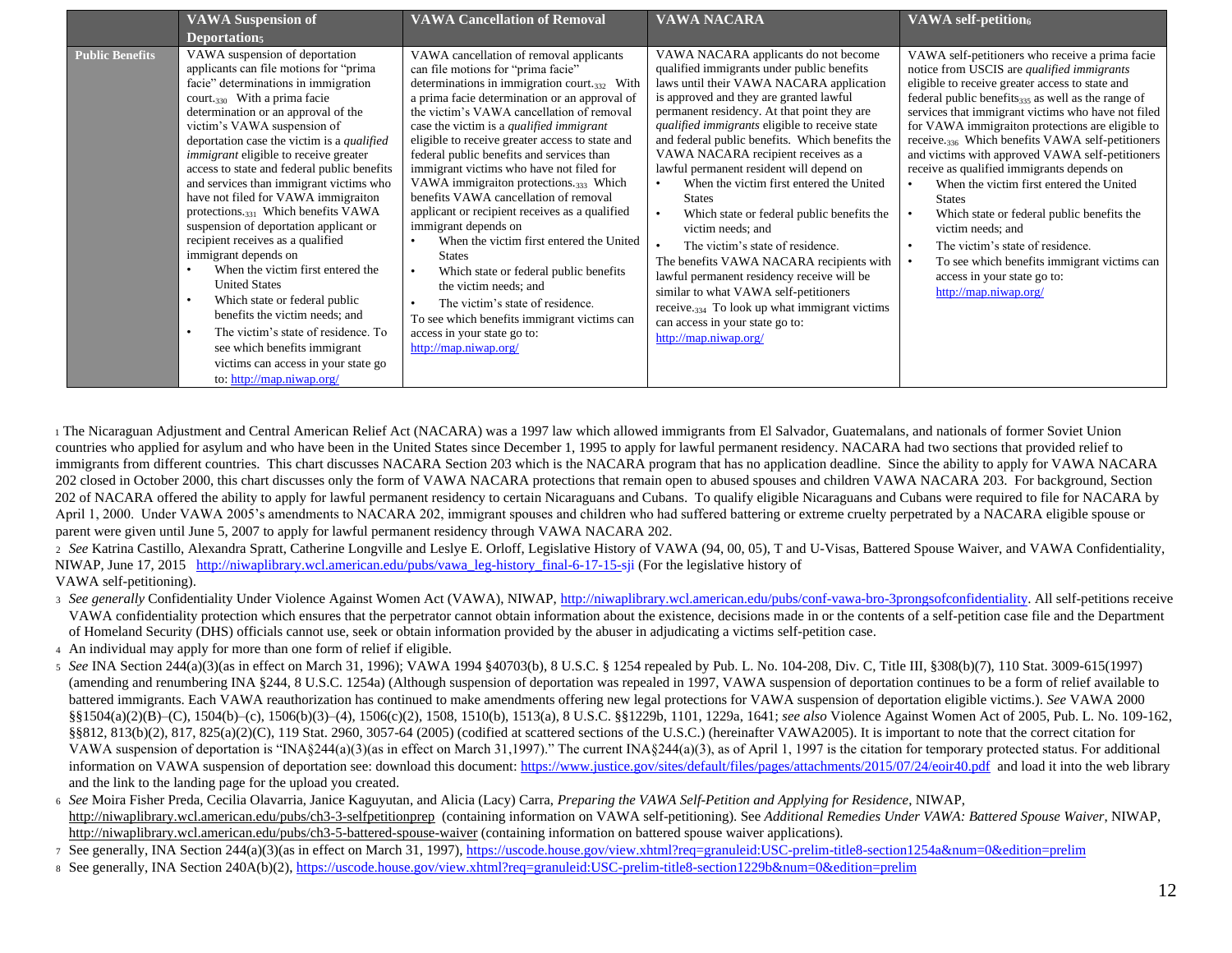<sup>9</sup> See generally, Section 309(c)(5)(C)(VII)(aa) of the Illegal Immigration Reform and Immigrant Responsibility Act of 1996 (IIRIIRA)(Public Law 104-208; division C; 110 Stat. 3009-627) <http://niwaplibrary.wcl.american.edu/pubs/nicaraguan-central-american-adjustment>

<sup>10</sup> 8 U.S.C. 1186(a)

- <sup>11</sup> The Application for Suspension of Deportation, U.S. DEP'T OF JUST.[, https://www.justice.gov/sites/default/files/pages/attachments/2015/07/24/eoir40.pdf](https://www.justice.gov/sites/default/files/pages/attachments/2015/07/24/eoir40.pdf)
- 12 The Application for Cancellation of Removal and Adjustment of Status for Certain Nonpermanent Residents[,](http://niwaplibrary.wcl.american.edu/pubs/eoir-42b) U.S. DEP'T OF JUST., [http://niwaplibrary.wcl.american.edu/pubs/eoir-42b.](http://niwaplibrary.wcl.american.edu/pubs/eoir-42b)
- <sup>13</sup> VAWA Application for Suspension of Deportation, EOIR-40 Form, USDOJ Executive Office for Immigration Revie[w, http://niwaplibrary.wcl.american.edu/pubs/eoir-40-form.](http://niwaplibrary.wcl.american.edu/pubs/eoir-40-form)
- <sup>14</sup> *See* Battered Spouse and Children, USCIS, [https://www.uscis.gov/humanitarian/battered-spouse-children-and-parents;](https://www.uscis.gov/humanitarian/battered-spouse-children-and-parents) *see also*, Moira Fisher Preda, Cecilia Olavarria, Janice Kaguyutan, and Alicia (Lacy) Carra, *Preparing the VAWA Self-Petition and Applying for Residence*, NIWA[P, http://niwaplibrary.wcl.american.edu/pubs/ch3-3-selfpetitionprep](http://niwaplibrary.wcl.american.edu/pubs/ch3-3-selfpetitionprep) <sup>15</sup> I-360 Form, Petition for Amerasian, Widow(er), DHS USCI[S, https://www.uscis.gov/i-360.](https://www.uscis.gov/i-360)

<sup>16</sup> Application for Suspension of Deportation, U.S. DEP'T OF JUST., pg[. 1 https://www.justice.gov/sites/default/files/pages/attachments/2015/07/24/eoir40.pdf.](https://www.justice.gov/sites/default/files/pages/attachments/2015/07/24/eoir40.pdf) <sup>17</sup> 8 C.F.R 240.65 (d)

- 18 The Application for Cancellation of Removal and Adjustment of Status for Certain Nonpermanent Residents[,](http://niwaplibrary.wcl.american.edu/pubs/eoir-42b) U.S. DEP'T OF JUST., [http://niwaplibrary.wcl.american.edu/pubs/eoir-42b.](http://niwaplibrary.wcl.american.edu/pubs/eoir-42b)
- 19 Rebecca Story, Cecilia Olavarria and Moira Fisher Preda. VAWA Cancellation of Removal, NIWA[P, http://niwaplibrary.wcl.american.edu/pubs/ch9-vawa-cancellation-of-removal.](http://niwaplibrary.wcl.american.edu/pubs/ch9-vawa-cancellation-of-removal)
- <sup>20</sup> I-881 Form Instructions, Instructions for Application for Suspension of Deportation or Special Rule Cancellation of Removal, DHS USCIS, pg. [3,](http://niwaplibrary.wcl.american.edu/pubs/vawa-nacara-form-instructions-i-881)  [http://niwaplibrary.wcl.american.edu/pubs/vawanacara-form-instructions-i-881.](http://niwaplibrary.wcl.american.edu/pubs/vawa-nacara-form-instructions-i-881) *See* section of this chart "Abuser's Immigration or Citizenship Status" for the deadlines that apply whether the victim's El Salvadoran, Guatemalan or Eastern European abuser was NACARA eligible.
- <sup>21</sup> I-881 Form Instructions, Instructions for Application for Suspension of Deportation or Special Rule Cancellation of Removal, DHS USCIS, pg. [2,](http://niwaplibrary.wcl.american.edu/pubs/vawa-nacara-form-instructions-i-881)  [http://niwaplibrary.wcl.american.edu/pubs/vawanacara-form-instructions-i-881.](http://niwaplibrary.wcl.american.edu/pubs/vawa-nacara-form-instructions-i-881)
- <sup>22</sup> I-881 Form Instructions, Instructions for Application for Suspension of Deportation or Special Rule Cancellation of Removal, DHS USCIS, pg. [3,](http://niwaplibrary.wcl.american.edu/pubs/vawa-nacara-form-instructions-i-881)  [http://niwaplibrary.wcl.american.edu/pubs/vawanacara-form-instructions-i-881.](http://niwaplibrary.wcl.american.edu/pubs/vawa-nacara-form-instructions-i-881)
- <sup>23</sup> I-360 Form Instructions, Instructions for Petition for Amerasian, Widow(er), DHS USCI[S, http://niwaplibrary.wcl.american.edu/pubs/i-360.](http://niwaplibrary.wcl.american.edu/pubs/i-360)
- <sup>24</sup> Once the VAWA self-petition is approved if the self-petitioner's abuser is a U.S. citizen the victim can seek adjustment of status to lawful permanent residency from the immigration judge. VAWA self-petitioners whose abusers are lawful permanent residents will have to wait until their priority date becomes current to seek adjustment of status to lawful permanent residency either from the immigration judge or from USCIS.
- <sup>25</sup> *See generally* INA Section 244(a)(3)(as in effect on March 31, 1997); *see also* Leslye E. Orloff and Faiza Chappell, Violence Against Women Act (VAWA) Suspension Of Deportation As Created in 1994 With VAWA 2000, And 2005 Amendments, VAWA Suspension Of Deportation, NIWAP, April 2, 202[0, http://niwaplibrary.wcl.american.edu/pubs/vawa-suspension-of](http://niwaplibrary.wcl.american.edu/pubs/vawa-suspension-of-deportation-interliniated-statute)[deportationinterliniated-statute.](http://niwaplibrary.wcl.american.edu/pubs/vawa-suspension-of-deportation-interliniated-statute)
- <sup>26</sup> *See generally* INA Section 240A(b)(2).
- $27$  Section 309(c)(5) of the Illegal Immigration Reform and Immigrant Responsibility Act of 1996 (IIRIIRA) (Public Law 104-208; division C; 110 Stat. 3009-627) (There are no requirements as to the nationality or place of birth of VAWA NACARA victims).
- <sup>28</sup> *See generally*, Section 309(c)(5)(C)(VII)(aa) of the Illegal Immigration Reform and Immigrant Responsibility Act of 1996 (IIRIIRA) (Public Law 104-208; division C; 110 Stat. 3009-627) [http://niwaplibrary.wcl.american.edu/pubs/nicaraguan-central-american-adjustment.](http://niwaplibrary.wcl.american.edu/pubs/nicaraguan-central-american-adjustment) *See* section of this chart "Abuser's Immigration or Citizenship Status" for the requirements regarding the victim's abuser's required nationalities.
- <sup>29</sup> *See generally* VAWA Self-Petitioning Regulations, 13066 Fed. Reg. 61, 59 (March 26, 199[6\) http://niwaplibrary.wcl.american.edu/pubs/vawa-rule.](http://niwaplibrary.wcl.american.edu/pubs/vawa-rule)
- <sup>30</sup> *See* INA Section 244(a)(3) (as in effect on March 31, 1997). *See* 8 C.F.R.§204.2(c)(1) (for the definition of battering or extreme cruelty). *See also*, Leslye E. Orloff, Brittnay Roberts and Stefanie Gitler, "Battering or Extreme Cruelty" Drawing Examples from Civil Protection Order and Family Law Cases, NIWA[P, http://niwaplibrary.wcl.american.edu/pubs/extreme-cruelty](http://niwaplibrary.wcl.american.edu/pubs/extreme-cruelty-examples-protection-order-2)[examplesprotection-order-2](http://niwaplibrary.wcl.american.edu/pubs/extreme-cruelty-examples-protection-order-2) (for more detailed information on the definition of battering or extreme cruelty).

<sup>31</sup> *See* INA Section 240A(b)(2)(B). *See* 8 C.F.R.§204.2(c)(1) (For the definition of battering or extreme cruelty); *See also*, Leslye E. Orloff, Brittnay Roberts and Stefanie Gitler, *"Battering or Extreme Cruelty" Drawing Examples from Civil Protection Order and Family Law Cases,* NIWA[P, http://niwaplibrary.wcl.american.edu/pubs/extreme-cruelty-examples-protection-order-2](http://niwaplibrary.wcl.american.edu/pubs/extreme-cruelty-examples-protection-order-2) (for more detailed information on the definition of battering or extreme cruelty).

- <sup>32</sup> *See* NACARA Section 203(a); IIRAIRA Section 309(c)(5)(C)(VI); 8 C.F.R.240.65(d)(1); *See* Leslye E. Orloff, Brittnay Roberts and Stefanie Gitler, *"Battering or Extreme Cruelty" Drawing Examples from Civil Protection Order and Family Law Cases, NIWA[P, http://niwaplibrary.wcl.american.edu/pubs/extreme-cruelty-examples-protection-order-2](http://niwaplibrary.wcl.american.edu/pubs/extreme-cruelty-examples-protection-order-2) (for more detailed information on* the definition of battering or extreme cruelty). *See also* I-881 Form Instructions, Instructions for Application for Suspension of Deportation or Special Rule Cancellation of Removal, DHS USCIS, pg. 3, [http://niwaplibrary.wcl.american.edu/pubs/vawa-nacara-form-instructions-i-881.](http://niwaplibrary.wcl.american.edu/pubs/vawa-nacara-form-instructions-i-881)
- <sup>33</sup> INA Section 204(a)(1)(A)(iii)(I)(bb) or INA Section 204(a)(1)(B)(ii)(I)(bb); 8 C.F.R.240.65(d)(1). *See* Leslye E. Orloff, Brittnay Roberts and Stefanie Gitler, *"Battering or Extreme Cruelty" Drawing Examples from Civil Protection Order and Family Law Cases,* NIWA[P, http://niwaplibrary.wcl.american.edu/pubs/extreme-cruelty-examples-protection-order-2](http://niwaplibrary.wcl.american.edu/pubs/extreme-cruelty-examples-protection-order-2) (for more detailed information on the definition of battering or extreme cruelty).

<sup>34</sup> *See* INA Section 244(a)(3) (as in effect on March 31, 1997); *see also* 8 C.F.R.240.65(d)(2).

35 The Application for Cancellation of Removal and Adjustment of Status for Certain Nonpermanent Residents, U.S. Dep't OF JUST., pg. [1,](http://niwaplibrary.wcl.american.edu/pubs/eoir-42b) [http://niwaplibrary.wcl.american.edu/pubs/eoir-42b.](http://niwaplibrary.wcl.american.edu/pubs/eoir-42b) <sup>36</sup> Section 309(c)(5)(C)(VII)(aa) of the Illegal Immigration Reform and Immigrant Responsibility Act of 1996 (IIRIIRA) (Public Law 104-208; division C; 110 Stat. 3009-627)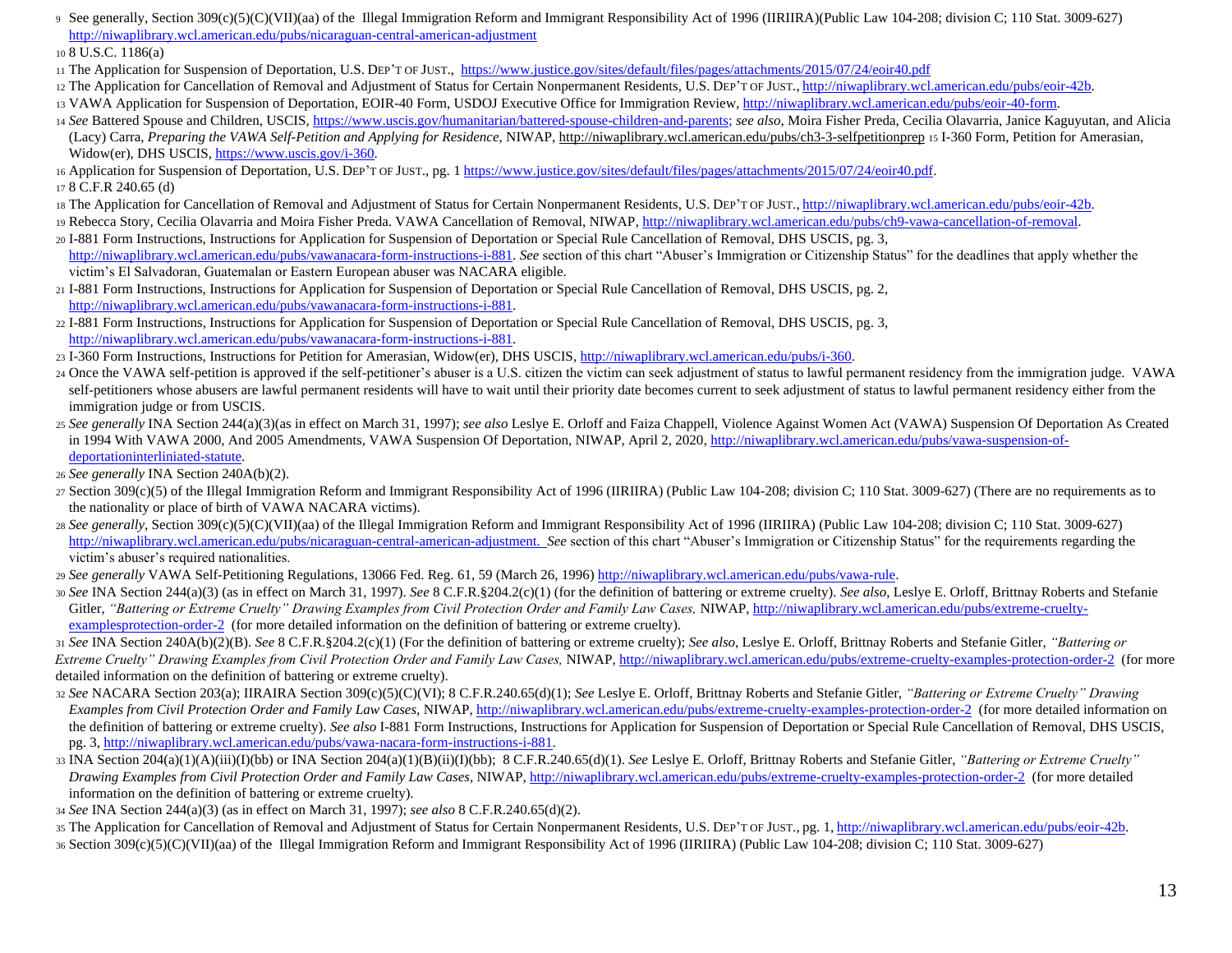[http://niwaplibrary.wcl.american.edu/pubs/nicaraguan-central-american-adjustment;](http://niwaplibrary.wcl.american.edu/pubs/nicaraguan-central-american-adjustment) *See also* I-881 Form Instructions, Instructions for Application for Suspension of Deportation or Special Rule Cancellation of Removal, DHS USCIS, pg. [3, http://niwaplibrary.wcl.american.edu/pubs/vawa-nacara-form-instructions-i-881](http://niwaplibrary.wcl.american.edu/pubs/vawa-nacara-form-instructions-i-881) (Since VAWA NACARA requires 3 years continuous presence in the United States and eligibility is based on having been married or the child of a NACARA eligible immigrant, most victims who are eligible for VAWA NACARA are likely to have experienced abuse in the United States, although U.S. based abuse is not required by the statute).

- $37 \text{INA}$  Section  $204(a)(1)(A)(v)(I)(ce)$  and  $204(a)(1)(B)(iv)(ce)$ .
- 38 INA Section  $204(a)(1)(A)(v)(I)(aa)$  and (bb); INA Section  $204(a)(1)(B)(iv)(I)(aa)$  and (bb).
- <sup>39</sup> INA Section 244(a)(3)(as in effect on March 31, 1997; 8 C.F.R. 240.65(d)(2).
- <sup>40</sup> INA Section 244(g) (as in effect on March 31, 1996). These any credible evidence rules were imposed on VAWA suspension of deportation cases as part of VAW 1994.
- <sup>41</sup> *See* INA Section 240A(b)(2)(A)(i); *see also* The Application for Cancellation of Removal and Adjustment of Status for Certain Nonpermanent Residents, U.S. DEP'T OF JUST., <http://niwaplibrary.wcl.american.edu/pubs/eoir-42b> (Since VAWA cancellation of removal became law in 1996 no regulations have been issued implementing the VAWA cancellation provisions. The EOIR-42B Form does provide some guidance on VAWA cancellation of removal.).
- <sup>42</sup> INA Section 240A(b)(2)(D) (requiring that VAWA's any credible evidence rules be used in adjudicating cases of VAWA cancellation of removal). 43*See* I-881 Form Instructions, Instructions for Application for Suspension of Deportation or Special Rule Cancellation of Removal, DHS USCIS, pg. 3, [http://niwaplibrary.wcl.american.edu/pubs/vawa-nacara-form-instructions-i-881.](http://niwaplibrary.wcl.american.edu/pubs/vawa-nacara-form-instructions-i-881)
- <sup>44</sup> INA Section 204(a)(1)(A)(iii)(I)(bb); INA Section 204(a)(1)(B)(ii)(I)(bb); 8 C.F.R. 204.2(c)(i)(E).

<sup>45</sup> 8 C.F.R. 204.2(c)(i)(E).

- <sup>46</sup> VAWA Self-Petitioning Regulations Preamble, 13066 Fed. Reg. 61, 59 (March 26, 199[6\) http://niwaplibrary.wcl.american.edu/pubs/vawa-rule](http://niwaplibrary.wcl.american.edu/pubs/vawa-rule) ("A self-petitioner is not precluded from submitting documentary proof of non-qualifying abuse with the self-petition; however that evidence can only be used to established a pattern of abuse and violence and to bolster claims that qualifying abuse also occurred").
- <sup>47</sup> INA Section 244(a)(3)(as in effect on March 31, 1997).
- <sup>48</sup> INA Section 240A(b)(2)(A)(i)(I).
- <sup>49</sup> INA Section 240A(b)(2)(A)(i)(II).
- <sup>50</sup> Section 309(c)(5)(C)(i)(I)(aa) of the Illegal Immigration Reform and Immigrant Responsibility Act of 1996 (IIRIIRA) (Public Law 104-208; division C; 110 Stat. 3009-627) [http://niwaplibrary.wcl.american.edu/pubs/nicaraguan-central-american-adjustment.](http://niwaplibrary.wcl.american.edu/pubs/nicaraguan-central-american-adjustment)
- <sup>51</sup> American Baptist Churches v. Thornburgh (ABC) Settlement Agreement, USCIS**[,](https://www.uscis.gov/laws/legal-settlement-notices/american-baptist-churches-v-thornburgh-abc-settlement-agreement)** [https://www.uscis.gov/laws/legal-settlement-notices/american-baptist-churches-v-thornburgh-abc](https://www.uscis.gov/laws/legal-settlement-notices/american-baptist-churches-v-thornburgh-abc-settlement-agreement)[settlementagreement.](https://www.uscis.gov/laws/legal-settlement-notices/american-baptist-churches-v-thornburgh-abc-settlement-agreement) (ABC Settlement Agreement in 1985 invovled a group of religious organizations and refugee advocacy organizations filed a class action lawsuit in federal court against the Immigration and Naturalization Service (INS) (now USCIS), the Executive Office for Immigration Review (EOIR) and the United States Department of State (DOS). The lawsuit is known as *American Baptist Churches v. Thornburgh*, 760 F. Supp. 796 (N.D. Cal. 1991) is commonly referred to as the ABC lawsuit. A federal judge subsequently certified a class of Guatemalan and Salvadoran nationals as plaintiffs in the lawsuit. The plaintiffs alleged, among other things, that the INS (now USCIS), EOIR and DOS engaged in discriminatory treatment of asylum claims made by Guatemalans and Salvadorans. In 1990, the government and attorneys representing the certified class settled the class action lawsuit. The ABC settlement agreement provides that an eligible class member who registers for benefits and applies for asylum by the agreed-upon dates (these deadlines were initially defined in the settlement agreement, but the asylum filing deadlines were later extended by agreement of the parties) is entitled to an initial or de novo asylum interview and adjudication under the asylum regulations published July 27, 1990, which became effective October 1, 1990, and special provisions of the settlement agreement. The settlement agreement also contains special provisions regarding employment authorization and detention of eligible class members.).
- 52 Section  $309(c)(5)(C)(i)(I)(bb)$  of the Illegal Immigration Reform and Immigrant Responsibility Act of 1996 (IIRIIRA) (Public Law 104-208; division C; 110 Stat. 3009-627) [http://niwaplibrary.wcl.american.edu/pubs/nicaraguan-central-american-adjustment.](http://niwaplibrary.wcl.american.edu/pubs/nicaraguan-central-american-adjustment) 53 INA Section 204(a)(1)(A)(iii), (iv), (v).

<sup>54</sup> INA Section 204(a0(1)(B)(ii), (iii).

- <sup>55</sup> INA Section 244(a)(3) (as in effect on March 31, 1997); 8 C.F.R.240.65(d)(2).
- 56 INA Section 244(a)(3) (as in effect on March 31, 1997); United States v. Windsor, 12-307 WL 3196928[; http://niwaplibrary.wcl.american.edu/pubs/imm-gov-uscis-doma](http://niwaplibrary.wcl.american.edu/pubs/imm-gov-uscis-doma) (the Windsor decision on DOMA and USCIS policy deem same-sex married couples are "spouses" for immigration purposes.).
- <sup>57</sup> Victims continue to be eligible to apply for VAWA suspension of deportation without any time limitation following termination of the marriage. VAWA suspension of deportation is a legal option that remains available for abused immigrant spouses for whom that time limitations have passed to apply for a VAWA self-petition.
- <sup>58</sup> INA Section 244(a)(3)(as in effect on March 31, 1997); INA Section 101(b)(1) (defined children to include step-children).
- <sup>59</sup> Step-child victims continue to be eligible to apply for VAWA suspension of deportation without any time limitation following termination of the marriage between the step-child victim's natural parent and their abusive citizen step-parent. VAWA suspension of deportation is a legal option that remains available for abused immigrant step-children who did not file their VAWA self-petitions prior to a divorce between their natural parent and their abusive citizen step-parent became final.
- <sup>60</sup> *See* INA Section 244(a)(3) (as in effect on March 31, 1997); *see also* 8 C.F.R.240.65(d)(2).
- <sup>61</sup> INA Section 244(a)(3) (as in effect on March 31, 1997); United States v. Windsor, 12-307 WL 3196928[; http://niwaplibrary.wcl.american.edu/pubs/imm-gov-uscis-doma](http://niwaplibrary.wcl.american.edu/pubs/imm-gov-uscis-doma) (the Windsor decision on DOMA and USCIS policy deem same-sex married couples are "spouses" for immigration purposes.).
- <sup>62</sup> Victims continue to be eligible to apply for VAWA suspension of deportation without any time limitation following termination of the marriage. VAWA suspension of deportation is a legal option that remains available for abused immigrant spouses for whom that time limitations have passed to apply for a VAWA self-petition. 63 See INA Section 244(a)(3)(as in effect on March 31, 1997); *see also* (INA Section 101(b)(1) defined children to include step-children).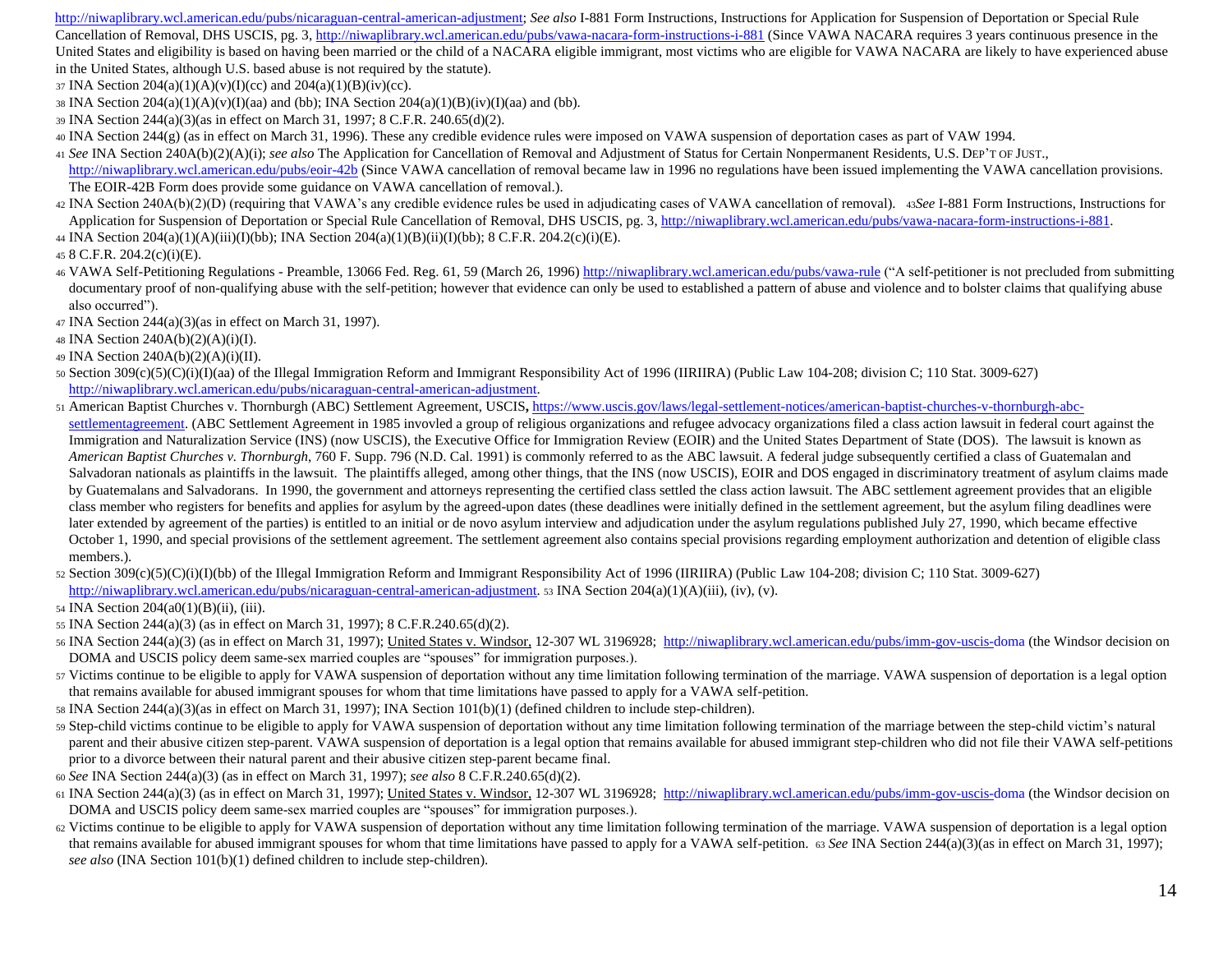<sup>64</sup> Step-child victims continue to be eligible to apply for VAWA suspension of deportation without any time limitation following termination of the marriage between the step-child victim's natural parent and their abusive lawful permanent resident step-parent. VAWA suspension of deportation is a legal option that remains available for abused immigrant step-children who did not file their

VAWA self-petitions prior to a divorce between their natural parent and their abusive lawful permanent resident step-parent became final.

<sup>65</sup> INA Section 244(a)(3) (as in effect on March 31, 1997); 8 C.F.R.240.65(d)(2).

66 Rebecca Story, Cecilia Olavarria and Moira Fisher Preda. VAWA Cancellation of Removal, NIWAP, pg[. 5 http://niwaplibrary.wcl.american.edu/pubs/ch9-vawa-cancellation-of-removal.](http://niwaplibrary.wcl.american.edu/pubs/ch9-vawa-cancellation-of-removal) <sup>67</sup> INA Section 240A(b)(2)(A)(i).

68 INA Section 244(a)(3) (as in effect on March 31, 1997); United States v. Windsor, 12-307 WL 3196928[; http://niwaplibrary.wcl.american.edu/pubs/imm-gov-uscis-doma](http://niwaplibrary.wcl.american.edu/pubs/imm-gov-uscis-doma) (the Windsor decision on DOMA and USCIS policy deem same-sex married couples are "spouses" for immigration purposes.). <sup>69</sup> INA Section 240A(b)(2)(A)(i)(III).

<sup>70</sup> Victims continue to be eligible to apply for VAWA cancellation of removal without any time limitation following termination of the marriage. VAWA cancellation of removal is a legal option available for abused immigrant spouses and for whom that time limitations have passed to apply for a VAWA self-petition.

<sup>71</sup> *See* INA Section 240A(b)(2)(1); *see also* (INA Section 101(b)(1) defined children to include step-children).

<sup>72</sup> Step-child victims continue to be eligible to apply for VAWA cancellation of removal without any time limitation following termination of the marriage between the step-child victim's natural parent and their abusive citizen step-parent. VAWA cancellation of removal is a legal option that remains available for abused immigrant step-children who did not file their VAWA self-petitions prior to a divorce between their natural parent and their abusive citizen step-parent became final.

<sup>73</sup> INA Section 240A(b)(2)(A)(i).

<sup>74</sup> INA Section 240A(b)(2)(A)(i)(II); *United States v. Windsor*, 12-307 WL 3196928 (The Windsor decision on DOMA and USCIS policy deem same-sex married couples are "spouses" for immigration purposes) [http://niwaplibrary.wcl.american.edu/pubs/imm-gov-uscis-doma.](http://niwaplibrary.wcl.american.edu/pubs/imm-gov-uscis-doma)

<sup>75</sup> INA Section 240A(b)(2)(A)(i)(III).

<sup>76</sup> Victims continue to be eligible to apply for VAWA cancellation of removal without any time limitation following termination of the marriage. VAWA cancellation of removal is a legal option that remains available for abused immigrant spouses for whom that time limitations have passed to apply for a VAWA self-petition. 77 INA Section 240A(b)(2)(2); (INA Section 101(b)(1) defined children to include step-children).

<sup>78</sup> Step-child victims continue to be eligible to apply for VAWA cancellation of removal without any time limitation following termination of the marriage between the step-child victim's natural parent and their abusive lawful permanent resident step-parent. VAWA cancellation of removal is a legal option that remains available for abused immigrant step-children who did not file their VAWA self-petitions prior to a divorce between their natural parent and their abusive lawful permanent resident step-parent became final.

<sup>79</sup> INA Section 240A(b)(2)(A)(i).

<sup>80</sup> VAWA Cancellation of Removal, ASSISTA[, https://asistahelp.org/resource-library/vawa-resources/.](https://asistahelp.org/resource-library/vawa-resources/)

<sup>81</sup>Section 309(c)(5)(C)(i)(VII) of the Illegal Immigration Reform and Immigrant Responsibility Act of 1996 (IIRIIRA) (Public Law 104-208; division C; 110 Stat. 3009-627) [http://niwaplibrary.wcl.american.edu/pubs/nicaraguan-central-american-adjustment.](http://niwaplibrary.wcl.american.edu/pubs/nicaraguan-central-american-adjustment) 

82Section 309(c)(5)(C)(i)(VII) of the Illegal Immigration Reform and Immigrant Responsibility Act of 1996 (IIRIIRA) (Public Law 104-208; division C; 110 Stat. 3009-627) [http://niwaplibrary.wcl.american.edu/pubs/nicaraguan-central-american-adjustment.](http://niwaplibrary.wcl.american.edu/pubs/nicaraguan-central-american-adjustment)

83 Section  $309(c)(5)(C)(i)(VII)(bb)$  of the Illegal Immigration Reform and Immigrant Responsibility Act of 1996 (IIRIIRA) (Public Law 104-208; division C; 110 Stat. 3009-627) explicitly allows immigrant parents whose children were abused by their NACARA eligible spouse to file for immigration relief under VAWA NACARA ("the spouse, child or child of the spouse has been battered of subjected to extreme cruelty by the alien described in subclause (I), (II), or(V)" (this is the NACARA eligible spouse); the step-child who was abused would also have the right to independently file for VAWA NACARA while they were the step-child of the NACARA eligible abuser.) http://niwaplibrary.wcl.american.edu/pubs/nicaraguan-central-american-adjustment. 84 Section 309(c)(5)(C)(i)(VII)(aa)(DD) of the Illegal Immigration Reform and Immigrant Responsibility Act of 1996 (IIRIIRA) (Public Law 104-208; division C; 110 Stat. 3009-627)

[http://niwaplibrary.wcl.american.edu/pubs/nicaraguan-central-american-adjustment.](http://niwaplibrary.wcl.american.edu/pubs/nicaraguan-central-american-adjustment)

85 See Section 309(c)(5)(C)(i)(VII)(aa)(AA) of the Illegal Immigration Reform and Immigrant Responsibility Act of 1996 (IIRIIRA) (Public Law 104-208; division C; 110 Stat. 3009-627) [http://niwaplibrary.wcl.american.edu/pubs/nicaraguan-central-american-adjustment;](http://niwaplibrary.wcl.american.edu/pubs/nicaraguan-central-american-adjustment) *see also* I-881 Form Instructions, Instructions for Application for Suspension of Deportation or Special Rule Cancellation of Removal, DHS USCIS, pg. 3[, http://niwaplibrary.wcl.american.edu/pubs/vawa-nacara-form-instructions-i-881.](http://niwaplibrary.wcl.american.edu/pubs/vawa-nacara-form-instructions-i-881)

<sup>86</sup> Asylum Officer Training Lesson Suspension of Deportation and Special Rule Cancellation of Removal under NACARA, AILA, pg. 2[0, https://www.aila.org/File/Related/19111215a.pdf.](https://www.aila.org/File/Related/19111215a.pdf)  87*See* Section 309(c)(5)(C)(i)(VII)(aa)(BB) of the Illegal Immigration Reform and Immigrant Responsibility Act of 1996 (IIRIIRA) (Public Law 104-208; division C; 110 Stat. 3009-627) [http://niwaplibrary.wcl.american.edu/pubs/nicaraguan-central-american-adjustment;](http://niwaplibrary.wcl.american.edu/pubs/nicaraguan-central-american-adjustment) *see also* I-881 Form Instructions, Instructions for Application for Suspension of Deportation or Special Rule Cancellation of Removal, DHS USCIS, pg. 2[, http://niwaplibrary.wcl.american.edu/pubs/vawa-nacara-form-instructions-i-881.](http://niwaplibrary.wcl.american.edu/pubs/vawa-nacara-form-instructions-i-881)

88 See Section 309(c)(5)(C)(i)(VII)(aa)(CC) of the Illegal Immigration Reform and Immigrant Responsibility Act of 1996 (IIRIIRA) (Public Law 104-208; division C; 110 Stat. 3009-627) [http://niwaplibrary.wcl.american.edu/pubs/nicaraguan-central-american-adjustment;](http://niwaplibrary.wcl.american.edu/pubs/nicaraguan-central-american-adjustment) *see also* I-881 Form Instructions, Instructions for Application for Suspension of Deportation or Special Rule Cancellation of Removal, DHS USCIS, pg. 2[, http://niwaplibrary.wcl.american.edu/pubs/vawa-nacara-form-instructions-i-881.](http://niwaplibrary.wcl.american.edu/pubs/vawa-nacara-form-instructions-i-881)

89 See Section 309(c)(5)(C)(i)(VII)(aa)(CC) of the Illegal Immigration Reform and Immigrant Responsibility Act of 1996 (IIRIIRA) (Public Law 104-208; division C; 110 Stat. 3009-627) [http://niwaplibrary.wcl.american.edu/pubs/nicaraguan-central-american-adjustment;](http://niwaplibrary.wcl.american.edu/pubs/nicaraguan-central-american-adjustment) *see also* I-881 Form Instructions, Instructions for Application for Suspension of Deportation or Special Rule Cancellation of Removal, DHS USCIS, pg. 2[, http://niwaplibrary.wcl.american.edu/pubs/vawa-nacara-form-instructions-i-881.](http://niwaplibrary.wcl.american.edu/pubs/vawa-nacara-form-instructions-i-881)

<sup>90</sup> *See* Section 309(c)(5)(C)(i)(VII)(aa)(CC) of the Illegal Immigration Reform and Immigrant Responsibility Act of 1996 (IIRIIRA )(Public Law 104-208; division C; 110 Stat. 3009-627) [http://niwaplibrary.wcl.american.edu/pubs/nicaraguan-central-american-adjustment;](http://niwaplibrary.wcl.american.edu/pubs/nicaraguan-central-american-adjustment) *see also* I-881 Form Instructions, Instructions for Application for Suspension of Deportation or Special Rule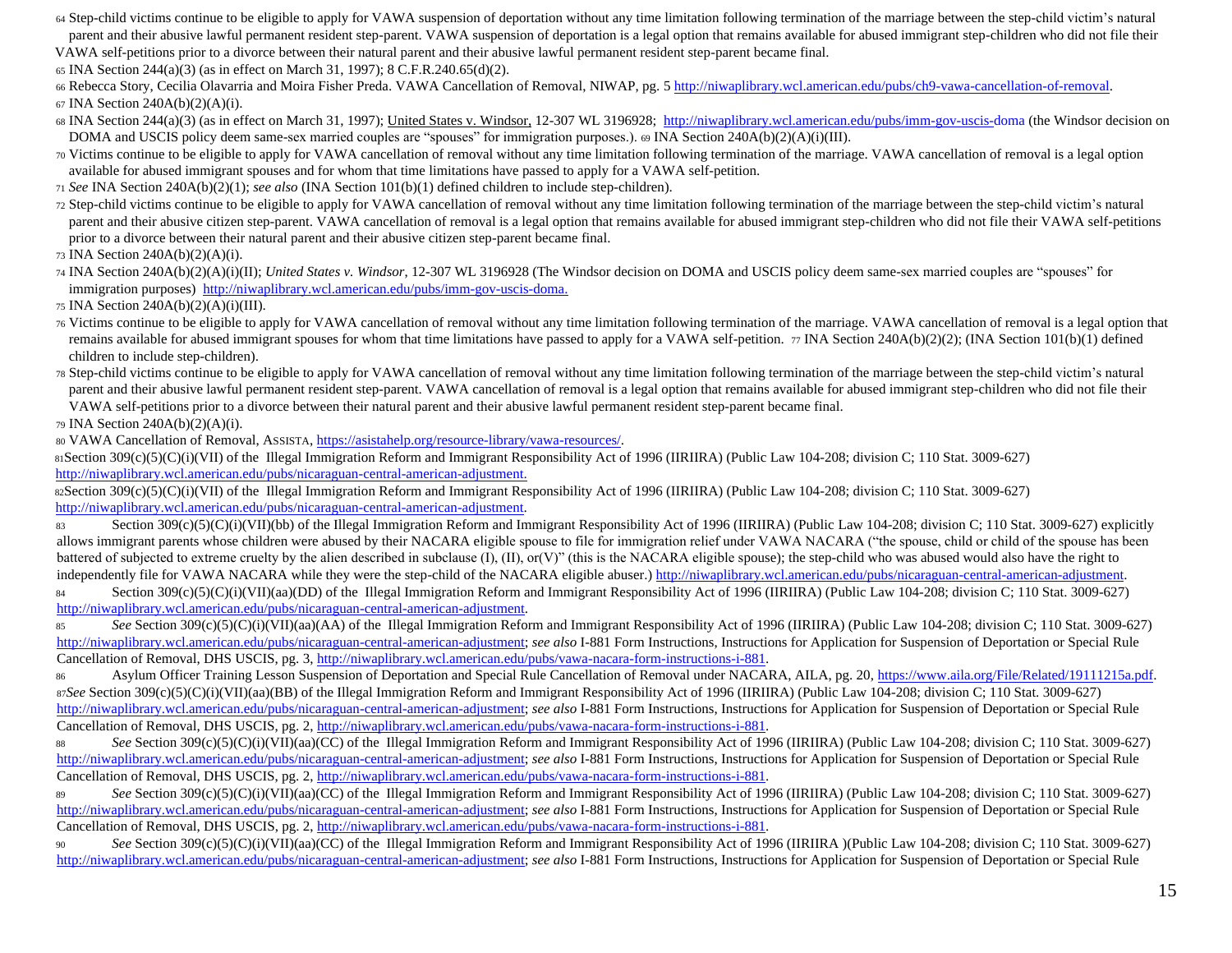Cancellation of Removal, DHS USCIS, pg. 2[, http://niwaplibrary.wcl.american.edu/pubs/vawa-nacara-form-instructions-i-881.](http://niwaplibrary.wcl.american.edu/pubs/vawa-nacara-form-instructions-i-881) 91 23.12 Adjustment of Status under NACARA, sec. 202 of Pub L 105-100.

<sup>92</sup> INA Section 204(a)(1)(A).

<sup>93</sup> *See* INA Section 204(a)(1)(A)(iii)(II)(aa)(AA); *see also United States v. Windsor*, 12-307 WL 3196928 (The Windsor decision on DOMA and USCIS policy deem same-sex married couples are "spouses" for immigration purposes[\) http://niwaplibrary.wcl.american.edu/pubs/imm-gov-uscis-doma.](http://niwaplibrary.wcl.american.edu/pubs/imm-gov-uscis-doma) <sup>94</sup>

INA Section  $204(a)(1)(A)(iii)(II)(aa)(BB)$ .

<sup>95</sup> *See* INA Section 204(a)(1)(A)(iii)(II)(aa)(CC) (Abused immigrant spouse must file the VAWA self-petition within 2 years of the citizen spouse's death, loss or renunciation of citizenship related to the domestic violence, or termination of the marriage where there was a connection between the termination of the marriage and the battering or extreme cruelty.).

<sup>96</sup> *See* INA Section 204(a)(1)(A)(iv) (INA §101(b)(1) defines children to include step-children); *see also* INA Section 204(a)(1)(D)(5) (extends the time abused immigrant children and stepchildren have to file their self-petitions. Children and step-children who are subjected to battering or extreme cruelty when they are under age 21 have up to the date they turn 25 years old to file their VAWA self-petitions. This time may be reduced by step children if there is a divorce between their natural parent and their abusive step-parent.).

97 INA Section 204(a)(1)(A)(iv) (Since INA Section 101(b) defines child to include step-children, an immigrant child abused by their step-parent is eligible to self-petition during the time that the step-parent/step-child relationship continues to exist. Since INA Section 101(b) defines child to include step-children, an immigrant child abused by their step-parent is eligible to self-petition during the time that the step-parent/step-child relationship continues to exist. However, under INA Section 101(b)(1)(B) a step-parent/step-child relationship must be formed before the child turned age 18 to be recognized under U.S. immigration laws. Abused immigrant step-children must file their VAWA HRIFA self-petition before any divorce between the child's natural parent and their step-parent has been finalized. The date that the termination of the marriage is final is governed by state family laws and generally includes the period of time following a divorce in which the parties have an opportunity to file an appeal and if an appeal is filed the date on which the decision in the appeal becomes final. Abused immigrant stepchildren must file their self-petition before any divorce between the child's natural parent and their step-parent has been finalized. The date that the termination of the marriage is final is governed by state family laws and generally includes the period of time following a divorce in which the parties have an opportunity to file an appeal and if an appeal is filed the date on which the decision in the appeal becomes final.). 98 INA Section  $204(a)(1)(A)(vii)$ .

<sup>99</sup> INA Section 204(a)(1)(B).

<sup>100</sup> *See* INA Section 204(a)(1)(B)(ii)(II)(aa)(AA); *see also United States v. Windsor*, 12-307 WL 3196928 (The Windsor decision on DOMA and USCIS policy deem same-sex married couples are "spouses" for immigration purpose[s\) http://niwaplibrary.wcl.american.edu/pubs/imm-gov-uscis-doma.](http://niwaplibrary.wcl.american.edu/pubs/imm-gov-uscis-doma) <sup>101</sup>

INA Section  $204(a)(1)(B)(ii)(II)(aa)(BB)$ .

<sup>102</sup> INA Section 204(a)(1)(B)(ii)(II)(aa)(CC) (Abused immigrant spouse must file the VAWA self-petition within 2 years of the lawful permanent resident spouse's loss of lawful permanent residency related to the domestic violence, or termination of the marriage where there was a connection between the termination of the marriage and the battering or extreme cruelty.).

103 *See* INA Section 204(a)(1)(B)(iii) (INA §101(b)(1) defined children to include step-children); *see also* INA Section 204(a)(1)(D)(5) (extends the time abused immigrant children and stepchildren have to file their self-petitions. Children and step-children who are subjected to battering or extreme cruelty when they are under age 21 have up to the date they turn 25 years old to file their VAWA self-petitions. This time may be reduced by step children if there is a divorce between their natural parent and their abusive step-parent.).

104 *See* INA Section 204(a)(1)(B)(iii) (Since INA Section 101(b) defines child to include step-children, an immigrant child abused by their step-parent is eligible to self-petition during the time that the step-parent/step-child relationship continues to exist. Abused immigrant step-children must file their self-petition before any divorce between the child's natural parent and their step-parent has been finalized. The date that the termination of the marriage is final is governed by state family laws and generally includes the period of time following a divorce in which the parties have an opportunity to file an appeal and if an appeal is filed the date on which the decision in the appeal becomes final.). 105 INA Section  $204(a)(1)(A)(iii)(I)(bb)$ . <sup>106</sup> INA Section 204(a)(1)(B)(ii)(I)(bb).

<sup>107</sup> *See* INA Section 204(a)(1)(A)(iii)(II)(aa)(AA); *see* INA Section 204(a)(1)(B)(ii)(II)(aa)(AA); *see also United States v. Windsor*, 12-307 WL 3196928 (The Windsor decision on DOMA and USCIS policy deem same-sex married couples are "spouses" for immigration purposes[\) http://niwaplibrary.wcl.american.edu/pubs/imm-gov-uscis-doma.](http://niwaplibrary.wcl.american.edu/pubs/imm-gov-uscis-doma)

<sup>108</sup> INA Section 204(a)(1)(A)(iii)(II)(aa)(BB)l INA Section 204(a)(1)(B)(ii)(II)(aa)(BB).

<sup>109</sup> *See* INA Section 204(a)(1)(A)(iii)(II)(aa)(CC); *see also* INA Section 204(a)(1)(B)(ii)(II)(aa)(CC) (Abused immigrant spouse must file the VAWA self-petition within 2 years of the citizen spouse's death, loss or renunciation of citizenship related to the domestic violence, or termination of the marriage where there was a connection between the termination of the marriage and the battering or extreme cruelty.).

<sup>110</sup> *See* 13062-4 Fed. Reg. 61, 59 (March 25, 1996); *see also* 8 C.F.R. 204.2(c)(1)(ii) (marital relationship and abused spouse); *see also* 8 C.F.R. 204.2(e)(2)(ii) (parent/child relationship).

111INA Section 244(a)(3)(as in effect on March 31, 1997); 241(a)(1)(G) (marriage fraud violating INA 212(a)(6)(C)(i), willfully misrepresenting a material fact to obtain immigration relief). 112 INA Section 240A(b)(2)(A)(iv); 237(a)(1)G)(marriage fraud violating INA 212(a)(6)(C)(i) willfully misrepresenting a material fact to obtain immigration relief).

- <sup>113</sup> INA Section 240A(b)(2)(A)(i)(III); USDOJ, Eligibility to Self-Petition as an Intended Spouse as an Abusive U.S. Citizen or Lawful Permanent Resident, Memo from Johnny M. Williams, Aug. 21, 2002,<http://niwaplibrary.wcl.american.edu/pubs/uscis-memo-on-elgibility-to-sp-as-intended-spouse-bigamy-memo> (For more information on intended spouses and abusive spouses who are bigamists).
- <sup>114</sup> *See also* I-881 Form Instructions, Instructions for Application for Suspension of Deportation or Special Rule Cancellation of Removal, DHS USCIS, pg. 8, [http://niwaplibrary.wcl.american.edu/pubs/vawa-nacara-form-instructions-i-881.G](http://niwaplibrary.wcl.american.edu/pubs/vawa-nacara-form-instructions-i-881)ood-faith marriage standard is use.

<sup>115</sup> Includes common law marriages where such marriages are valid under state law, they are valid under immigration law. <sup>116</sup> Includes common law marriages where such marriages are valid under state law, they are valid under immigration law.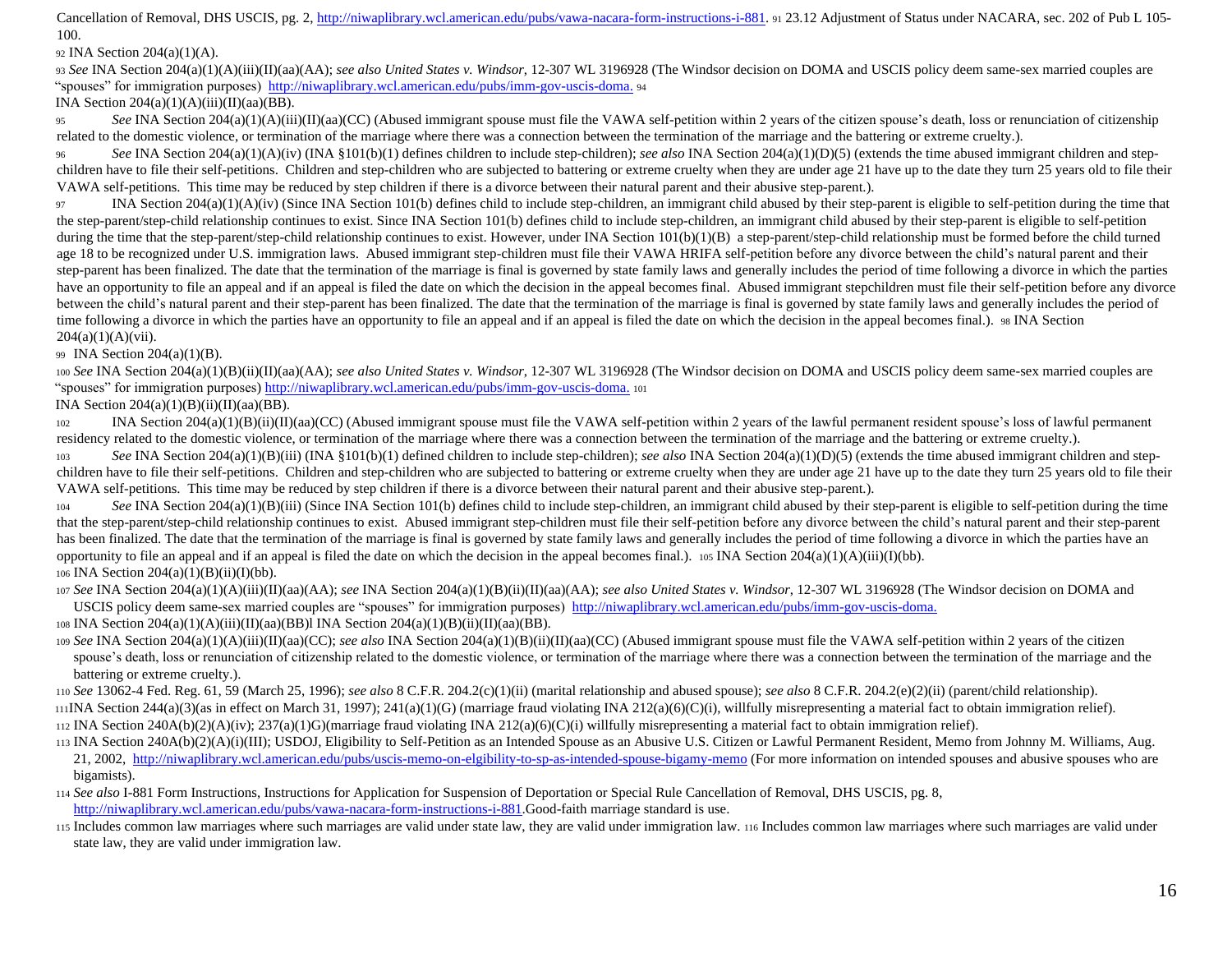- <sup>117</sup> *See* INA Section 204(a)(1)(A)(iii)(I)(aa); *see* INA Section 204(a)(1)(B)(ii)(I)(aa). *See* Leslye E. Orloff and Brittany Roberts, Good Faith Marriage and VAWA Self-Petition, NIWAP, Feb. 17, 2013,<http://niwaplibrary.wcl.american.edu/pubs/good-faith-marriage-vawa> (For more information on good faith marriage in VAWA self-petitioning cases); see also Documents in Support of Good Faith Marriage, NIWAP & CALCASA[, http://niwaplibrary.wcl.american.edu/pubs/evidence-good-faith-marriage.](http://niwaplibrary.wcl.american.edu/pubs/evidence-good-faith-marriage)
- <sup>118</sup> *See* INA Section 204(a)(1)(A)(iii)(II)(aa)(BB); INA Section 204(a)(1)(A)(iii)(II)(cc); INA Section 204(a)(1)(B)(II)(aa)(BB); INA Section 204(a)(1)(B)(II)(cc). *See also* USDOJ, Eligibility to Self-
- <sup>119</sup> Petition as an Intended Spouse as an Abusive U.S. Citizen or Lawful Permanent Resident, Memo from Johnny M. Williams, Aug. 21, 200[2, http://niwaplibrary.wcl.american.edu/pubs/uscis](http://niwaplibrary.wcl.american.edu/pubs/uscis-memo-on-elgibility-to-sp-as-intended-spouse-bigamy-memo)[memoon-elgibility-to-sp-as-intended-spouse-bigamy-memo](http://niwaplibrary.wcl.american.edu/pubs/uscis-memo-on-elgibility-to-sp-as-intended-spouse-bigamy-memo) (For more information on intended spouses and abusive spouses who are bigamists).
- <sup>120</sup> INA Section 244(a)(3) (as in effect on March 31, 1996).
- <sup>121</sup> VAWA Pro Bono Manual, NIJ[C, https://immigrantjustice.org/for-attorneys/legal-resources/file/nijc-pro-bono-manual-representation-vawa-petitions.](https://immigrantjustice.org/for-attorneys/legal-resources/file/nijc-pro-bono-manual-representation-vawa-petitions)
- <sup>122</sup> VAWA Pro Bono Manual, NIJ[C, https://immigrantjustice.org/for-attorneys/legal-resources/file/nijc-pro-bono-manual-representation-vawa-petitions.](https://immigrantjustice.org/for-attorneys/legal-resources/file/nijc-pro-bono-manual-representation-vawa-petitions)

<sup>123</sup> INA Section 240A(b)(2)(A)(i).

- <sup>124</sup> Questions and Answers: Battered Spouses, Children, and Parents Under the Violence Against Women Act (VAWA), USCI[S, https://www.uscis.gov/humanitarian/battered-spouse](https://www.uscis.gov/humanitarian/battered-spouse-children-parents/questions-and-answers-battered-spouses-children-and-parents-under-violence-against-women-act-vawa)[childrenparents/questions-and-answers-battered-spouses-children-and-parents-under-violence-against-women-act-vawa.](https://www.uscis.gov/humanitarian/battered-spouse-children-parents/questions-and-answers-battered-spouses-children-and-parents-under-violence-against-women-act-vawa)
- 125 Questions and Answers: Battered Spouses, Children, and Parents Under the Violence Against Women Act (VAWA), USCI[S, https://www.uscis.gov/humanitarian/battered-spouse](https://www.uscis.gov/humanitarian/battered-spouse-children-parents/questions-and-answers-battered-spouses-children-and-parents-under-violence-against-women-act-vawa)[childrenparents/questions-and-answers-battered-spouses-children-and-parents-under-violence-against-women-act-vawa.](https://www.uscis.gov/humanitarian/battered-spouse-children-parents/questions-and-answers-battered-spouses-children-and-parents-under-violence-against-women-act-vawa)
- 126 Section 309(c)(5)(C)(VII)(aa)(AA)-(DD) of the Illegal Immigration Reform and Immigrant Responsibility Act of 1996 (IIRIIRA) (Public Law 104-208; division C; 110 Stat. 3009-627) [http://niwaplibrary.wcl.american.edu/pubs/nicaraguan-central-american-adjustment;](http://niwaplibrary.wcl.american.edu/pubs/nicaraguan-central-american-adjustment) *see also* I-881 Form Instructions, Instructions for Application for Suspension of Deportation or Special Rule Cancellation of Removal, DHS USCIS, 6.A-E pg. [2, http://niwaplibrary.wcl.american.edu/pubs/vawa-nacara-form-instructions-i-881.](http://niwaplibrary.wcl.american.edu/pubs/vawa-nacara-form-instructions-i-881)
- $127$  Section 309(c)(5)(C)(iv) of the Illegal Immigration Reform and Immigrant Responsibility Act of 1996 (IIRIIRA) (Public Law 104-208; division C; 110 Stat. 3009-627)
- [http://niwaplibrary.wcl.american.edu/pubs/nicaraguan-central-american-adjustment.](http://niwaplibrary.wcl.american.edu/pubs/nicaraguan-central-american-adjustment) 127 INA §204(a)(1)(A)(vi) [spouse of USC]; INA §204(a)(1)(B)(v)(I) [spouse of LPR]. <sup>128</sup> INA §204(a)(1)(A)(iii)(II)(aa)(CC)(ccc) [spouse of USC]; *see* INA §204(a)(1)(B)(ii)(II)(aa)(CC)(ccc) [spouse of LPR] (This rule applies to cases pending on or filed after October 28, 2000. Cases denied prior to this date solely due to divorce may file a motion to reopen if the self-petitioner can show the divorce occurred on or after October 28, 1998.). Anderson, Executive Associate Commissioner, Office of Policy and Planning, Jan. 2, 2002, "Eligibility to Self-Petition as a Battered Spouse of a U.S. Citizen or Lawful Permanent Resident Within Two Years of Divorce." [http://niwaplibrary.wcl.american.edu/pubs/imm-gov-dojmemoeligiblityselfpetition-01-02-02.](http://niwaplibrary.wcl.american.edu/pubs/imm-gov-dojmemoeligiblityselfpetition-01-02-02)

## 129 INA  $\S 204(a)(1)(h)$ .

- 130 INA  $\S 204(a)(1)(A)(iii)(II)(aa)(CC)(aaa)$  (These protections are not available to spouses of lawful permanent residents.).
- <sup>131</sup> INA Section 240A(b)(4)(B) (applies to VAWA suspension of deportation and VAWA cancellation of removal.).
- <sup>132</sup> INA Section 240A(b)(4)(B)l 8 U.S.C. 1229(b)(4) (applies to VAWA suspension of deportation and VAWA cancellation of removal.).
- <sup>133</sup> Section 309(c)(5)(C)(i)(III) of the Illegal Immigration Reform and Immigrant Responsibility Act of 1996 (IIRIIRA) (Public Law 104-208; division C; 110 Stat. 3009-627) [http://niwaplibrary.wcl.american.edu/pubs/nicaraguan-central-american-adjustment.](http://niwaplibrary.wcl.american.edu/pubs/nicaraguan-central-american-adjustment)
- <sup>134</sup> Section 309(c)(5)(C)(IV) of the Illegal Immigration Reform and Immigrant Responsibility Act of 1996 (IIRIIRA) (Public Law 104-208; division C; 110 Stat. 3009-627) [http://niwaplibrary.wcl.american.edu/pubs/nicaraguan-central-american-adjustment.](http://niwaplibrary.wcl.american.edu/pubs/nicaraguan-central-american-adjustment) 135 INA §204(a)(1)(A)(iii), INA §204(a)(1)(B)(ii).
- $136 \text{INA } \$204(a)(1)(\text{A})(iii)$ , INA  $\$204(a)(1)(\text{B})(ii)$  (The statute allows a self-petitioner to petition for themselves and to include any of their children in the victim's self-petition. Also, INA Section 101(b)(1)(B) defines child for immigration purposed to include stepchildren. The abused self-petitioning parent can include their child from a prior relationship as a dependent family member in their VAWA self-petition application. If the self-petitioners child was abused by their citizen or lawful permanent resident step-parent while the non-abusive parent is married to the citizen or lawful permanent resident abusive parent, the step-child can also file their own self-petition. However, if there is a divorce before the abused step-child files their self-petition, the abused mother can include their child who was abused by the child's former step-parent in the mother's self-petition.). 137 INA §204(a)(1)(A)(iii)(I)(bb) and INA §204(a)(1)(B)(ii)(1)(bb). <sup>138</sup> INA Section 204(*l*)(2)(F).
- <sup>139</sup> Section 309(c)(5)(C)(iv) of the Illegal Immigration Reform and Immigrant Responsibility Act of 1996 (IIRIIRA) (Public Law 104-208; division C; 110 Stat. 3009-627) [http://niwaplibrary.wcl.american.edu/pubs/nicaraguan-central-american-adjustment.](http://niwaplibrary.wcl.american.edu/pubs/nicaraguan-central-american-adjustment)
- <sup>140</sup> *See* INA Section 204(a)(1)(A)(iii)(II)(dd); INA Section 204(a)(1)(A)(iv); INA Section 204(a)(1)(A)(vii)(IV); INA Section 204(a)(1)(B)(ii)(II)(dd): INA Section 204(a)(1)(B)(iii). 141 U.S. DEP'T OF JUSTICE, IMMIGRATION & NATURALIZATION SERV. MEMORANDUM HQADN/70/8, ELIGIBILITY TO SELF-PETITION AS A BATTERED SPOUSE OF A U.S.
- CITIZEN OR LAWFUL PERMANENT RESIDENT WITHIN TWO YEARS OF DIVORCE (2002), available at http://www.uscis.gov/files/pressrelease/VAWA82102\_pub.pdf.
- 142 INA §204(a)(1)(A)(iii)(II)(dd) [spouse of USC]; INA §204(a)(1)(A)(iv) [children of USC]; INA §204(a)(1)(B)(ii)(II)(dd) [spouse of LPR]; INA §204(a)(1)(B)(iii) [children of LPR]. INA  $\S 204(a)(1)(A)(iii)(II)(aa)(CC)$  and INA  $\S 204(a)(1)(B)(ii)(II)(aa)(CC)$ .
- <sup>143</sup> INA Section 244(a)(3) (as in effect on March 31, 1997).
- 144 INA Section  $240A(b)(2)(A)(ii)$  and (B).
- <sup>145</sup> *See also* I-881 Form Instructions, Instructions for Application for Suspension of Deportation or Special Rule Cancellation of Removal, DHS USCIS, pg. 3, [http://niwaplibrary.wcl.american.edu/pubs/vawa-nacara-form-instructions-i-881.](http://niwaplibrary.wcl.american.edu/pubs/vawa-nacara-form-instructions-i-881)
- <sup>146</sup> INA §204(a)(1)(A)(v) [spouse of USC]; INA §204(a)(1)(B)(iv) [spouse of LPR].
- <sup>147</sup> INA Section 244(b)(2)(as in effect March 31, 1997).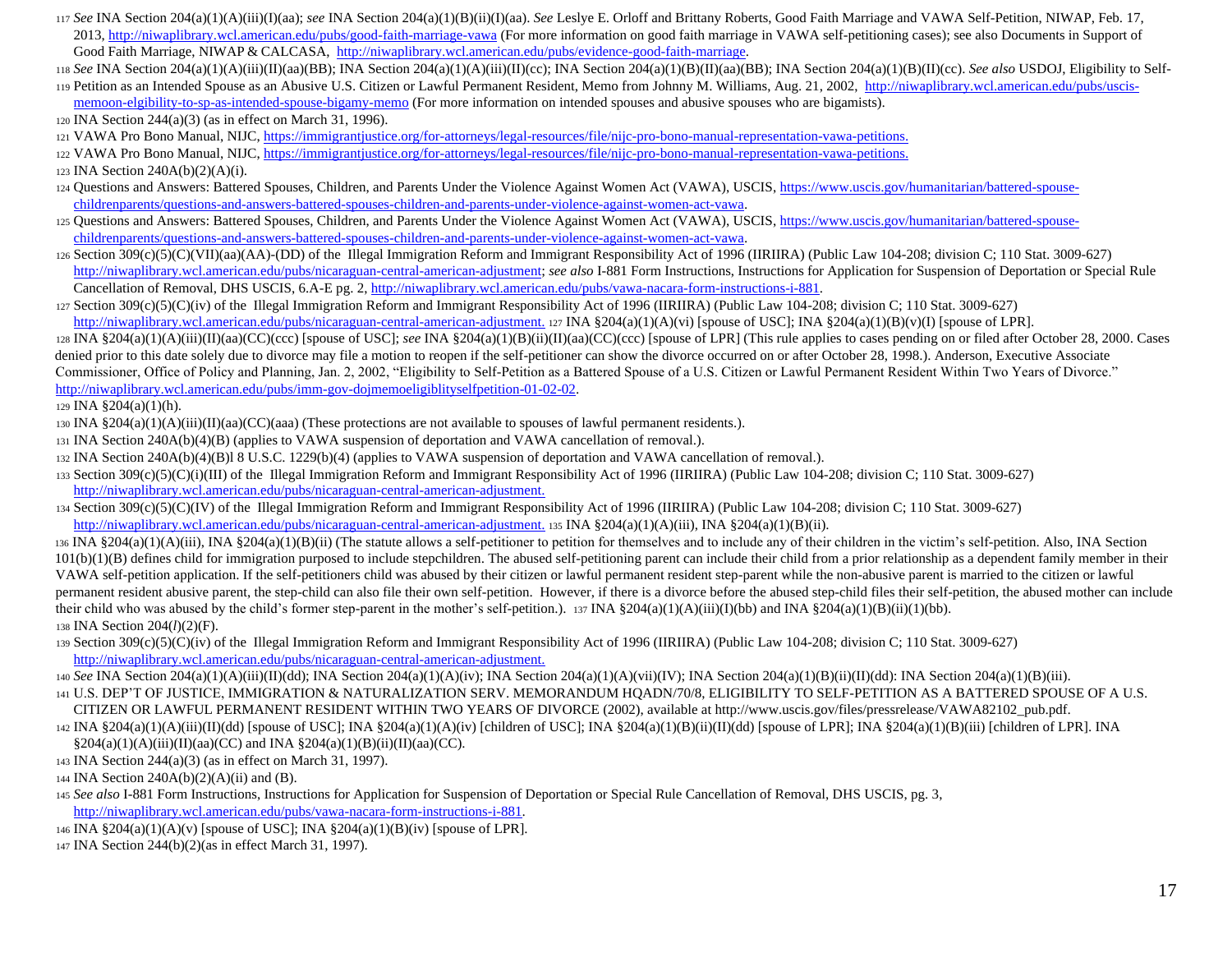- <sup>148</sup> INA Section 240A(b)(2)(B) (applies to both VAWA suspension of deportation and VAWA cancellation of removal); Leslye E. Orloff and Faiza Chappell, Violence Against Women Act (VAWA) Suspension Of Deportation As Created in 1994 With VAWA 2000, And 2005 Amendments, VAWA Suspension Of Deportation, NIWAP, April 2, 2020, [http://niwaplibrary.wcl.american.edu/pubs/vawa-suspension-of-deportation-interliniated-statute.](http://niwaplibrary.wcl.american.edu/pubs/vawa-suspension-of-deportation-interliniated-statute)
- <sup>149</sup> INA section 240A(b)(2)(A)(ii)

<sup>151</sup> INA Section 240A(b)(2)(B)(applies to both VAWA suspension of deportation and VAWA cancellation of removal); Leslye E. Orloff and Faiza Chappell, Violence Against Women Act (VAWA) Suspension Of Deportation As Created in 1994 With VAWA 2000, And 2005 Amendments, VAWA Suspension Of Deportation, NIWAP, April 2, 2020, [http://niwaplibrary.wcl.american.edu/pubs/vawa-suspension-of-deportation-interliniated-statute.](http://niwaplibrary.wcl.american.edu/pubs/vawa-suspension-of-deportation-interliniated-statute)

<sup>152</sup> *See* I-881 Form Instructions, Instructions for Application for Suspension of Deportation or Special Rule Cancellation of Removal, DHS USCIS, pg. 3,

<http://niwaplibrary.wcl.american.edu/pubs/vawa-nacara-form-instructions-i-881>*[;](http://niwaplibrary.wcl.american.edu/pubs/vawa-nacara-form-instructions-i-881) see also* Section 309(c)(5)(C)(i) of the Illegal Immigration Reform and Immigrant Responsibility Act of 1996 (IIRIIRA) (Public Law 104-208; division C; 110 Stat. 3009-62[7\) http://niwaplibrary.wcl.american.edu/pubs/nicaraguan-central-american-adjustment;](http://niwaplibrary.wcl.american.edu/pubs/nicaraguan-central-american-adjustment) (VAWA NACARA is not subject to the rules that calculate breaks in continued presence contained in INA Section 240A(d)(2) and the rules for termination of continued presence described in INA Section 240A(d)(1)).

- <sup>153</sup> *See* 309(c)(5)(C)(i) of the Illegal Immigration Reform and Immigrant Responsibility Act of 1996 (IIRIIRA) (Public Law 104-208; division C; 110 Stat. 3009-627) (This is the same treatment that all NACARA applicants receive.).
- <sup>154</sup> *See* Leslye E. Orloff and Brittnay Roberts, Extreme Hardship in VAWA Cancellation of Removal and VAWA Suspension of Deportation Cases, NIWAP, Nov. 26, 2012, <http://niwaplibrary.wcl.american.edu/pubs/hardship-vawa-cancellation-removal-suspension> (For a discussion of extreme hardship in VAWA suspension of deportation and cancellation of removal cases); see also 8 C.F.R. §§ 1240.20(c) and 1240.58(c). *See* INS Memorandum from Paul Virtue, INS General Counsel, Extreme Hardship and Documentary Requirements Involving Battered Spouses and Children (October 16, 1998) (discussing VAWA self-petitioning cases adjudicated between 1994 and 2000 and the required proof of extreme hardship. This factor was removed from VAWA self-petitioning cases in VAWA 2000); *see also* Rebecca Story, Cecilia Olavarria and Moira Fisher Preda, *VAWA Cancellation of Removal*, NIWAP, [http://niwaplibrary.wcl.american.edu/pubs/ch9-vawa-cancellation-of-removal.](http://niwaplibrary.wcl.american.edu/pubs/ch9-vawa-cancellation-of-removal)
- <sup>155</sup> *See* 8 C.F.R. 1240.64; 8 C.F.R. 1240.58; *see also* Leslye E. Orloff and Brittnay Roberts, Extreme Hardship in VAWA Cancellation of Removal and VAWA Suspension of Deportation Cases, NIWAP, Nov. 26, 201[2, http://niwaplibrary.wcl.american.edu/pubs/hardship-vawa-cancellation-removal-suspension.](http://niwaplibrary.wcl.american.edu/pubs/hardship-vawa-cancellation-removal-suspension)
- <sup>156</sup> INA Section 240A(b)(2)(v); *see* Leslye E. Orloff and Brittnay Roberts, Extreme Hardship in VAWA Cancellation of Removal and VAWA Suspension of Deportation Cases, NIWAP, Nov. 26, 2012,<http://niwaplibrary.wcl.american.edu/pubs/hardship-vawa-cancellation-removal-suspension> (For a discussion of extreme hardship in VAWA suspension of deportation and cancellation of removal cases); see also 8 C.F.R. §§ 1240.20(c) and 1240.58(c). *See* INS Memorandum from Paul Virtue, INS General Counsel, Extreme Hardship and Documentary Requirements Involving Battered Spouses and Children (October 16, 1998) (discussing VAWA self-petitioning cases adjudicated between 1994 and 2000 and the required proof of extreme hardship. This factor was removed from VAWA self-petitioning cases in VAWA 2000); *see also* Rebecca Story, Cecilia Olavarria and Moira Fisher Preda, *VAWA Cancellation of Removal*, NIWAP, [http://niwaplibrary.wcl.american.edu/pubs/ch9-vawa-cancellation-of-removal.](http://niwaplibrary.wcl.american.edu/pubs/ch9-vawa-cancellation-of-removal)
- <sup>157</sup> 8 C.F.R. 1240.64; 8 C.F.R. 1240.58; Leslye E. Orloff and Brittnay Roberts, Extreme Hardship in VAWA Cancellation of Removal and VAWA Suspension of Deportation Cases, NIWAP, Nov. 26, 2012, [http://niwaplibrary.wcl.american.edu/pubs/hardship-vawa-cancellation-removal-suspension.](http://niwaplibrary.wcl.american.edu/pubs/hardship-vawa-cancellation-removal-suspension)
- <sup>158</sup> *See* I-881 Form Instructions, Instructions for Application for Suspension of Deportation or Special Rule Cancellation of Removal, DHS USCIS, pg. 3, [http://niwaplibrary.wcl.american.edu/pubs/vawa-nacara-form-instructions-i-881.](http://niwaplibrary.wcl.american.edu/pubs/vawa-nacara-form-instructions-i-881)
- <sup>159</sup> 8 C.F.R. 1240.64; 8 C.F.R. 1240.58; *see* Leslye E. Orloff and Brittnay Roberts, Extreme Hardship in VAWA Cancellation of Removal and VAWA Suspension of Deportation Cases, NIWAP, Nov. 26, 2012[, http://niwaplibrary.wcl.american.edu/pubs/hardship-vawa-cancellation-removal-suspension.](http://niwaplibrary.wcl.american.edu/pubs/hardship-vawa-cancellation-removal-suspension)

<sup>160</sup> 8 C.F.R.1240.61; 8 C.F.R.1240.64(d).

<sup>161</sup> This requirement was included in the original VAWA self-petitioning statute in 1994 but was deleted as a requirement in VAWA 2000 in the rewriting of INA Section 204(a)(1)(A) and 204(a(1)(B) by section 1503(b) and(c) of VAWA 2000.

<sup>162</sup>*See* INA § 101(f); *see also* 8 U.S.C. § 1101(f) (this does not precisely define good moral character, but does not preclude a finding of good moral character if the immigrant has certain listed criminal convictions or actions. The immigration judge may be permitted to find good moral character even if there is an act or conviction that would otherwise bar such a finding 1) if a waiver exists for the act or conviction or 2) if there is a connection between the act or conviction and the battering or extreme cruelty.). *See* INA § 240A(b)(2)(C); *see also* 8 U.S.C. § 1229b (b)(2)(C) (Exception applies to crimes and actions connected to the battering or extreme cruelty and for acts of convictions which a waiver of inadmissibility is also permitted under the immigration laws. Factors that preclude a finding of good moral character which are and are not waivable.). USDOJ, *Determinations of Good Moral Character*, Memo by Paul E. Novak, Jan. 19, 2015, <http://niwaplibrary.wcl.american.edu/pubs/imm-gov-uscismemoyatesgoodmoralcharacter-01-19-05> (For waiver availability and requirements in VAWA self-petition, VAWA suspension of deportation and VAWA cancellation of removal cases):

• One or more crimes involving moral turpitude include (waivable):  $\circ$  Crimes against a person involve moral turpitude when the offense contains criminal intent or recklessness or when the crime is defined as morally reprehensible by state statute

(waivable) o Crime against property which involves fraud, whether it entails fraud against the government or against an individual (may include theft, forgery, robbery)(waivable);  $\circ$  Sexual and family crimes which may include domestic violence and child abuse (waivable findings or convictions that an immigrant has committed domestic violence, stalking or being found to have violated a protection order may be waived for victims who are immigrants and who show that they are the primary victim of abuse in the relationship and that they did not perpetrate substantial bodily harm (See INA section  $237(a)(7)$ );

o Crimes against the authority of government that involve fraud (waivable);

<sup>150</sup> INA section 240A(b)(2)(A)(ii)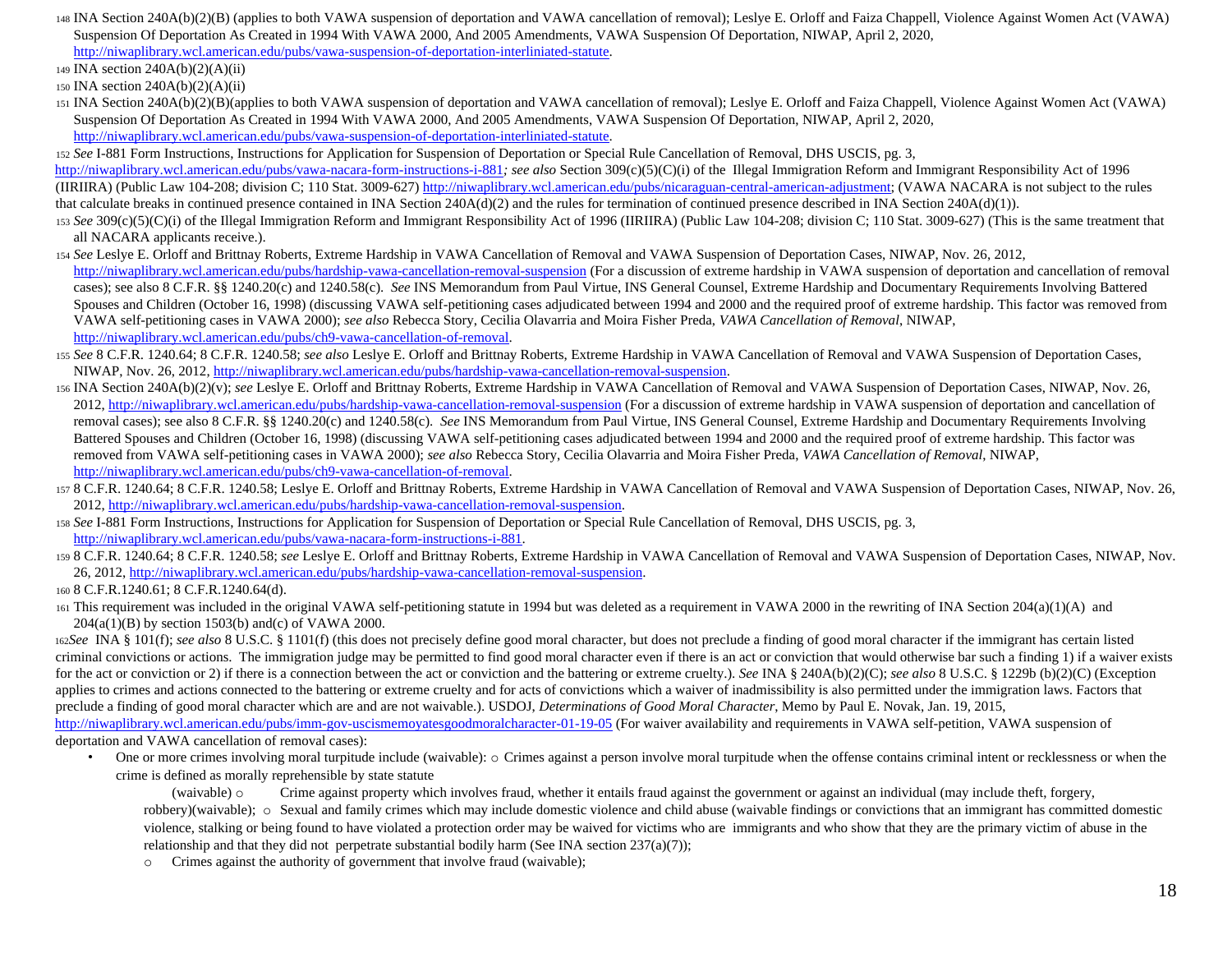- o Exception for one petty offense in which the possible sentence was less than 365 days and sentence imposed was 6 months or less (waivable);
- Convictions for two or more offenses (other than purely political offenses) with an aggregate sentences to confinement of 5 years or more (waivable); Conviction for an aggravated felony after 11/20/90 (not waivable)
- Controlled substance violations committed or conviction (not waivable) with an exception for simple possess of less than 30g of marijuana (waivable);
- Convicted or DHS knows or has reason to believe is an illicit trafficker in any controlled substance (not waivable);
- Incarceration for 180 days of more (not waivable);
- Someone who has given false testimony that was material of the purpose of obtaining any immigration benefits (not waivable, however the bar only applies when the victim applicant has ever given "false testimony" and if such testimony was "material");
- Immigrants previously removed from the United States (not-waivable requires motion to reopen prior removal action);
- Engaged in prostitution, attempted or procured to import prostitution, or received proceeds from prostitution (waivable);
- Involved in smuggling someone who has ever, knowingly encouraged, induced, assisted or abided another immigrant to enter or try to enter the U.S. in violation of the law (waivable); Practiced or practicing polygamy;
- Someone whose present income is derived principally from illegal gambling activities or who has been convicted of two or more gambling offenses during the 3 years prior to filing a VAWA suspension or cancellation (not-waivable);
- Habitual drunkard (Not waivable)

Other discretionary factors that immigration judges and adjudicators consider as indications that a person is not of good moral character

- Willful failure or refusal to support dependents, unless extenuating circumstances are established;
- Adultery Extramarital affair tending to destroy existing marriage, unless extenuating circumstances are established; or Unlawful act that adversely reflect upon GMC, unless extenuating circumstances are established. Examples include: o Unlawful voting
	- o False claims of citizenship conviction
	- o Failure to file tax returns and pay taxes

*See*, USCIS Policy Manual Volume 12, Citizenship and Naturalization Part F, Good Moral Character Chapter 5, Conditional Bars for Acts in Statutory Period, USCIS, April 19, 2019 [https://www.aila.org/File/Related/19041930a.pdf;](https://www.aila.org/File/Related/19041930a.pdf) *see also* VAWA Pro Bono Manual, NIJ[C, https://immigrantjustice.org/for-attorneys/legal-resources/file/nijc-pro-bono-manual-representation](https://immigrantjustice.org/for-attorneys/legal-resources/file/nijc-pro-bono-manual-representation-vawa-petitions)[vawapetitions;](https://immigrantjustice.org/for-attorneys/legal-resources/file/nijc-pro-bono-manual-representation-vawa-petitions) Eligibility for Relief, ILR[C, https://www.ilrc.org/sites/default/files/resources/waivers\\_under\\_212h\\_dec\\_2019-final.pdf](https://www.ilrc.org/sites/default/files/resources/waivers_under_212h_dec_2019-final.pdf) ; Non-LPR Cancellation of Removal, ILRC, [https://www.ilrc.org/sites/default/files/resources/non\\_lpr\\_cancel\\_remov-20180606.pdf;](https://www.ilrc.org/sites/default/files/resources/non_lpr_cancel_remov-20180606.pdf)

Pro Bono Attorney Manual on Legal Immigration Protections for Immigrant Survivors of Domestic Violence, NIJC, Nov. 2013,

[https://www.immigrantjustice.org/sites/immigrantjustice.org/files/VAWA%20Pro%20Bono%20Manual%202013%2012%2003.pdf.](https://www.immigrantjustice.org/sites/immigrantjustice.org/files/VAWA%20Pro%20Bono%20Manual%202013%2012%2003.pdf)

- <sup>163</sup> *See* USDOJ, *Determinations of Good Moral Character*, Memo by Paul E. Novak, Jan. 19, 201[5, http://niwaplibrary.wcl.american.edu/pubs/imm-gov-uscismemoyatesgoodmoralcharacter-01-19-05](http://niwaplibrary.wcl.american.edu/pubs/imm-gov-uscismemoyatesgoodmoralcharacter-01-19-05) (In determining whether for purposes of good moral character the disqualifying act or conviction was connected to the battering or extreme cruelty the adjudicator must consider the full history of the domestic violence in the case including the victim's need to escape the abusive relationship, the perpetrators role in compelling or coercing the victim to commit the act or crime and the circumstances surrounding the act or conviction including the abusive relationship.).
- <sup>164</sup> INA Section 240A(b)(2)(A)(iii).
- <sup>165</sup> *See* INA Section 240A(b)(2)(A)(iii); *see also* INA Section 240A(b)(2)(C) (A conviction that does not bar the Attorney General from granting relief to a victim through VAWA cancellation of removal will not bar a good moral character finding in a VAWA cancellation of removal case. In determining whether for purposes of good moral character the disqualifying act or conviction was connected to the battering or extreme cruelty the adjudicator must consider the full history of the domestic violence in the case including the victim's need to escape the abusive relationship, the perpetrators role in compelling or coercing the victim to commit the act or crime and the circumstances surrounding the act or conviction including the abusive relationship.). *See* USDOJ, *Determinations of Good Moral Character*, Memo by Paul E. Novak, Jan. 19, 201[5, http://niwaplibrary.wcl.american.edu/pubs/imm-gov-uscismemoyatesgoodmoralcharacter-01-19-05](http://niwaplibrary.wcl.american.edu/pubs/imm-gov-uscismemoyatesgoodmoralcharacter-01-19-05) (There are certain act or criminal convictions that make the victim inadmissible or deportable for which no waivers are available in a VAWA cancellation of removal case. For example victim with convictions for aggravated felonies as defined in INA Section 101(f) are not eligible for VAWA cancellation of removal.). *See also* INA Section 240A(b)(2)(A)(iv).). See the section of this chart that discusses waivers of inadmissibility and deportability available to VAWA cancellation of removal applicants and the section of this chart on bars to relief for more detail.
- <sup>166</sup> I-881 Form Instructions, Instructions for Application for Suspension of Deportation or Special Rule Cancellation of Removal, DHS USCIS, pg. [3,](http://niwaplibrary.wcl.american.edu/pubs/vawa-nacara-form-instructions-i-881)  [http://niwaplibrary.wcl.american.edu/pubs/vawanacara-form-instructions-i-881.](http://niwaplibrary.wcl.american.edu/pubs/vawa-nacara-form-instructions-i-881)
- <sup>167</sup> VAWA Self-Petitioning Regulations, 13066 Fed. Reg. 61, 59 (March 26, 199[6\) http://niwaplibrary.wcl.american.edu/pubs/vawa-rule;](http://niwaplibrary.wcl.american.edu/pubs/vawa-rule) 8 C.F.R. 204.2 (e)(2)(v); INA Section  $204(a)(1)(A)(iii)(I)(bb);$  NA Section  $204(a)(1)(A)(iv);$  INA Section  $204(a)(1)(B)(vii)(II);$  INA Section  $204(a)(1)(B)(ii)(I)(bb);$  NA Section  $204(a)(1)(B)(iii);$  NA Section  $204(a)(1)(C)$ .

<sup>168</sup> *See* USDOJ, *Determinations of Good Moral Character*, Memo by Paul E. Novak, Jan. 19, 201[5, http://niwaplibrary.wcl.american.edu/pubs/imm-gov-uscismemoyatesgoodmoralcharacter-01-19-05](http://niwaplibrary.wcl.american.edu/pubs/imm-gov-uscismemoyatesgoodmoralcharacter-01-19-05)

(In determining whether for purposes of good moral character the disqualifying act or conviction was connected to the battering or extreme cruelty the adjudicator must consider the full history of the domestic violence in the case including the victim's need to escape the abusive relationship, the perpetrators role in compelling or coercing the victim to commit the act or crime and the circumstances surrounding the act or conviction including the abusive relationship.).

<sup>169</sup> *See* USDOJ, *Determinations of Good Moral Character*, Memo by Paul E. Novak, Jan. 19, 2015, pg. [2, http://niwaplibrary.wcl.american.edu/pubs/imm-gov-uscismemoyatesgoodmoralcharacter-](http://niwaplibrary.wcl.american.edu/pubs/imm-gov-uscismemoyatesgoodmoralcharacter-01-19-05)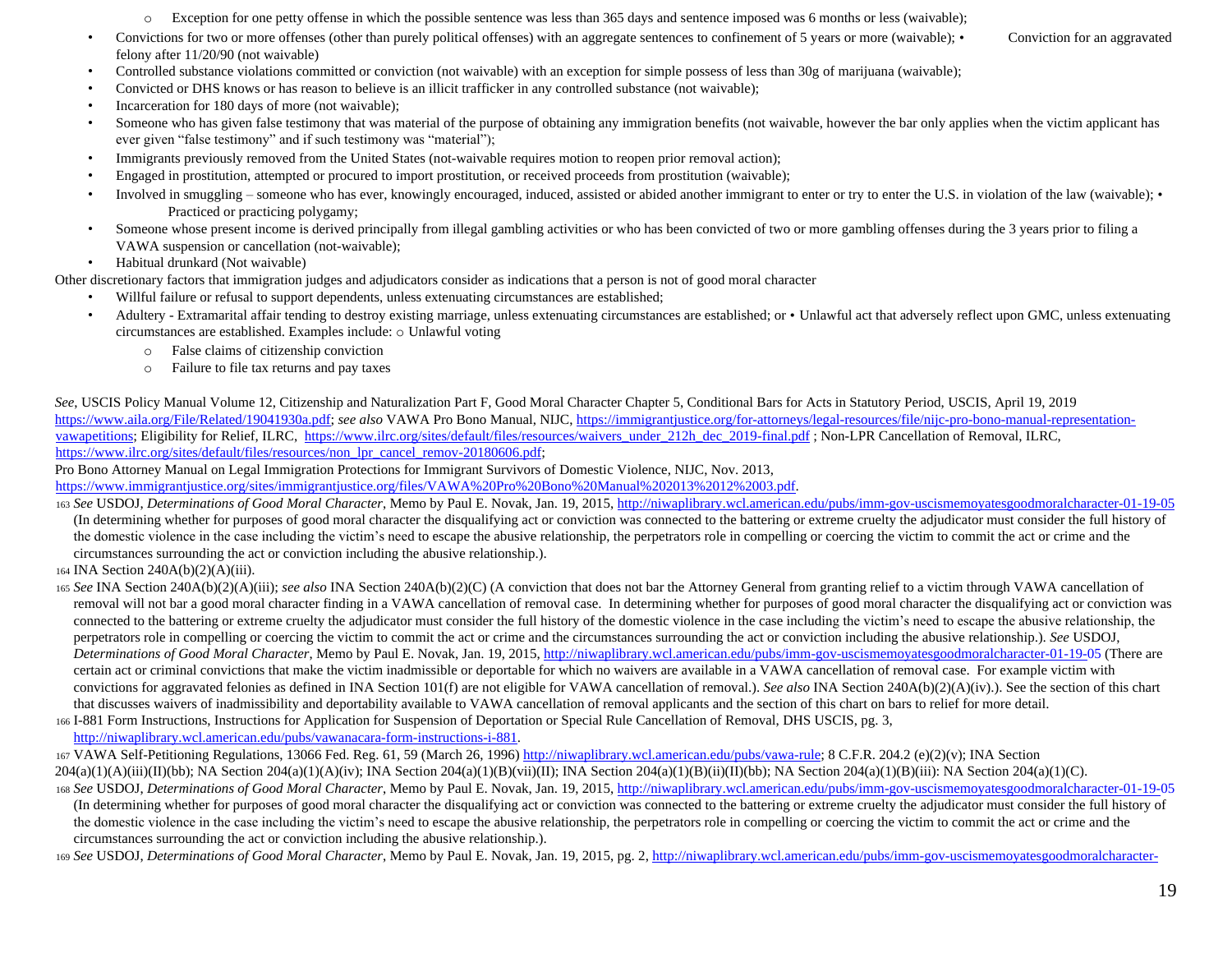## [01-19-05](http://niwaplibrary.wcl.american.edu/pubs/imm-gov-uscismemoyatesgoodmoralcharacter-01-19-05)

<sup>170</sup> *See* USDOJ, *Determinations of Good Moral Character*, Memo by Paul E. Novak, Jan. 19, 2015, pg. [3, http://niwaplibrary.wcl.american.edu/pubs/imm-gov-uscismemoyatesgoodmoralcharacter-](http://niwaplibrary.wcl.american.edu/pubs/imm-gov-uscismemoyatesgoodmoralcharacter-01-19-05)

[01-19-05](http://niwaplibrary.wcl.american.edu/pubs/imm-gov-uscismemoyatesgoodmoralcharacter-01-19-05) [\(](http://niwaplibrary.wcl.american.edu/pubs/imm-gov-uscismemoyatesgoodmoralcharacter-01-19-05)This does not require a finding that the waiver would be granted to the victim, only whether under the statute a waiver request could be filed along with the victim's visa application or application for lawful permanent residency.).

- <sup>171</sup> *See* USDOJ, *Determinations of Good Moral Character*, Memo by Paul E. Novak, Jan. 19, 201[5, http://niwaplibrary.wcl.american.edu/pubs/imm-gov-uscismemoyatesgoodmoralcharacter-01-1905.](http://niwaplibrary.wcl.american.edu/pubs/imm-gov-uscismemoyatesgoodmoralcharacter-01-19-05) <sup>172</sup> *See* VAWA 2013 Section 804; *see also* INA 212(a)(4)(E).
- <sup>173</sup> *See* VAWA 2005 Section 812; *see also* INA Section 240B(d)(2) (applies to both VAWA suspension of deportation and VAWA cancellation of removal) <sup>174</sup> *See* VAWA 2013 Section 804; *see also* INA 212(a)(4)(E).
- 175 *See* INA Section 101(a)(51) (VAWA NACARA victims are considered VAWA self-petitioners under. Many of the waivers and exceptions to good moral character and inadmissibility apply to all VAWA self-petitioners including VAWA NACARA applicants.).
- <sup>176</sup> *See* VAWA 2013 Section 804; *see also* INA 212(a)(4)(E)
- $177 \text{INA } 212(a)(9)(B)(iii)(IV); \text{INA } 212(a)(6)(A)(ii)$  (provides an exception to inadmissibility for a VAWA self-petitioner as defined by INA Section  $101(a)(51)$  who can demonstrate a connection between the abused immigrant's unlawful entry and the battering or extreme cruelty.). USCIS, Adjustment of Status for VAWA Self-Petitioner Who is Present Without Inspection, Memo from Michael L. Aytes, April 11, 2008,<http://niwaplibrary.wcl.american.edu/pubs/adjust-status-present-without-inspection> (for DHS guidance); Fact Sheet: USIC Issues Guidance for Approved Violence Against Women Act (VAWA) Self-Petitioners, USCIS, April 21, 200[8, http://niwaplibrary.wcl.american.edu/pubs/uscisguidancevawafactsheet.](http://niwaplibrary.wcl.american.edu/pubs/uscisguidancevawafactsheet)

<sup>178</sup> *See* VAWA 2013 Section 804; *see also* INA 212(a)(4)(E).

- 179 *See* I-601 Form Instructions, Instruction for Application for Waiver of Grounds of Inadmissibility, DHS USCIS, pg. 2, http://niwaplibrary.wcl.american.edu/pubs/i-601instr-inadmissibility[waiversvawa-nacara-hrifa.](http://niwaplibrary.wcl.american.edu/pubs/i-601instr-inadmissiblity-waivers-vawa-nacara-hrifa) INA Section  $212(a)(6)(A)(i)$  the unlawful presence may be for unlawful entry at a place other than a port of entry or for being present in the U.S. without being admitted or paroled; INA Section 212(a)(6)(A)(ii) (provides a VAWA self-petitioner waiver for each of these grounds that applies to all VAWA self-petitioners described in INA Section 101(a)(51)). INA Section  $212(a)(9)(B)(ii)$  (the unlawful presence also includes visa overstays and immigrants who remain in the U.S. after violating the terms of their visas for more than 180 days which results in a 3 year bar to admissibility to the U.S. (INA Section 212(a)(9)(B)(i)(I)) or more than a year which creates a 10 year bar to admissibility to the U.S. (INA Section 212(a)(9)(B)(i)(II)) as well as immigrants who are unlawfully present as defined by INA Section 212(a)(6)(A)(i). INA Section 212(a)(9)(B)(iii) (provides exceptions to the 3 and 10 year bars imposed by INA Section  $212(a)(9)(B)(i)$  for: minors INA Section  $212(a)(9)(B)(iii)(I)$  (the time a minor spends in the U.S. under the age of 18 does not count toward unlawful presence); Asylees INA Section  $212(a)(9)(B)(iii)(II)$  (the time that an asylum applicant has a bona fide application for asylum pending does not count toward the bars unless the asylum applicant works without authorization); Family unity INA Section  $212(a)(9)(B)(iii)(III)$  time as beneficiaries of family unity is not counted); Battered Immigrants INA Section  $212(a)(9)(B)(iii)(IV)$  (exempted from unlawful presence where connected to the battering or extreme cruelty). USCIS, Adjustment of Status for VAWA Self-Petitioner Who is Present Without Inspection, Memo from Michael L. Aytes, April 11, 2008, [http://niwaplibrary.wcl.american.edu/pubs/adjust-statuspresent-without-inspection](http://niwaplibrary.wcl.american.edu/pubs/adjust-status-present-without-inspection) (for DHS guidance); Fact Sheet: USIC Issues Guidance for Approved Violence Against Women Act (VAWA) Self-Petitioners, USCIS, April 21, 2008, [http://niwaplibrary.wcl.american.edu/pubs/uscisguidancevawafactsheet;](http://niwaplibrary.wcl.american.edu/pubs/uscisguidancevawafactsheet) INA Section 212(a)(9)(B)(iii)(V) (victims of severe forms of human trafficking, who demonstrate that the human trafficking was at least one central reason for the unlawful presence).
- <sup>180</sup> *See* INA Section 212(a)(6)(A) (waiver included in the exemption from the 3 and 10 year bars for battered immigrants.). *See* I-601 Form Instructions, Instruction for Application for Waiver of Grounds of Inadmissibility, DHS USCIS, pg. [2, http://niwaplibrary.wcl.american.edu/pubs/i-601instr-inadmissiblity-waivers-vawa-nacara-hrifa;](http://niwaplibrary.wcl.american.edu/pubs/i-601instr-inadmissiblity-waivers-vawa-nacara-hrifa) INA Section 212(a)(6)(A)(i) (The unlawful presence may be for unlawful entry at a place other than a port of entry or for being present in the U.S. without being admitted or paroled.). INA Section 212(a)(6)(A)(ii) (provides a VAWA selfpetitioner waiver for each of these grounds that applies to all VAWA self-petitioners described in INA Section 101(a)(51).). INA Section 212(a)(9)(B)(ii) (the unlawful presence also includes visa overstays and immigrants who remain in the U.S. after violating the terms of their visas for more than 180 days which results in a 3 year bar to admissibility to the U.S. (INA Section  $212(a)(9)(B)(i)(I))$  or more than a year which creates a 10 year bar to admissibility to the U.S. (INA Section  $212(a)(9)(B)(i)(II))$  as well as immigrants who are unlawfully present as defined by INA Section  $212(a)(6)(A)(i)$ . INA Section  $212(a)(9)(B)(iii)$  provides exceptions to the 3 and 10 year bars imposed by INA Section  $212(a)(9)(B)(i)$  for: Battered Immigrants INA Section  $212(a)(9)(B)(iii)(IV)$  (exempted from unlawful presence where connected to the battering or extreme cruelty). USCIS, Adjustment of Status for VAWA Self-Petitioner Who is Present Without Inspection, Memo from Michael L. Aytes, April 11,

2008,<http://niwaplibrary.wcl.american.edu/pubs/adjust-status-present-without-inspection> (for DHS guidance); Fact Sheet: USIC Issues Guidance for Approved Violence Against Women Act (VAWA) Self-Petitioners, USCIS, April 21, 2008[, http://niwaplibrary.wcl.american.edu/pubs/uscisguidancevawafactsheet;](http://niwaplibrary.wcl.american.edu/pubs/uscisguidancevawafactsheet) INA Section 212(a)(9)(B)(iii)(V) (victims of severe forms of human trafficking, who demonstrate that the human trafficking was at least one central reason for the unlawful presence).

<sup>181</sup> USCIS Policy Manual, Chapter 1 Purpose and Background, USCIS, FN [4, https://www.uscis.gov/policy-manual/volume-9-part-b-chapter-1](https://www.uscis.gov/policy-manual/volume-9-part-b-chapter-1) (VAWA cancellation of removal applicants can apply for a waiver based on extreme hardship to themselves, or their US citizen or lawful permanent resident children or in the case of a child VAWA cancellation of removal applicant their US citizen or lawful permanent resident parent.).

182 INA section  $212(d)(11)$  for INA  $203(a)$  [listed relatives].

<sup>183</sup> INA § 237(a)(2)(E)(i), 8 U.S.C. § 1227(a)(2)(E)(i).

<sup>184</sup> INA Section 212(h)(1)(B).

<sup>185</sup> USCIS Policy Manual, Chapter 1: Purpose and Background, USCIS, FN [4, https://www.uscis.gov/policy-manual/volume-9-part-b-chapter-1](https://www.uscis.gov/policy-manual/volume-9-part-b-chapter-1) (VAWA cancellation of removal applicants can apply for a waiver based on extreme hardship to themselves, or their US citizen or lawful permanent resident children or in the case of a child VAWA cancellation of removal applicant their US citizen or lawful permanent resident parent.).

<sup>186</sup> INA section 212(d)(11) for INA 203(a) [listed relatives] 187INA § 237(a)(2)(E)(i), 8 U.S.C. § 1227(a)(2)(E)(i).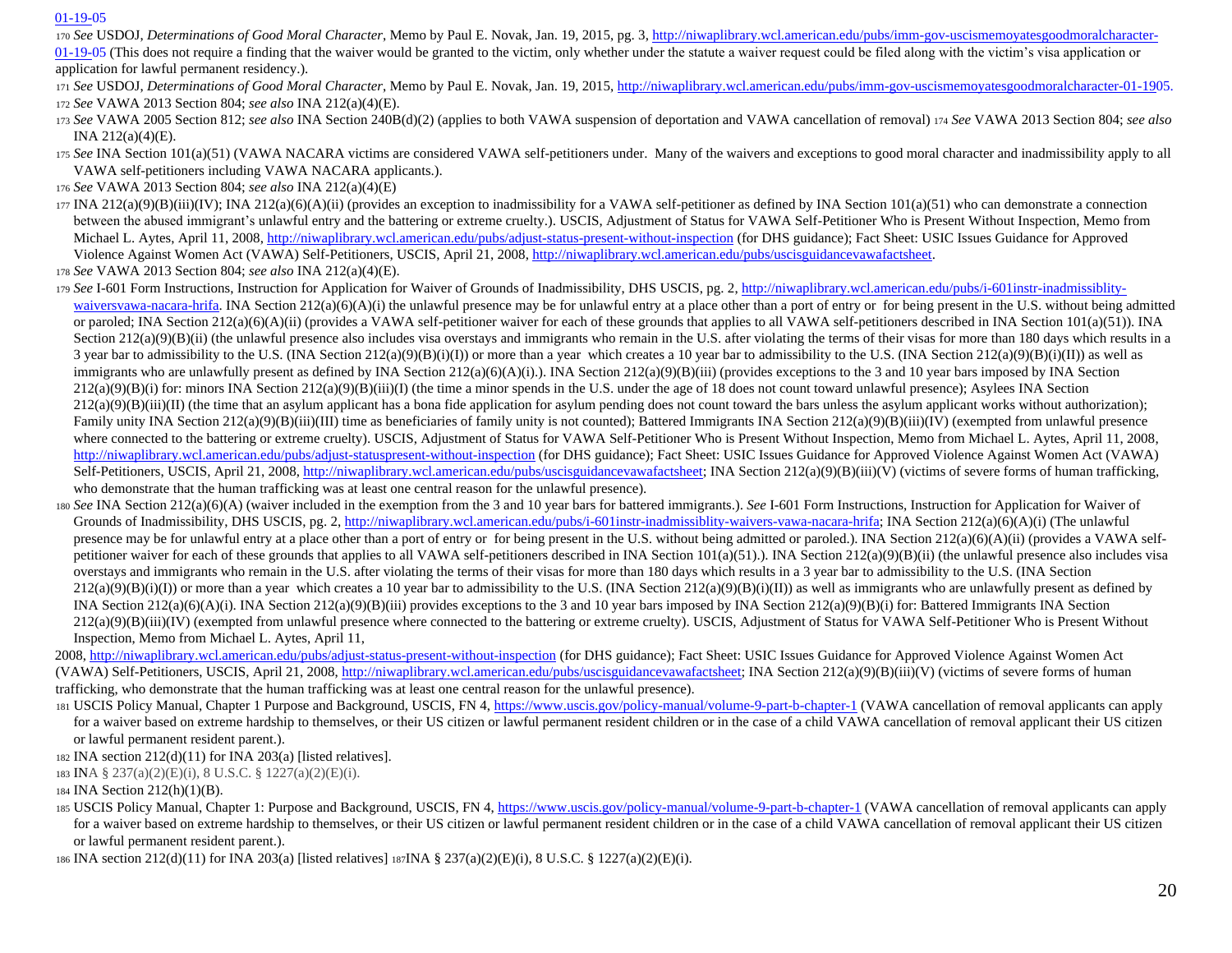<sup>188</sup> INA Section 212(h)(1)(B).

- 189 *See* INA Section 101(a)(51)VAWA NACARA (victims are considered VAWA self-petitioners under. Many of the waivers and exceptions to good moral character and inadmissibility apply to all VAWA self-petitioners including VAWA NACARA applicants.).
- <sup>190</sup> *See* INA Section 101(f)(3); *see also* INA Section 212(a)(2)(A)(i)(I) (grounds of inadmissibility-convicted of, or has admitted to, committing acts of moral turpitude, other than (1) purely political crimes or (2) petty offenses or crimes committed both when the alien was under 18 years of age and more than five years before applying for a visa for admission); INA Section  $212(h)(1)(C)$ (waiver available for battered spouse or child self-petitioner with DHS agreement to a favorable exercise of discretion). *See* USDOJ, *Determinations of Good Moral Character*, Memo by Paul E. Novak, Jan.

19, 2015, [http://niwaplibrary.wcl.american.edu/pubs/imm-gov-uscismemoyatesgoodmoralcharacter-01-19-05.](http://niwaplibrary.wcl.american.edu/pubs/imm-gov-uscismemoyatesgoodmoralcharacter-01-19-05)

- 191 INA Section  $101(f)(3)$ ; INA Section  $212(a)(2)(B)$  (grounds of inadmissibility for someone who was convicted of 2 or more offenses (other than purely political offenses), regardless of whether they arose out of a single scheme or the conviction was in a single trial, for which the aggregate sentences to confinement were 5 years or more); INA Section 212(h)(1)(C)(waiver available for battered spouse or child self-petitioner with DHS agreement to a favorable exercise of discretion). *See* USDOJ, *Determinations of Good Moral Character*, Memo by Paul E. Novak, Jan. 19, 2015, [http://niwaplibrary.wcl.american.edu/pubs/imm-gov-uscismemoyatesgoodmoralcharacter-01-19-05.](http://niwaplibrary.wcl.american.edu/pubs/imm-gov-uscismemoyatesgoodmoralcharacter-01-19-05)
- 192 INA Section 101(f)(3); INA Section 212(a)(2)(D) (ground of inadmissibility prostitution within the last 10 years before filing the VAAW self-petition); INA Section 212(h)(1)(C)(waiver available for battered spouse or child self-petitioner with DHS agreement to a favorable exercise of discretion). *See* USDOJ, *Determinations of Good Moral Character*, Memo by Paul E. Novak, Jan. 19, 2015, [http://niwaplibrary.wcl.american.edu/pubs/imm-gov-uscismemoyatesgoodmoralcharacter-01-19-05.](http://niwaplibrary.wcl.american.edu/pubs/imm-gov-uscismemoyatesgoodmoralcharacter-01-19-05)
- $193$  INA Section  $212(a)(1)(E)$  (renders immigrants inadmissible who have committed serious criminal offenses in the U.S., who claimed immunity from prosecution and left the United States who have not submitted fully to the jurisdiction of a court in the United States. Serious criminal offenses is defined in Section 101(h) to include any felony, reckless driving or driving while intoxicated or under the influence if the crime involved injury to another person, and any crime of violence defined in 18 U.S.C. Section 16 as an offense that has as an element the use, attempted use or threatened use of physical force against a person or property of another, or any other offense that is a felony that by its nature involves a substantial risk of physical force against the person of a property of another may be used in the course of committing the offense.). *See also* INA Section 212(h)(1)(C) (Waiver authorized for VAWA self-petitioners.).
- $194 \text{ INA}$  Section  $101(f)(3)$ ; INA Section  $212(a)(2)(A)(i)(II)$  (grounds of inadmissibility convicted or admitted to violating controlled substance laws); INA Section  $212(h)(1)(C)$  (waiver available for battered spouse or child self-petitioner for a single offense of simple possession of 30 grams or less of marijuana with DHS agreement to a favorable exercise of discretion); *see* USDOJ, *Determinations of Good Moral Character*, Memo by Paul E. Novak, Jan. 19, 201[5, http://niwaplibrary.wcl.american.edu/pubs/imm-gov-uscismemoyatesgoodmoralcharacter-01-19-05.](http://niwaplibrary.wcl.american.edu/pubs/imm-gov-uscismemoyatesgoodmoralcharacter-01-19-05) <sup>195</sup> INA 212(a)(9)(C); *see* INA Section 212(a)(9)(C)(iii) (Waiver available under for VAWA self-petitioners where there is a connection between the battering or extreme cruelty and the selfpetitioner's removal, departure, reentry, reentries, or attempted reentry into the United States.).
- <sup>196</sup> *See* INA Section 212(g)(1)(C) (makes waivers available to VAWA self-petitioners of the health related grounds of inadmissibility related to communicable diseases in INA Section 212(a)(1(A)(i)); see also INA Section 212(g)(2) (Also waivers are available for health related grounds for required vaccinations to immigrants who receive vaccination against preventable diseases.).
- <sup>197</sup> *See* USDOJ, *Determinations of Good Moral Character*, Memo by Paul E. Novak, Jan. 19, 201[5, http://niwaplibrary.wcl.american.edu/pubs/imm-gov-uscismemoyatesgoodmoralcharacter-01-19-05](http://niwaplibrary.wcl.american.edu/pubs/imm-gov-uscismemoyatesgoodmoralcharacter-01-19-05) (For more detail on false testimony and good moral character in self-petitioner cases.).
- <sup>198</sup> INA Section 101(f)(6); *see* INA Section 212(a)(6)(C)(i); INA Section 212(i) (Waivers available and good moral character may be found for VAWA self-petitioners who demonstrate extreme hardship to themselves or their citizen, lawful permanent resident or qualified immigrant parent or child. Qualified immigrant is defined to include the immigrants listed in 8 U.S.C. 1641. This allows DHS to find the self-petitioner h); INA Section 237(a)(1)(H)(ii) (waiver available for immigration related misrepresentation which will operate to waive removal and operates to waive deportation grounds of inadmissibility resulting from the fraud or misrepresentation). USDOJ, *Determinations of Good Moral Character*, Memo by Paul E. Novak, Jan. 19, 2015, [http://niwaplibrary.wcl.american.edu/pubs/imm-gov-uscismemoyatesgoodmoralcharacter-01-19-05.](http://niwaplibrary.wcl.american.edu/pubs/imm-gov-uscismemoyatesgoodmoralcharacter-01-19-05)

199 VAWA Self-Petitioning Regulations, 13066 Fed. Reg. 61, 59 (March 26, 199[6\) http://niwaplibrary.wcl.american.edu/pubs/vawa-rule;](http://niwaplibrary.wcl.american.edu/pubs/vawa-rule) 8 C.F.R. 204.2 (e)(2)(v); INA Section

- $204(a)(1)(A)(iii)(I)(bb);$  NA Section  $204(a)(1)(A)(iv);$  INA Section  $204(a)(1)(B)(vii)(II);$  INA Section  $204(a)(1)(B)(ii)(I)(bb);$  NA Section  $204(a)(1)(B)(iii);$  NA Section  $204(a)(1)(C)$ . 200 See I-601 Form Instructions, Instruction for Application for Waiver of Grounds of Inadmissibility, DHS USCIS, http://niwaplibrary.wcl.american.edu/pubs/i-601instr-inadmissibility-waivers[vawanacara-hrifa.](http://niwaplibrary.wcl.american.edu/pubs/i-601instr-inadmissiblity-waivers-vawa-nacara-hrifa)
- $201$  INA Section 101(f)(3); INA Section 212(a)(2)(A)(i)(I) (grounds of inadmissibility-convicted of, or has admitted to, committing acts of moral turpitude, other than (1) purely political crimes or (2) petty offenses or crimes committed both when the alien was under 18 years of age and more than five years before applying for a visa for admission); INA Section 212(h)(1)(C)(waiver available for battered spouse or child self-petitioner with DHS agreement to a favorable exercise of discretion.). USDOJ, *Determinations of Good Moral Character*, Memo by Paul E. Novak, Jan. 19, 2015, [http://niwaplibrary.wcl.american.edu/pubs/imm-gov-uscismemoyatesgoodmoralcharacter-01-19-05.](http://niwaplibrary.wcl.american.edu/pubs/imm-gov-uscismemoyatesgoodmoralcharacter-01-19-05)
- 202 *See* INA Section 101(f)(3); INA Section 212(a)(2)(B) (grounds of inadmissibility for someone who was convicted of 2 or more offenses (other than purely political offenses), regardless of whether they arose out of a single scheme or the conviction was in a single trial, for which the aggregate sentences to confinement were 5 years or more); *see also* INA Section 212(h)(1)(C) (waiver available for battered spouse or child self-petitioner with DHS agreement to a favorable exercise of discretion). USDOJ, *Determinations of Good Moral Character*, Memo by Paul E. Novak, Jan. 19, 2015[, http://niwaplibrary.wcl.american.edu/pubs/imm-gov-uscismemoyatesgoodmoralcharacter-01-19-05.](http://niwaplibrary.wcl.american.edu/pubs/imm-gov-uscismemoyatesgoodmoralcharacter-01-19-05)
- <sup>203</sup> *See* INA Section 101(f)(3); *see also* INA Section 212(a)(2)(D) (ground of inadmissibility prostitution within the last 10 years before filing the VAAW self-petition); INA Section
- 212(h)(1)(C)(waiver available for battered spouse or child self-petitioner with DHS agreement to a favorable exercise of discretion). USDOJ, *Determinations of Good Moral Character*, Memo by Paul E. Novak, Jan. 19, 2015[, http://niwaplibrary.wcl.american.edu/pubs/imm-gov-uscismemoyatesgoodmoralcharacter-01-19-05.](http://niwaplibrary.wcl.american.edu/pubs/imm-gov-uscismemoyatesgoodmoralcharacter-01-19-05)
- <sup>204</sup> *See* INA Section 212(a)(1)(E) (renders immigrants inadmissible who have committed serious criminal offenses in the U.S. , who claimed immunity from prosecution and left the United States who have not submitted fully to the jurisdiction of a court in the United States. Serious criminal offenses is defined in Section 101(h) to include any felony, reckless driving or driving while intoxicated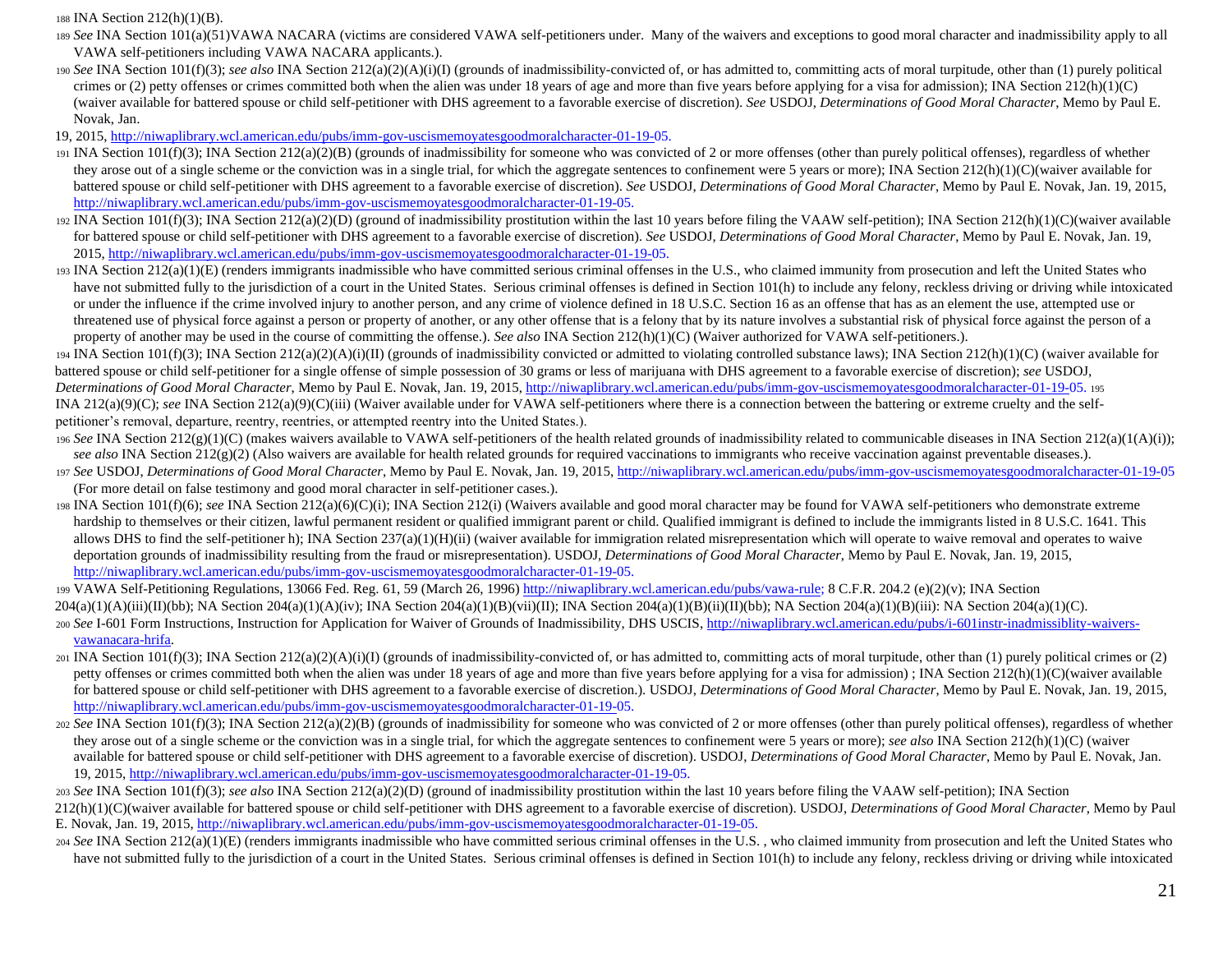or under the influence if the crime involved injury to another person, and any crime of violence defined in 18 U.S.C. Section 16 as an offense that has as an element the use, attempted use or threatened use of physical force against a person or property of another, or any other offense that is a felony that by its nature involves a substantial risk of physical force against the person of a property of another may be used in the course of committing the offense.). *See also* INA Section 212(h)(1)(C) (Waiver authorized for VAWA self-petitioners.).

<sup>205</sup> *See* INA Section 101(f)(3); INA Section 212(a)(2)(A)(i)(II) (grounds of inadmissibility convicted or admitted to violating controlled substance laws); INA Section 212(h)(1)(C) (waiver available for battered spouse or child self-petitioner for a single offense of simple possession of 30 grams or less of marijuana with DHS agreement to a favorable exercise of discretion). USDOJ,

*Determinations of Good Moral Character*, Memo by Paul E. Novak, Jan. 19, 201[5, http://niwaplibrary.wcl.american.edu/pubs/imm-gov-uscismemoyatesgoodmoralcharacter-01-19-05.](http://niwaplibrary.wcl.american.edu/pubs/imm-gov-uscismemoyatesgoodmoralcharacter-01-19-05) 

206 INA 212(a)(9)(C); see I-601 Form Instructions, Instruction for Application for Waiver of Grounds of Inadmissibility, DHS USCIS, pg. [2, http://niwaplibrary.wcl.american.edu/pubs/i-](http://niwaplibrary.wcl.american.edu/pubs/i-601instr-inadmissiblity-waivers-vawa-nacara-hrifa)

[601instrinadmissiblity-waivers-vawa-nacara-hrifa;](http://niwaplibrary.wcl.american.edu/pubs/i-601instr-inadmissiblity-waivers-vawa-nacara-hrifa) INA Section  $212(a)(9)(C)(iii)$  (Waiver available under for VAWA self-petitioners where there is a connection between the battering or extreme cruelty and the self-petitioner's removal, departure, reentry, reentries, or attempted reentry into the United States.).

<sup>207</sup> *See* INA Section 212(g)(1)(C) (makes waivers available to VAWA self-petitioners of the health-related grounds of inadmissibility related to communicable diseases in INA Section 212(a)(1(A)(i). Also waivers are available for health related grounds for required vaccinations to immigrants who receive vaccination against preventable diseases.). INA Section  $212(g)(2)$ .

- <sup>208</sup> For more detail on false testimony and good moral character in self-petitioner cases see USDOJ, *Determinations of Good Moral Character*, Memo by Paul E. Novak, Jan. 19, 2015, [http://niwaplibrary.wcl.american.edu/pubs/imm-gov-uscismemoyatesgoodmoralcharacter-01-19-05.](http://niwaplibrary.wcl.american.edu/pubs/imm-gov-uscismemoyatesgoodmoralcharacter-01-19-05)
- <sup>209</sup> INA Section 101(f)(6); *see* INA Section 212(a)(6)(C)(i); INA Section 212(i); (Waivers available and good moral character may be found for VAWA self-petitioners who demonstrate extreme hardship to themselves or their citizen, lawful permanent resident or qualified immigrant or child. Qualified immigrant is defined to include the immigrants listed in 8 U.S.C. 1641.); *see also* INA Section 237(a)(1)(H)(ii) (waiver available for immigration related misrepresentation which will operate to waive removal and operates to waive deportation grounds of inadmissibility resulting from the fraud or misrepresentation). USDOJ, *Determinations of Good Moral Character*, Memo by Paul E. Novak, Jan. 19, 201[5, http://niwaplibrary.wcl.american.edu/pubs/imm](http://niwaplibrary.wcl.american.edu/pubs/imm-gov-uscismemoyatesgoodmoralcharacter-01-19-05)[govuscismemoyatesgoodmoralcharacter-01-19-05.](http://niwaplibrary.wcl.american.edu/pubs/imm-gov-uscismemoyatesgoodmoralcharacter-01-19-05)
- 210 INA Section 101(f)(3); INA Section 212(a)(6)(E) (ground of inadmissibility); INA Section 212(d)(11) (waiver available for immigrants seeking lawful permanent residency as a family member of a U.S. citizen (spouse, child, unmarried son or daughter, married son or daughter, brother or sister) or lawful permanent resident (spouse, child, unmarried son or daughter) under INA § 203(a) may qualify for a waiver only if the immigrant encouraged, induced, assisted, abetted, or aided only an individual who at the time of such action was the immigrant's spouse, parent, son, or daughter (and no other individual) to enter the United States in violation of law. USDOJ, *Determinations of Good Moral Character*, Memo by Paul E. Novak, Jan. 19, 2015, [http://niwaplibrary.wcl.american.edu/pubs/imm-gov-uscismemoyatesgoodmoralcharacter-01-19-05.](http://niwaplibrary.wcl.american.edu/pubs/imm-gov-uscismemoyatesgoodmoralcharacter-01-19-05)
- <sup>211</sup> INA Section 244(f)(1) (as in effect on March 31, 1997).
- <sup>212</sup> INA Section 244(f)(2) (as in effect on March 31, 1997). <sup>213</sup> INA Section 244(f)(3) (as in effect on March 31, 1997).
- <sup>214</sup> INA Section 244(a)(3) (as in effect on March 31, 1997) (citing 241(a)(1)(G) (as in effect on March 31. 1997).
- <sup>215</sup> INA Section 241(a)(2) (as in effect on March 31, 1997).
- <sup>216</sup> INA Section 241(a)(4) (as in effect on March 31, 1997).
- <sup>217</sup> INA Section 241(a)(1)(G) (as in effect on March 31, 1997).
- <sup>218</sup> INA Section 241(a)(2) (as in effect on March 31, 1997).
- <sup>219</sup> INA Section 241(a)(3) (as in effect on March 31, 1997).
- <sup>220</sup> INA Section 241(a)(4) (as in effect on March 31, 1997).
- <sup>221</sup> INA Section 241(a)(2(A)(iii) (as in effect on March 31, 1997).
- $222$  INA section  $212(a)(2)(C)$  (No waivers inadmissibility or deportability available).
- $223$  INA Section  $212(a)(2)(G)$  (No waivers inadmissibility or deportability available).
- $224 \text{INA}$  Section  $212(a)(2)(H)$  (No waivers inadmissibility or deportability available Except when beneficiaries of trafficking were children at the time). INA Section  $212(a)(2)(H)(iii)$ .
- $225 \text{INA}$  Section  $212(a)(2)(1)$  (No waivers inadmissibility or deportability available).
- $226$  INA Section 212(a)(3) (No waivers of inadmissibility or deportability available, unless the following exceptions apply: INA Section 212(a)(3)(B)(ii), INA Section 212(a)(3)(C)(ii) or (iii), INA Section  $212(a)(3)(D)$ , (ii), (iii), or (iv)).
- <sup>227</sup> INA Section 212(a)(6)(D) (No waivers inadmissibility or deportability available).
- $228$  INA Section  $212(a)(10)(A)$  (No waivers inadmissibility or deportability available).
- $229$  INA Section  $212(a)(10)(B)$  (No waivers inadmissibility or deportability available).
- 230 INA Section 212(a)(10)(C) (No waivers of inadmissibility or deportability available, unless the following exceptions apply: INA Section 212(a)(10)(C)(iii)).
- $231$  INA Section  $212(a)(10)(D)$  (No waivers inadmissibility or deportability available).
- $232$  INA Section  $212(a)(10)(E)$  (No waivers inadmissibility or deportability available).
- <sup>233</sup> Leslye E. Orloff and Faiza Chappell, Violence Against Women Act (VAWA) Suspension Of Deportation As Created in 1994 With VAWA 2000, And 2005 Amendments, VAWA Suspension Of Deportation, NIWAP, April 2, 202[0, http://niwaplibrary.wcl.american.edu/pubs/vawa-suspension-of-deportation-interliniated-statute.](http://niwaplibrary.wcl.american.edu/pubs/vawa-suspension-of-deportation-interliniated-statute)
- <sup>234</sup> INA Section 212(a)(2); INA Section 240A(b)(2)(A)(iv).
- <sup>235</sup> INA Section 212(a)(3); INA Section 240A(b)(2)(A)(iv).
- <sup>236</sup> INA Section 237(a)(1)(G); INA Section 240A(b)(2)(A)(iv).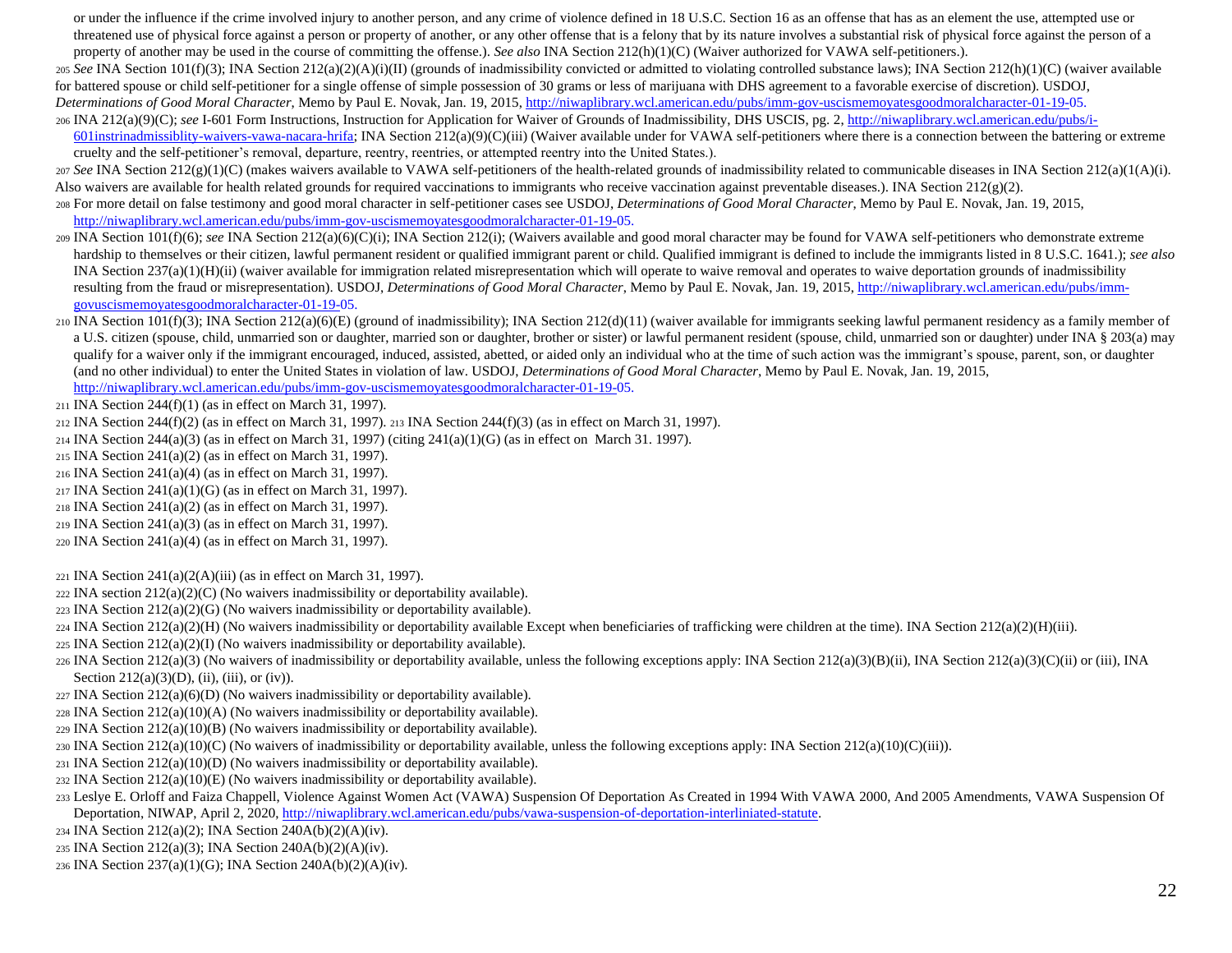- INA Section 237(a)(2); INA Section 240A(b)(2)(A)(iv).
- INA Section 237(a)(3); INA Section 240A(b)(2)(A)(iv).
- INA Section 237(a)(4); INA Section 240A(b)(2)(A)(iv).
- INA Section 240A(b)(2)(A)(iv).
- INA section  $212(a)(2)(C)$  (No waivers inadmissibility or deportability available).
- INA Section  $212(a)(2)(G)$  No waivers inadmissibility or deportability available).
- INA Section  $212(a)(2)(H)$  (No waivers inadmissibility or deportability available Except when beneficiaries of trafficking were children at the time). INA Section  $212(a)(2)(H)$ (iii).
- INA Section  $212(a)(2)(I)$  (No waivers inadmissibility or deportability available).
- INA Section 212(a)(3) (No waivers of inadmissibility or deportability available, unless the following exceptions apply: INA Section 212(a)(3)(B)(ii), INA Section 212(a)(3)(C)(ii) or (iii), INA Section  $212(a)(3)(D)$ , (ii), (iii), or (iv)).
- INA Section  $212(a)(6)(D)$  (No waivers inadmissibility or deportability available).
- INA Section 212(a)(10)(A) (No waivers inadmissibility or deportability available).
- INA Section  $212(a)(10)(B)$  (No waivers inadmissibility or deportability available).
- $249 \text{ INA Section } 212(a)(10)(C)$  (No waivers of inadmissibility or deportability available, unless the following exceptions apply: INA Section  $212(a)(10)(C)(iii)$ . 250 INA Section  $212(a)(10)(D)$  (No waivers inadmissibility or deportability available).
- INA Section 212(a)(10)(E) (No waivers inadmissibility or deportability available).
- 8 C.F.R. 240.61(b).
- INA Section 241(b)(3)(B)(i).
- 254 INA section  $212(a)(2)(C)$  (No waivers inadmissibility or deportability available).
- 255 INA Section  $212(a)(2)(G)$  (No waivers inadmissibility or deportability available).
- INA Section 212(a)(2)(H) (No waivers inadmissibility or deportability available except when beneficiaries of trafficking were children at the time). INA Section 212(a)(2)(H)(iii).
- INA Section  $212(a)(2)(I)$  (No waivers inadmissibility or deportability available).
- 258 INA Section 212(a)(3) (No waivers of inadmissibility or deportability available, unless the following exceptions apply: INA Section 212(a)(3)(B)(ii), INA Section 212(a)(3)(C)(ii) or (iii), INA Section  $212(a)(3)(D)$ , (ii), (iii), or (iv)).
- INA Section 212(a)(6)(D) (No waivers inadmissibility or deportability available).
- INA Section 212(a)(10)(A) (No waivers inadmissibility or deportability available).
- INA Section  $212(a)(10)(B)$  (No waivers inadmissibility or deportability available).
- INA Section 212(a)(10)(C) (No waivers of inadmissibility or deportability available, unless the following exceptions apply: INA Section 212(a)(10)(C)(iii)). 263 INA Section 212(a)(10)(D) (No waivers inadmissibility or deportability available).
- INA Section 212(a)(10)(E) (No waivers inadmissibility or deportability available).
- If the victim has been convicted of an aggravated felony, as defined in INA § 101(a)(43), if the conviction was entered on or after November 29, 1990. Murder convictions are bars to good moral character findings regardless of the date of conviction. USDOJ, *Determinations of Good Moral Character*, Memo by Paul E. Novak, Jan. 19, 2015, pg. 3, [http://niwaplibrary.wcl.american.edu/pubs/imm-gov-uscismemoyatesgoodmoralcharacter-01-19-05.](http://niwaplibrary.wcl.american.edu/pubs/imm-gov-uscismemoyatesgoodmoralcharacter-01-19-05)
- INA Section 101(f)(1). No waivers inadmissibility or deportability available so this is a bar to a good moral character determination.
- INA Section 101(f)(3); INA Section 212(a)(9(A) (No waiver inadmissibility or deportability waiver available, so this is a bar to a good moral character determination).
- $_{268}$  INA Section 101(f)(3); INA section 212(a)(2)(C) (No waiver inadmissibility or deportability waiver available, so this is a bar to a good moral character determination).
- $_{269}$  INA Section 101(f)(4) (income primarily from illegal gambling); INA Section 101(f)(5) (convicted of two or more gambling offenses during the three-year period for which good moral character is assessed). No waivers inadmissibility or deportability available, so this is a bar to a good moral character determination.
- INA Section 101(a)(7) (Such incarceration is a bar to a finding of good moral character).
- INA Section  $212(a)(2)(G)$  (No waivers inadmissibility or deportability available).
- INA Section 212(a)(2)(H) (No waivers inadmissibility or deportability available. Except when beneficiaries of trafficking were children at the time). INA Section 212(a)(2)(H)(iii).
- INA Section  $212(a)(2)(I)$  (No waivers inadmissibility or deportability available).
- INA Section 212(a)(3) (No waivers of inadmissibility or deportability available, unless the following exceptions apply: INA Section 212(a)(3)(B)(ii), INA Section 212(a)(3)(C)(ii) or (iii), INA Section  $212(a)(3)(D)$ , (ii), (iii), or (iv)).
- INA Section  $212(a)(6)(D)$  (No waivers inadmissibility or deportability available).
- INA Section 212(a)(10)(A) (No waivers inadmissibility or deportability available).
- INA Section  $212(a)(10)(B)$  (No waivers inadmissibility or deportability available).
- 278 INA Section 212(a)(10)(C) (No waivers of inadmissibility or deportability available, unless the exceptions in INA Section 212(a)(10)(C)(iii) apply). 279 INA Section 212(a)(10)(D) (No waivers inadmissibility or deportability available).
- INA Section 212(a)(10)(E) (No waivers inadmissibility or deportability available).
- VAWA 2005 Section 813(b)(2) (Listing VAWA suspension of deportation).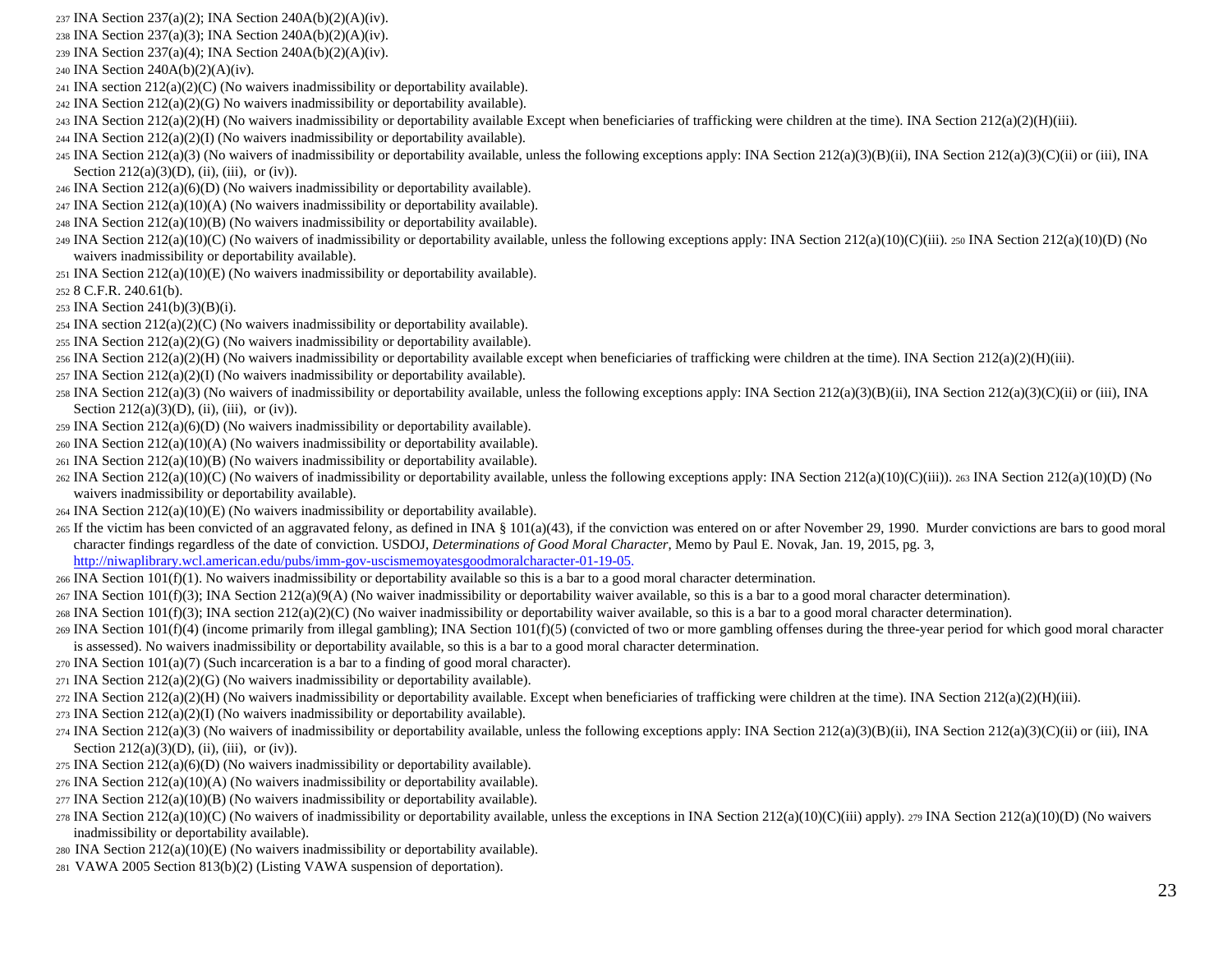<sup>282</sup> VAWA 2005 Section 813(b)(2) (Listing VAWA cancellation of removal).

- <sup>283</sup> INA Section 241(a)(5); LIFE Act Amendments of 2000, § 1505(c); 8 C.F.R. § 241.8(d).
- <sup>284</sup> VAWA 2005 Section 813(b)(2). The language "cases under the Violence Against Women Act of 1994" should cover all VAWA self-petitioners including VAWA NACARA, however since VAWA NACARA was created in 1996 it may take advocacy to ensure that all VAWA self-petitioners defined in INA Section 101(a)(51) are treated in the same way in terms of the getting DHS to exercise its discretion to not reinstate removal in cases of all VAWA self-petitioners including VAWA NACARA applicants.
- <sup>285</sup> VAWA 2005 Section 813(b)(2) ("Cases under the Violence Against Women Act of 1994" are VAWA self-petitioners").
- <sup>286</sup> Section 1506(c)(2) of the Violence Against Women Act of 2000 as amended by Section 825(b) of VAWA 2005. There is no INA citation for these statutory amendments because VAWA 2000 and VAWA 2005 amended VAWA suspension of deportation laws as they were as INA Section 244(a)(3) as in effect on March 31, 1997. On April 1, 1997 Section 244 of the INA became Temporary Protected Status and the prior INA section 224 was repealed. However, despite the repeal of the statute INA Section 244(a)(3) as in effect on March 31, 1997, VAWA suspension of deportation as a form of immigration relief is still an available remedy for battered immigrants who had been placed in deportation or exclusion proceedings before April 1, 1997. According to VAWA 2000 Section 1506(c)(2)(A)(1)(II) the motions to reopen allowed by this section are in addition to the motions to reopen available under INA Section 240(c)(7)(C)(iv). Leslye E. Orloff and Faiza Chappell,

Violence Against Women Act (VAWA) Suspension Of Deportation As Created in 1994 With VAWA 2000, And 2005 Amendments, VAWA Suspension Of Deportation, NIWAP, April 2, 2020, [http://niwaplibrary.wcl.american.edu/pubs/vawa-suspension-of-deportation-interliniated-statute.](http://niwaplibrary.wcl.american.edu/pubs/vawa-suspension-of-deportation-interliniated-statute)

- <sup>287</sup> VAWA 2000 Section 1506(c)(2)(A)(i)(bb).
- <sup>288</sup> USDOJ, MEMORANDUM: Operating Policy and Procedure Memorandum 97-9: Motions for Prima Facie Determination and Verification Requests for Battered Spouses and Children, [http://niwaplibrary.wcl.american.edu/pubs/prima-facie-verification-requests.](http://niwaplibrary.wcl.american.edu/pubs/prima-facie-verification-requests)
- 289 VAWA 2000 Section 1506(c)(2)(A)(ii) (The prima facie determination in a VAWA cancellation of removal case makes the victim a qualified immigrant for both stay of removal and public benefits purposes. Qualified immigrant is defined in 8 U.S.C. 1641).
- <sup>290</sup> INA Section 240(c)(7)(A); INA Section 240(c)(7)(C)(iv).
- <sup>291</sup> INA Section 240(c)(7)(C)(iv)(II).
- <sup>292</sup> USDOJ, MEMORANDUM: Operating Policy and Procedure Memorandum 97-9: Motions for Prima Facie Determination and Verification Requests for Battered Spouses and Children, [http://niwaplibrary.wcl.american.edu/pubs/prima-facie-verification-requests.](http://niwaplibrary.wcl.american.edu/pubs/prima-facie-verification-requests)
- $293$  INA Section 240(c)(7)(C)(iv) (The prima facie determination in a VAWA cancellation of removal case makes the victim a qualified immigrant for both stay of removal and public benefits purposes. Qualified immigrant is defined in 8 U.S.C. 1641).
- 294 8 U.S.C. § 1255 note; Nicaraguan Adjustment and Central American Relief Act, Pub. L. No. 105-100 § 202(d)(3), 111 Stat. 2195 (1997) (codified at 8 U.S.C. § 1101). Section 309(g)(2) of the Illegal Immigration Reform and Immigrant Responsibility Act of 1996 (IIRIIRA) (Public Law 104-208; division C; 110 Stat. 3009-627).
- 295 8 U.S.C. § 1255 note; Nicaraguan Adjustment and Central American Relief Act, Pub. L. No. 105-100 § 202(d)(3), 111 Stat. 2195 (1997) (codified at 8 U.S.C. § 1101). Section 309(g)(2) of the Illegal Immigration Reform and Immigrant Responsibility Act of 1996 (IIRIIRA) (Public Law 104-208; division C; 110 Stat. 3009-627) See the column on this chart that describes the handing of motions to reopen deportation, exclusion, and removal proceedings in cases of VAWA self-petitioners.).
- <sup>296</sup> Section 1506(c)(2) of the Violence Against Women Act of 2000 as amended by Section 825(b) of VAWA 2005. There is no INA citation for these statutory amendments because VAWA 2000 and VAWA 2005 amended VAWA suspension of deportation laws as they were as INA Section 244(a)(3) as in effect on March 31, 1997. On April 1, 1997 Section 244 of the INA became Temporary Protected Status and the prior INA section 224 was repealed. However, despite the repeal of the statute INA Section 244(a)(3) as in effect on March 31, 1997, VAWA suspension of deportation as a form of immigration relief is still an available remedy for battered immigrants who had been placed in deportation or exclusion proceedings before April 1, 1997. According to VAWA 2000 Section 1506(c)(2)(A)(1)(II) the motions to reopen allowed by this section are in addition to the motions to reopen available under INA Section 240(c)(7)(C)(iv). Leslye E. Orloff and Faiza Chappell,
- Violence Against Women Act (VAWA) Suspension Of Deportation As Created in 1994 With VAWA 2000, And 2005 Amendments, VAWA Suspension Of Deportation, NIWAP, April 2, 2020, [http://niwaplibrary.wcl.american.edu/pubs/vawa-suspension-of-deportation-interliniated-statute.](http://niwaplibrary.wcl.american.edu/pubs/vawa-suspension-of-deportation-interliniated-statute)
- <sup>297</sup> Section 1506(c)(2) of the Violence Against Women Act of 2000 as amended by Section 825(b) of VAWA 2005. There is no INA citation for these statutory amendments because VAWA 2000 and VAWA 2005 amended VAWA suspension of deportation laws as they were as INA Section 244(a)(3) as in effect on March 31, 1997. On April 1, 1997 Section 244 of the INA became Temporary Protected Status and the prior INA section 224 was repealed. However, despite the repeal of the statute INA Section 244(a)(3) as in effect on March 31, 1997, VAWA suspension of deportation as a form of immigration relief is still an available remedy for battered immigrants who had been placed in deportation or exclusion proceedings before April 1, 1997. According to VAWA 2000 Section 1506(c)(2)(A)(1)(II) the motions to reopen allowed by this section are in addition to the motions to reopen available under INA Section 240(c)(7)(C)(iv). Leslye E. Orloff and Faiza Chappell,
- Violence Against Women Act (VAWA) Suspension Of Deportation As Created in 1994 With VAWA 2000, And 2005 Amendments, VAWA Suspension Of Deportation, NIWAP, April 2, 2020, [http://niwaplibrary.wcl.american.edu/pubs/vawa-suspension-of-deportation-interliniated-statute.](http://niwaplibrary.wcl.american.edu/pubs/vawa-suspension-of-deportation-interliniated-statute)
- <sup>298</sup> INA Section 240(c)(7)(A); INA Section 240(c)(7)(C)(iv).
- <sup>299</sup> INA Section 240(c)(7)(A); INA Section 240(c)(7)(C)(iv).
- <sup>300</sup> INA Section 240(c)(7)(C)(iv)(II); VAWA 2000 Section 1506(c)(2)(A)(i)(bb).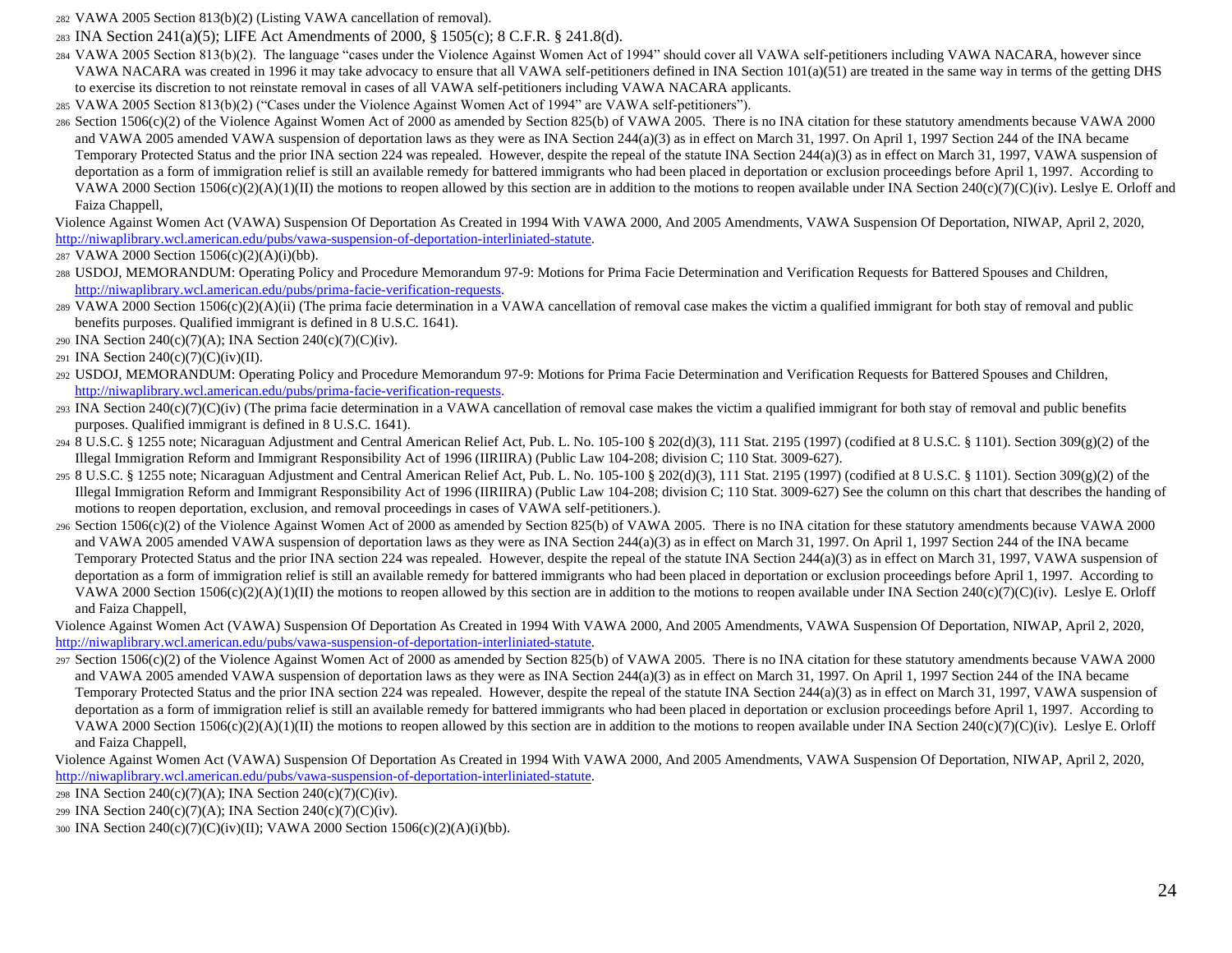301 INA Section 240(c)(7)(C)(iv) (The prima facie determination in a VAWA cancellation of removal case makes the victim a qualified immigrant for both stay of removal and public benefits purposes. Qualified immigrant is defined in 8 U.S.C. 1641). USDOJ, MEMORANDUM: Operating Policy and Procedure Memorandum 97-9: Motions for Prima Facie Determination and Verification Requests for Battered Spouses and Children, [http://niwaplibrary.wcl.american.edu/pubs/prima-facie-verification-requests.](http://niwaplibrary.wcl.american.edu/pubs/prima-facie-verification-requests) 

 $302$  INA Section 244(g); See VAWA 1994 §40703(b), 8 U.S.C. § 1254 (adding the "any credible evidence" standard to the Attorney General's requirements in considering petitions to suspend deportation). *See* USDOJ INS, MEMORANDUM: "Extreme Hardship" and Documentary Requirements Involving Battered Spouses and Children, Oct. 16, 1998,

[http://niwaplibrary.wcl.american.edu/pubs/virtue-memo-on-any-credible-evidence-memo;](http://niwaplibrary.wcl.american.edu/pubs/virtue-memo-on-any-credible-evidence-memo) *see also* Leslye Orloff, *Mandatory U-Visa Certification Unnecessarily Undermines the Purpose of the Violence Against Women Act's Immigration Protections and it's "Any Credible Evidence Rules" – A Call for Consistency*, GEO.J. GENDER & L., (2010)

<http://niwaplibrary.wcl.american.edu/pubs/call-for-consistency-mandatory-undermines-vawa> (article contains the full legislative and regulatory history of VAWA's any credible evidence rules). 303 INA § 240A(b)(2) (In acting on applications under this paragraph, the Attorney General shall consider any credible evidence relevant to the application. The determination of what evidence is credible and the weight to be given that evidence shall be within the sole discretion of the Attorney General).

<sup>303</sup>VAWA cancellation of removal was created by the Illegal Immigration Reform and Immigrant Responsibility Act of 1996, Pub.L.No. 104-208,110 Stat.3009 (1996) (codified as amended at scattered sections of 8 U.S.C.). *See* USDOJ INS, MEMORANDUM: "Extreme Hardship" and Documentary Requirements Involving Battered Spouses and Children, Oct. 16, 199[8,](http://niwaplibrary.wcl.american.edu/pubs/virtue-memo-on-any-credible-evidence-memo)  [http://niwaplibrary.wcl.american.edu/pubs/virtue-memo-on-any-credible-evidence-memo;](http://niwaplibrary.wcl.american.edu/pubs/virtue-memo-on-any-credible-evidence-memo) *see also* Leslye Orloff, *Mandatory U-Visa Certification Unnecessarily Undermines the Purpose of the Violence Against Women Act's Immigration Protections and it's "Any Credible Evidence Rules" – A Call for Consistency*, GEO.J. GENDER & L., (2010) <http://niwaplibrary.wcl.american.edu/pubs/call-for-consistency-mandatory-undermines-vawa> (article contains the full legislative and regulatory history of VAWA's any credible evidence rules).

<sup>304</sup> 8 U.S.C. § 1255 note; Nicaraguan Adjustment and Central American Relief Act, Pub. L. No. 105-100 § 202(d)(3), 111 Stat. 2195 (1997) (codified at 8 U.S.C. § 1101). Section 309(c)(5)(C)(iii) of the Illegal Immigration Reform and Immigrant Responsibility Act of 1996 (IIRIIRA) (Public Law 104-208; division C; 110 Stat. 3009-627); *Nicaragua Adjustment and Central American Relief Act with Violence Against Women Act 2000 and 2005 Amendment*, LEGAL MOMENTUM, [http://niwaplibrary.wcl.american.edu/pubs/nicaraguan-central-american-adjustment.](http://niwaplibrary.wcl.american.edu/pubs/nicaraguan-central-american-adjustment) *See* USDOJ INS, MEMORANDUM: "Extreme Hardship" and Documentary Requirements Involving Battered Spouses and Children, Oct. 16, 199[8, http://niwaplibrary.wcl.american.edu/pubs/virtue](http://niwaplibrary.wcl.american.edu/pubs/virtue-memo-on-any-credible-evidence-memo)[memo-on-anycredible-evidence-memo;](http://niwaplibrary.wcl.american.edu/pubs/virtue-memo-on-any-credible-evidence-memo) *see also* Leslye Orloff, *Mandatory U-Visa Certification Unnecessarily Undermines the Purpose of the Violence Against Women Act's Immigration Protections and it's "Any Credible Evidence Rules" – A Call for Consistency*, GEO.J. GENDER & L., (201[0\) http://niwaplibrary.wcl.american.edu/pubs/call-for-consistency-mandatory-undermines](http://niwaplibrary.wcl.american.edu/pubs/call-for-consistency-mandatory-undermines-vawa)[vawa](http://niwaplibrary.wcl.american.edu/pubs/call-for-consistency-mandatory-undermines-vawa) (article contains the full legislative and regulatory history of VAWA's any credible evidence rules).

<sup>305</sup> INA§ 202(a)(1)(J), 8 U.S.C. § 1154; *See* USDOJ INS, MEMORANDUM: "Extreme Hardship" and Documentary Requirements Involving Battered Spouses and Children, Oct. 16, 1998, [http://niwaplibrary.wcl.american.edu/pubs/virtue-memo-on-any-credible-evidence-memo;](http://niwaplibrary.wcl.american.edu/pubs/virtue-memo-on-any-credible-evidence-memo) *see also* Leslye Orloff, *Mandatory U-Visa Certification Unnecessarily Undermines the Purpose of the Violence Against Women Act's Immigration Protections and it's "Any Credible Evidence Rules" – A Call for Consistency*, GEO.J. GENDER & L., (2010)

<http://niwaplibrary.wcl.american.edu/pubs/call-for-consistency-mandatory-undermines-vawa> (article contains the full legislative and regulatory history of VAWA's any credible evidence rules). 306 INA §240A(e)(3), 8 U.S.C. 1229b(e)(3).

<sup>307</sup> INA §240A(e)(3), 8 U.S.C. 1229b(e)(3).

<sup>308</sup> See 8 CFR 274a.12(c)(10). <sup>309</sup> See 8 CFR 274a.12(c)(10).

- <sup>310</sup> See 8 CFR 274a.12(c)(10); *see also* I-881 Form Instructions, Instructions for Application for Suspension of Deportation or Special Rule Cancellation of Removal, DHS USCIS, pg. 10, [http://niwaplibrary.wcl.american.edu/pubs/vawa-nacara-form-instructions-i-881.](http://niwaplibrary.wcl.american.edu/pubs/vawa-nacara-form-instructions-i-881)
- 311 VAWA Manual, Chapter 1, §1 (March 2017[\), https://www.ilrc.org/sites/default/files/sample-pdf/vawa-7th-2017-ch\\_01.pdf](https://www.ilrc.org/sites/default/files/sample-pdf/vawa-7th-2017-ch_01.pdf) (Once the lawful permanent residency application is pending the applicant receives work authorization 8 CFR 274a.12(c)(9).

<sup>312</sup> 8 CFR 274a.12(c)(11).

- 313 Only citizens are fully protected from deportation. Non-citizens including those with visas and lawful permanent residency can be deported if they are convicted of committing crimes. Additionally, some immigrants who have received deferred action (agreement by DHS that their removal is a low priority) may still become subject to enforcement actions. Thus, the protections against deportation listed here may not provide full protection for immigrant victims.
- 314 Implementation of Section 1367 Information Provisions, DHS, pg. [4, http://niwaplibrary.wcl.american.edu/pubs/implementation-of-section-1367-all-dhs-instruction-002-02-001;](http://niwaplibrary.wcl.american.edu/pubs/implementation-of-section-1367-all-dhs-instruction-002-02-001) DHS Broadcast Message on New 384 Class of Admission Code, DH[S, http://niwaplibrary.wcl.american.edu/pubs/dhs-broadcast-class-admission-code.](http://niwaplibrary.wcl.american.edu/pubs/dhs-broadcast-class-admission-code) <sup>315</sup> Alina Husain and Leslye Orloff, *VAWA Confidentiality: Statutes, Legislative History, and Implementing Policy*, NIWAP, Feb. 22, 2017[, http://niwaplibrary.wcl.american.edu/pubs/vawa-confidentiality-statutes-leg-history;](http://niwaplibrary.wcl.american.edu/pubs/vawa-confidentiality-statutes-leg-history) Zachary B. Perez, Alina Husain, and Leslye E. Orloff, Quick Reference: VAWA Confidentiality Protections: Quoting Statutes, Regulations and Department of Homeland Security Policies, NIWAP, Mar. 29, 2019[,](http://niwaplibrary.wcl.american.edu/pubs/federal-law-quotes-vawa-confidentiality-protections_3-29-19)  http://niwaplibrary.wcl.american.edu/pubs/federal-law-quotes-vawa-confidentiality-protections 3-29-19; Confidentiality Under Violence Against Women Act (VAWA), NIWAP, [http://niwaplibrary.wcl.american.edu/pubs/conf-vawa-bro-3prongsofconfidentiality.](http://niwaplibrary.wcl.american.edu/pubs/conf-vawa-bro-3prongsofconfidentiality)

<sup>316</sup> INA Section 244 (as in effect on March 31, 1997).

317 Implementation of Section 1367 Information Provisions, DHS, pg. [4, http://niwaplibrary.wcl.american.edu/pubs/implementation-of-section-1367-all-dhs-instruction-002-02-001;](http://niwaplibrary.wcl.american.edu/pubs/implementation-of-section-1367-all-dhs-instruction-002-02-001) DHS Broadcast Message on New 384 Class of Admission Code, DH[S, http://niwaplibrary.wcl.american.edu/pubs/dhs-broadcast-class-admission-code.](http://niwaplibrary.wcl.american.edu/pubs/dhs-broadcast-class-admission-code) 

<sup>318</sup> Alina Husain and Leslye Orloff, *VAWA Confidentiality: Statutes, Legislative History, and Implementing Policy*, NIWAP, Feb. 22, 2017[, http://niwaplibrary.wcl.american.edu/pubs/vawa](http://niwaplibrary.wcl.american.edu/pubs/vawa-confidentiality-statutes-leg-history)[confidentiality-statutes-leg-history;](http://niwaplibrary.wcl.american.edu/pubs/vawa-confidentiality-statutes-leg-history) Zachary B. Perez, Alina Husain, and Leslye E. Orloff, Quick Reference: VAWA Confidentiality Protections: Quoting Statutes, Regulations and Department of Homeland Security Policies, NIWAP, Mar. 29, 2019, http://niwaplibrary.wcl.american.edu/pubs/federal-law-quotes-vawa-confidentiality-protections 3-29-19; Confidentiality Under Violence Against Women Act (VAWA), NIWAP, [http://niwaplibrary.wcl.american.edu/pubs/conf-vawa-bro-3prongsofconfidentiality.](http://niwaplibrary.wcl.american.edu/pubs/conf-vawa-bro-3prongsofconfidentiality)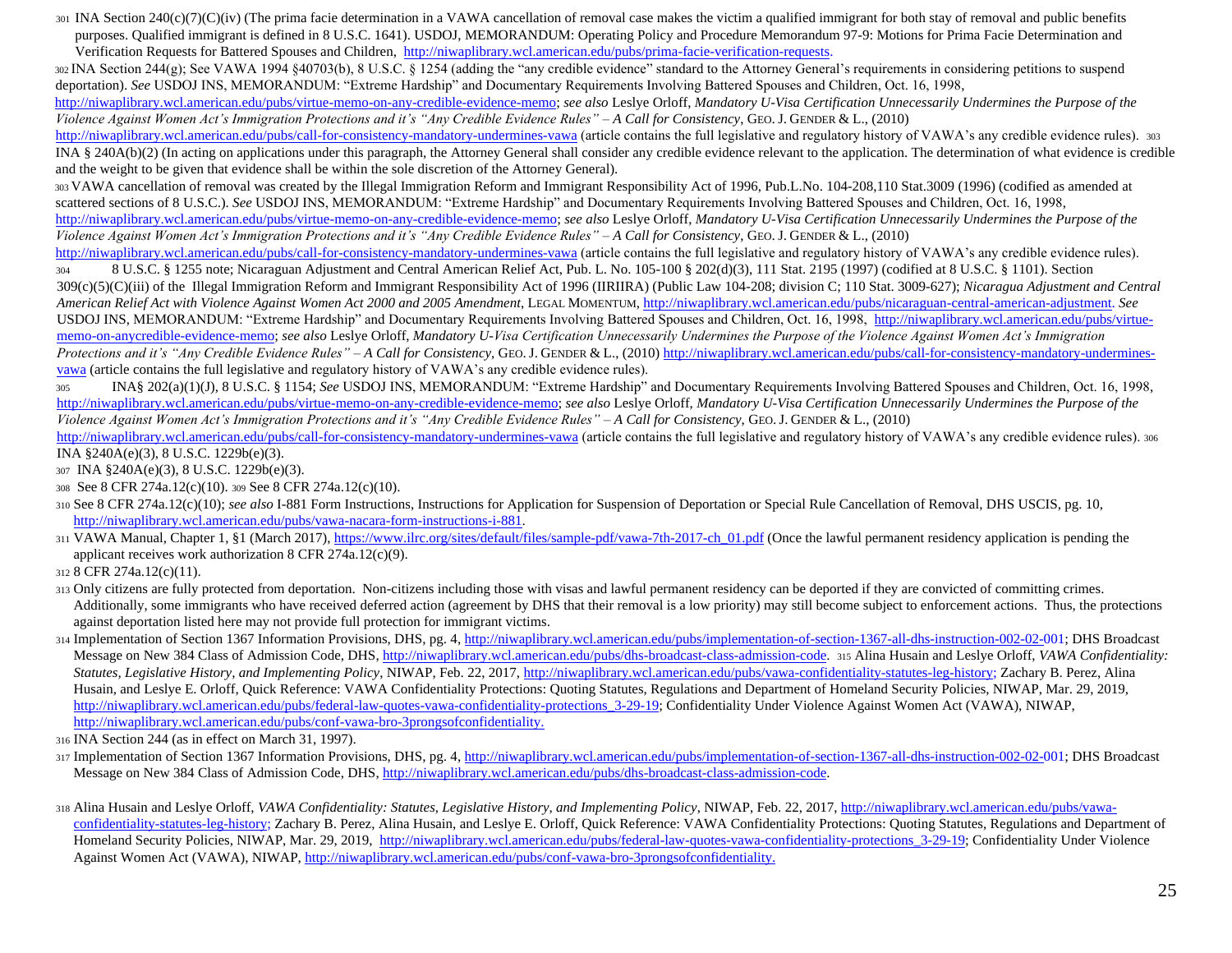<sup>319</sup> INA Section 240A(b)(2) and (3).

- 320 Implementation of Section 1367 Information Provisions, DHS, pg. [4, http://niwaplibrary.wcl.american.edu/pubs/implementation-of-section-1367-all-dhs-instruction-002-02-001;](http://niwaplibrary.wcl.american.edu/pubs/implementation-of-section-1367-all-dhs-instruction-002-02-001) DHS Broadcast Message on New 384 Class of Admission Code, DH[S, http://niwaplibrary.wcl.american.edu/pubs/dhs-broadcast-class-admission-code.](http://niwaplibrary.wcl.american.edu/pubs/dhs-broadcast-class-admission-code) <sup>321</sup> Alina Husain and Leslye Orloff, *VAWA Confidentiality: Statutes, Legislative History, and Implementing Policy*, NIWAP, Feb. 22, 2017[, http://niwaplibrary.wcl.american.edu/pubs/vawa-confidentiality-statutes-leg-history;](http://niwaplibrary.wcl.american.edu/pubs/vawa-confidentiality-statutes-leg-history) Zachary B. Perez, Alina Husain, and Leslye E. Orloff, Quick Reference: VAWA Confidentiality Protections: Quoting Statutes, Regulations and Department of Homeland Security Policies, NIWAP, Mar. 29, 2019, [http://niwaplibrary.wcl.american.edu/pubs/federal-law-quotes-vawa-confidentiality-protections\\_3-29-19;](http://niwaplibrary.wcl.american.edu/pubs/federal-law-quotes-vawa-confidentiality-protections_3-29-19) Confidentiality Under Violence Against Women Act (VAWA), NIWAP, [http://niwaplibrary.wcl.american.edu/pubs/conf-vawa-bro-3prongsofconfidentiality.](http://niwaplibrary.wcl.american.edu/pubs/conf-vawa-bro-3prongsofconfidentiality)
- <sup>322</sup> Section 309(f) of the Illegal Immigration Reform and Immigrant Responsibility Act of 1996 (IIRIIRA)(Public Law 104-208; division C; 110 Stat. 3009-627)
- 323 Implementation of Section 1367 Information Provisions, DHS, pg. [4, http://niwaplibrary.wcl.american.edu/pubs/implementation-of-section-1367-all-dhs-instruction-002-02-001;](http://niwaplibrary.wcl.american.edu/pubs/implementation-of-section-1367-all-dhs-instruction-002-02-001) DHS Broadcast Message on New 384 Class of Admission Code, DH[S, http://niwaplibrary.wcl.american.edu/pubs/dhs-broadcast-class-admission-code.](http://niwaplibrary.wcl.american.edu/pubs/dhs-broadcast-class-admission-code) <sup>324</sup> Alina Husain and Leslye Orloff, *VAWA Confidentiality: Statutes, Legislative History, and Implementing Policy*, NIWAP, Feb. 22, 2017, [http://niwaplibrary.wcl.american.edu/pubs/vawa-confidentiality-statutes-leg-history;](http://niwaplibrary.wcl.american.edu/pubs/vawa-confidentiality-statutes-leg-history) Zachary B. Perez, Alina Husain, and Leslye E. Orloff, Quick Reference: VAWA Confidentiality Protections: Quoting Statutes, Regulations and Department of Homeland Security Policies, NIWAP, Mar. 29, 2019, [http://niwaplibrary.wcl.american.edu/pubs/federal-law-quotes-vawa-confidentiality-protections\\_3-29-19;](http://niwaplibrary.wcl.american.edu/pubs/federal-law-quotes-vawa-confidentiality-protections_3-29-19) Confidentiality Under Violence Against Women Act (VAWA), NIWAP, [http://niwaplibrary.wcl.american.edu/pubs/conf-vawa-bro-3prongsofconfidentiality.](http://niwaplibrary.wcl.american.edu/pubs/conf-vawa-bro-3prongsofconfidentiality)
- <sup>325</sup> Deferred Action Basics, NATIONAL IMMIGRATION FORUM, April 15, 2016[, https://immigrationforum.org/article/deferred-action-basics/.](https://immigrationforum.org/article/deferred-action-basics/)
- 326 VAWA Application for Suspension of Deportation, EOIR-40 Form, USDOJ Executive Office for Immigration Review, pg. 1,[3, http://niwaplibrary.wcl.american.edu/pubs/eoir-40-form.](http://niwaplibrary.wcl.american.edu/pubs/eoir-40-form)
- 327 The Application for Cancellation of Removal and Adjustment of Status for Certain Nonpermanent Residents, U.S. DEP'T OF JUST[.,](http://niwaplibrary.wcl.american.edu/pubs/eoir-42b) [http://niwaplibrary.wcl.american.edu/pubs/eoir-42b.](http://niwaplibrary.wcl.american.edu/pubs/eoir-42b)
- <sup>328</sup> *See also* I-881 Form Instructions, Instructions for Application for Suspension of Deportation or Special Rule Cancellation of Removal, DHS USCIS, pg. 3, [http://niwaplibrary.wcl.american.edu/pubs/vawa-nacara-form-instructions-i-881.](http://niwaplibrary.wcl.american.edu/pubs/vawa-nacara-form-instructions-i-881)
- <sup>329</sup> I-360 Form Instructions, Instructions for Petition for Amerasian, Widow(er), DHS USCI[S, http://niwaplibrary.wcl.american.edu/pubs/i-360.](http://niwaplibrary.wcl.american.edu/pubs/i-360)
- <sup>330</sup> USDOJ, MEMORANDUM: Operating Policy and Procedure Memorandum 97-9: Motions for Prima Facie Determination and Verification Requests for Battered Spouses and Children, [http://niwaplibrary.wcl.american.edu/pubs/prima-facie-verification-requests.](http://niwaplibrary.wcl.american.edu/pubs/prima-facie-verification-requests)
- <sup>331</sup> Catherine Longville and Leslye E. Orloff, *Programs Open to Immigrant Victims and All Immigrants Without Regard to Immigration Status*, NIWAP, May 22, 2014, [http://niwaplibrary.wcl.american.edu/pubs/programs-open-to-all-immigrants;](http://niwaplibrary.wcl.american.edu/pubs/programs-open-to-all-immigrants) Government Policies: Emergency Shelter Transitional Housing for Immigrant Victims, NIWAP, Feb. 22, 2017, [http://niwaplibrary.wcl.american.edu/pubs/gov-docs-sheltertransitionalhousing.](http://niwaplibrary.wcl.american.edu/pubs/gov-docs-sheltertransitionalhousing)
- 332 USDOJ, MEMORANDUM: Operating Policy and Procedure Memorandum 97-9: Motions for Prima Facie Determination and Verification Requests for Battered Spouses and Children, [http://niwaplibrary.wcl.american.edu/pubs/prima-facie-verification-requests.](http://niwaplibrary.wcl.american.edu/pubs/prima-facie-verification-requests)
- <sup>333</sup> Catherine Longville and Leslye E. Orloff, *Programs Open to Immigrant Victims and All Immigrants Without Regard to Immigration Status*, NIWAP, May 22, 2014, [http://niwaplibrary.wcl.american.edu/pubs/programs-open-to-all-immigrants;](http://niwaplibrary.wcl.american.edu/pubs/programs-open-to-all-immigrants) Government Policies: Emergency Shelter Transitional Housing for Immigrant Victims, NIWAP, Feb. 22, 2017, [http://niwaplibrary.wcl.american.edu/pubs/gov-docs-sheltertransitionalhousing.](http://niwaplibrary.wcl.american.edu/pubs/gov-docs-sheltertransitionalhousing)
- 334 Although VAWA self-petitioners will receive access to some state and federal public benefits earlier in the process than VAWA NACARA recipients who are lawful permanent residents the benefits laws that apply to VAWA NACARA recipients in most states will be similar to what self-petitioners receive. If you are seeking assistance determining what your immigrant victim client is eligible for with regard to benefits and services in your state contact NIWAP for technical assistance at (202) 274-4457 or info@niwap.org.
- <sup>335</sup> Cecilia Olavarria, Amanda Baran, Leslye Orloff, and Grace Huang, Public Benefits Access for Battered Immigrant Women and Children, NIWA[P,](http://niwaplibrary.wcl.american.edu/pubs/ch4-2-public-bens-access-battered-immigrants)  [http://niwaplibrary.wcl.american.edu/pubs/ch42-public-bens-access-battered-immigrants.](http://niwaplibrary.wcl.american.edu/pubs/ch4-2-public-bens-access-battered-immigrants)

<sup>336</sup> Catherine Longville and Leslye E. Orloff, *Programs Open to Immigrant Victims and All Immigrants Without Regard to Immigration Status*, NIWAP, May 22, 2014, [http://niwaplibrary.wcl.american.edu/pubs/programs-open-to-all-immigrants;](http://niwaplibrary.wcl.american.edu/pubs/programs-open-to-all-immigrants) Government Policies: Emergency Shelter Transitional Housing for Immigrant Victims, NIWAP, Feb. 22, 2017, [http://niwaplibrary.wcl.american.edu/pubs/gov-docs-sheltertransitionalhousing;](http://niwaplibrary.wcl.american.edu/pubs/gov-docs-sheltertransitionalhousing) Cecilia Olavarria, Amanda Baran, Leslye Orloff, and Grace Huang, Access To Programs And Services That Can Help Battered Immigrants, NIWAP[, http://niwaplibrary.wcl.american.edu/pubs/ch4-1-access-to-services-helpbatteredimm.](http://niwaplibrary.wcl.american.edu/pubs/ch4-1-access-to-services-helpbatteredimm)

<sup>&</sup>lt;sup>i</sup> Self-Petitioning Battered or Abused Spouses and Children, 61 Fed. Reg. 13061, 13066-7 (Mar. 26. 1996); 8 C.F.R. 204.2 (e)(2)(v); INA Section 204(a)(1)(A)(iii)(II)(bb); NA Section  $204(a)(1)(A)(iv)$ ; INA Section  $204(a)(1)(B)(vii)(II)$ ; INA Section  $204(a)(1)(B)(ii)(II)(bb)$ ; NA Section  $204(a)(1)(B)(iii)$ : NA Section  $204(a)(1)(C)$ .

ii USDOJ, *Determinations of Good Moral Character*, Memo by Paul E. Novak, 3-4 (Jan. 19, 2015), [http://niwaplibrary.wcl.american.edu/pubs/imm-gov-uscismemoyatesgoodmoralcharacter-01-19-](http://niwaplibrary.wcl.american.edu/pubs/imm-gov-uscismemoyatesgoodmoralcharacter-01-19-05) [05](http://niwaplibrary.wcl.american.edu/pubs/imm-gov-uscismemoyatesgoodmoralcharacter-01-19-05) (In determining whether for purposes of good moral character the disqualifying act or conviction was connected to the battering or extreme cruelty the adjudicator must consider the full history of the domestic violence in the case including the victim's need to escape the abusive relationship, the perpetrators role in compelling or coercing the victim to commit the act or crime and the circumstances surrounding the act or conviction including the abusive relationship.).

iii USDOJ, *Determinations of Good Moral Character*, Memo by Paul E. Novak, 2 (Jan. 19, 2015)[, http://niwaplibrary.wcl.american.edu/pubs/imm-gov-uscismemoyatesgoodmoralcharacter-01-19-05.](http://niwaplibrary.wcl.american.edu/pubs/imm-gov-uscismemoyatesgoodmoralcharacter-01-19-05)

<sup>&</sup>lt;sup>iv</sup> This does not require a finding that the waiver would be granted to the victim, only whether under the statute a waiver request could be filed along with the victim's visa application or application for lawful permanent residency[. http://niwaplibrary.wcl.american.edu/pubs/uscis-good-moral-character-memo-1-19-05](http://niwaplibrary.wcl.american.edu/pubs/uscis-good-moral-character-memo-1-19-05) page 3

<sup>v</sup> USDOJ, *Determinations of Good Moral Character*, Memo by Paul E. Novak, 3-4 (Jan. 19, 2015)[, http://niwaplibrary.wcl.american.edu/pubs/imm-gov-uscismemoyatesgoodmoralcharacter-01-19-](http://niwaplibrary.wcl.american.edu/pubs/imm-gov-uscismemoyatesgoodmoralcharacter-01-19-05)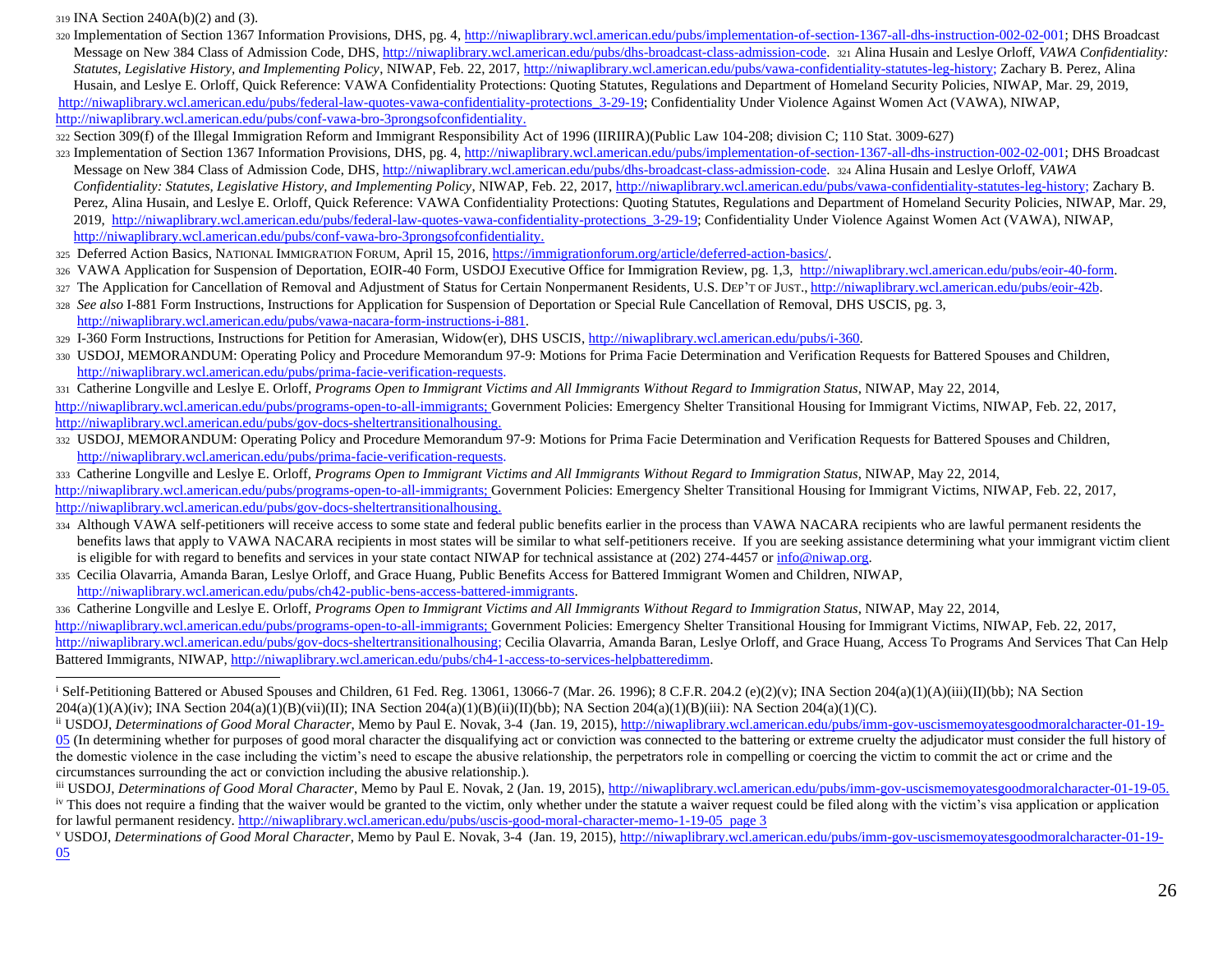vi INA § 212(a)(4)(E); Public Charge: Inadmissibility on Public Charge Grounds, 84 Fed. Reg. 157 (Aug. 14, 2019) (to be codified at 8 C.F.R. pt. 103, 212, 213, 214, 245, and 248) ("this rule does not create any penalty or disincentive for past, current, or future receipt of public benefits by U.S. citizens or aliens whom Congress has exempted from the public charge ground of inadmissibility. This rule does not apply to U.S. citizens, even if the U.S. citizen is related to an alien subject to the public charge ground of inadmissibility. The rule also does not apply to aliens whom Congress exempted from the public charge ground of inadmissibility (such as asylees, refugees, or other vulnerable populations listed as exempt in this final rule). Nor does this rule apply to aliens for whom DHS has statutory discretion to waive this ground of inadmissibility, if DHS has exercised such discretion").

vii *See* I-601 Form Instructions, Instruction for Application for Waiver of Grounds of Inadmissibility, DHS USCIS, 2[, https://www.uscis.gov/i-601.](https://www.uscis.gov/i-601) Under INA Section 212(a)(6)(A)(i), the unlawful presence may be for unlawful entry at a place other than a port of entry or for being present in the U.S. without being admitted or paroled. INA Section 212(a)(6)(A)(ii) provides a VAWA selfpetitioner waiver for each of these grounds that applies to all VAWA self-petitioners described in INA Section 101(a)(51). Under INA Section 212(a)(9)(B)(ii) the unlawful presence also includes visa overstays and immigrants who remain in the U.S. after violating the terms of their visas for more than 180 days which results in a 3 year bar to admissibility to the U.S. (INA Section  $212(a)(9)(B)(i)(I)$  or more than a year which creates a 10 year bar to admissibility to the U.S. (INA Section 212(a)(9)(B)(i)(II)) as well as immigrants who are unlawfully present as defined by INA Section 212(a)(6)(A)(i). INA Section 212(a)(9)(B)(iii) provides exceptions to the 3 and 10 year bars imposed by INA Section 212(a)(9)(B)(i) for: minors INA Section 212(a)(9)(B)(iii)(I)(the time a minor spends in the U.S. under the age of 18 does not count toward unlawful presence); Asylees INA Section  $212(a)(9)(B)(iii)(I)(the time that an asympleant has a bona fide application for$ asylum pending does not count toward the bars unless the asylum applicant works without authorization; Family unity INA Section  $212(a)(9)(B)(iii)(III)$  time as beneficiaries of family unity is not counted). *See* Battered Immigrants INA Section 212(a)(9)(B)(iii)(IV) (discussing exemption from unlawful presence where connected to the battering or extreme cruelty). *See* USCIS, Adjustment of Status for VAWA Self-Petitioner Who is Present Without Inspection, Memo from Michael L. Aytes, April 11, 2008[, http://niwaplibrary.wcl.american.edu/pubs/adjust-status-present-without](http://niwaplibrary.wcl.american.edu/pubs/adjust-status-present-without-inspection)[inspection](http://niwaplibrary.wcl.american.edu/pubs/adjust-status-present-without-inspection) (for DHS guidance on the matter); Fact Sheet: USIC Issues Guidance for Approved Violence Against Women Act (VAWA) Self-Petitioners, USCIS, April 21, 2008, [http://niwaplibrary.wcl.american.edu/pubs/uscisguidancevawafactsheet;](http://niwaplibrary.wcl.american.edu/pubs/uscisguidancevawafactsheet) Victims of severe forms of human trafficking, INA Section 212(a)(9)(B)(iii)(V) (who demonstrate that the human trafficking was at least one central reason for the unlawful presence).

viii INA Section 212(a)(6)(A) waiver included in the exemption from the 3 and 10 year bars for battered immigrants. viii *See* I-601 Form Instructions, Instruction for Application for Waiver of Grounds of Inadmissibility, DHS USCIS 2[, https://www.uscis.gov/i-601;](https://www.uscis.gov/i-601) Under INA Section 212(a)(6)(A)(i) The unlawful presence may be for unlawful entry at a place other than a port of entry or for being present in the U.S. without being admitted or paroled. INA Section  $212(a)(6)(A)(ii)$  provides a VAWA self-petitioner waiver for each of these grounds that applies to all VAWA self-petitioners described in INA Section 101(a)(51). Under INA Section 212(a)(9)(B)(ii) the unlawful presence also includes visa overstays and immigrants who remain in the U.S. after violating the terms of their visas for more than 180 days which results in a 3 year bar to admissibility to the U.S. (INA Section 212(a)(9)(B)(i)(I)) or more than a year which creates a 10 year bar to admissibility to the U.S. (INA Section  $212(a)(9)(B)(i)(II)$  as well as immigrants who are unlawfully present as defined by INA Section  $212(a)(6)(A)(i)$ . INA Section  $212(a)(9)(B)(iii)$  provides exceptions to the 3 and 10 year bars imposed by INA Section 212(a)(9)(B)(i) for: Battered Immigrants INA Section 212(a)(9)(B)(iii)(IV) exempted from unlawful presence where connected to the battering or extreme cruelty; *See* USCIS, Adjustment of Status for VAWA Self-Petitioner Who is Present Without Inspection, Memo from Michael L. Aytes, April 11, 2008[, http://niwaplibrary.wcl.american.edu/pubs/adjust-status](http://niwaplibrary.wcl.american.edu/pubs/adjust-status-present-without-inspection)[present-without-inspection;](http://niwaplibrary.wcl.american.edu/pubs/adjust-status-present-without-inspection) Fact Sheet: USIC Issues Guidance for Approved Violence Against Women Act (VAWA) Self-Petitioners, USCIS, April 21, 2008, [http://niwaplibrary.wcl.american.edu/pubs/uscisguidancevawafactsheet.](http://niwaplibrary.wcl.american.edu/pubs/uscisguidancevawafactsheet)

<sup>ix</sup> Self-Petitioning Battered or Abused Spouses and Children, 61 Fed. Reg. 13061, 13066-7 (Mar. 26. 1996); 8 C.F.R. 204.2 (e)(2)(v); INA Section 204(a)(1)(A)(iii)(II)(bb); NA Section  $204(a)(1)(A)(iv)$ ; INA Section  $204(a)(1)(B)(vi)(II)$ ; INA Section  $204(a)(1)(B)(ii)(II)(bb)$ ; NA Section  $204(a)(1)(B)(iii)$ : NA Section  $204(a)(1)(C)$ 

x Since VAWA self-petitioners are seeking legal immigration status as abused spouses, children or parents of U.S. citizens or abused spouses or children of lawful permanent residents there are certain grounds of inadmissibility for which self-petitioners would not need a waiver because the grounds of inadmissibility would not apply in VAWA self-petition cases. These are:

- INA § 212(a)(5)(A) (Labor certification violations. This inadmissibility ground applies only to members of professions holding advanced degrees, immigrants of exceptional ability, skilled workers, professionals, or unskilled or temporary workers performing work for which qualified workers are not available in the U.S.);
- INA § 212(a)(5)(B) (Unqualified physicians. This inadmissibility ground applies only to members of professions holding advanced degrees, immigrants of exceptional ability, skilled workers, professionals, or unskilled or temporary workers performing work for which qualified workers are not available in the U.S.);
- INA § 212(a)(5)(C) (Uncertified foreign health-care workers. This inadmissibility ground only applies to immigrants who enter the U.S. for the purpose of performing labor as a health-care worker of physician. VAWA self-petitioners are seeking lawful permanent residency based on their spousal or parent child relationship to a U.S. citizen or lawful permanent resident who subjected them to battering or extreme cruelty);
- INA § 212(a)(6)(G) (Student (F) visa holders who violated the terms of their (F) student visa by receiving public elementary school education or receiving public secondary education for more than an aggregate priod of time of one year and failed to repay the secondary school for the full unsubsidized cost of their education.)

xi *See* I-601 Form Instructions, Instruction for Application for Waiver of Grounds of Inadmissibility, DHS USCIS 2[, https://www.uscis.gov/i-601.](https://www.uscis.gov/i-601)

<sup>xii</sup> *See* INA§ 212(a)(9)(C). In the case that a victim leaves the U.S., or was removed and had an *in absentia* order, there is no specific waiver for VAWA self-petitioners. Additionally, upon reentry the victim would be subject to reinstatement under the removal order and trigger the permanent bar in INA§ 212(a)(9)(C). *See also* INA§ 212(a)(9)(C)(iii) (For VAWA self-petitioners, the permanent bar may demonstrate that they qualify for the exception to the permanent bar by filing a VAWA-specific waiver on Form I-601), it is important to note that when such a waiver is granted, the victim would still be subject to the reinstatement of a removal order. However, filing the Form I-601 waiver application coupled with a Form I-212 Application for Permission to Reapply for Permission to Reenter the United States after Removal or Deportation *may* allow VAWA self-petitioners to overcome the reinstatement of an old removal order. The I-601 waiver will pardon the permanent bar, while a nunc pro tunc I-212 application for advance permission to reapply for admission may "cure" the unlawful reentry, thus removing one of the requirements for reinstatement. In requesting permission to reenter on Form I-212, it can be useful to note in the application that Congress in Section 813(b) Violence Against Women and Department of Justice Reauthorization Act of 2005 (title IX of Public Law 109–162; 119 Stat. 3080)(Violence Against Women Act of 2005) included the following "Sense of Congress" encouraging the Department of Homeland Security to grant this permission to reenter after removal or deportation for VAWA self-petitioners, VAWA cancellation of removal and suspension of deportation applicants, and for U and T visa applicants. The text of Section 813(b) of the Violence Against Women Act of 2005 states:

(b) DISCRETION TO CONSENT TO AN ALIEN'S REAPPLICATION FOR ADMISSION.—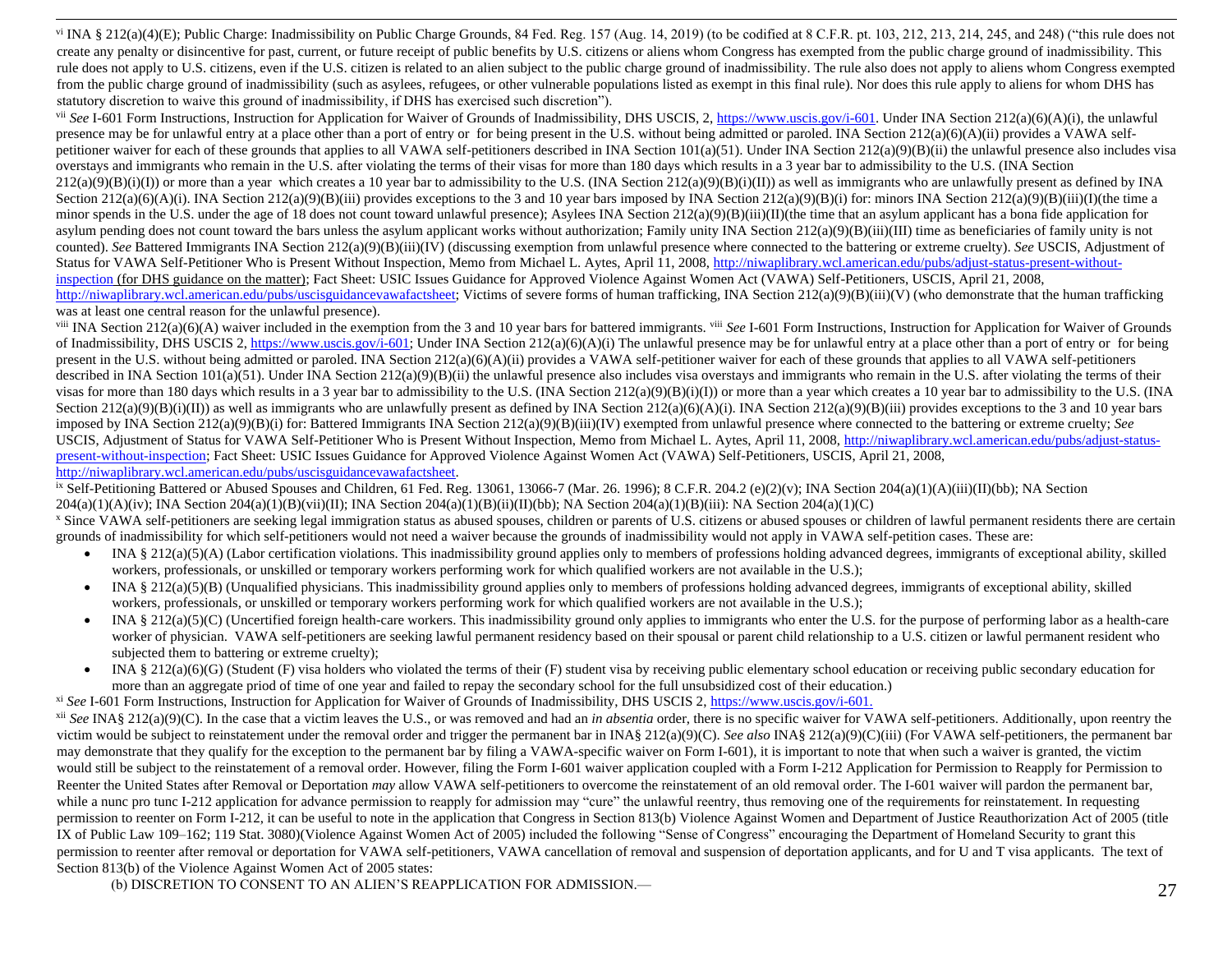(1) IN GENERAL.—The Secretary of Homeland Security, the Attorney General, and the Secretary of State shall continue to have discretion to consent to an alien's reapplication for admission after a previous order of removal, deportation, or exclusion.

(2) SENSE OF CONGRESS.—It is the sense of Congress that the officials described in paragraph (1) should particularly consider exercising this authority in cases under the Violence Against Women Act of 1994, cases involving nonimmigrants described in subparagraph (T) or (U) of section 101(a)(15) of the Immigration and Nationality Act (8 U.S.C. 1101(a)(15)), and relief under section 240A(b)(2) or 244(a)(3) of such Act (as in effect on March 31, 1997) pursuant to regulations under section 212.2 of title 8, Code of Federal Regulations.

The regulations regarding applying for and the process for adjudicating requests for consent to reapply after deportation or removal are described in detail in 8 C.F.R 212.2.

<sup>xiii</sup> INA Section 101(f)(3); INA Section 212(a)(2)(A)(i)(I) (grounds of inadmissibility-convicted of, or has admitted to, committing acts of moral turpitude, other than (1) purely political crimes or (2) petty offenses or crimes committed both when the alien was under 18 years of age and more than five years before applying for a visa for admission) ; INA Section 212(h)(1)(C)(waiver available for battered spouse or child self-petitioner with DHS agreement to a favorable exercise of discretion); *See* USDOJ, *Determinations of Good Moral Character*, Memo by Paul E. Novak (Jan. 19, 2015), [http://niwaplibrary.wcl.american.edu/pubs/imm-gov-uscismemoyatesgoodmoralcharacter-01-19-05.](http://niwaplibrary.wcl.american.edu/pubs/imm-gov-uscismemoyatesgoodmoralcharacter-01-19-05)

xiv INA Section 101(f)(3); INA Section 212(a)(2)(B) (grounds of inadmissibility for someone who was convicted of 2 or more offenses (other than purely political offenses), regardless of whether they arose out of a single scheme or the conviction was in a single trial, for which the aggregate sentences to confinement were 5 years or more); INA Section 212(h)(1)(C)(waiver available for battered spouse or child self-petitioner with DHS agreement to a favorable exercise of discretion); *See* USDOJ, *Determinations of Good Moral Character*, Memo by Paul E. Novak (Jan. 19, 2015), [http://niwaplibrary.wcl.american.edu/pubs/imm-gov-uscismemoyatesgoodmoralcharacter-01-19-05.](http://niwaplibrary.wcl.american.edu/pubs/imm-gov-uscismemoyatesgoodmoralcharacter-01-19-05)

<sup>xv</sup> INA Section 101(f)(3); INA Section 212(a)(2)(D) (ground of inadmissibility prostitution within the last 10 years before filing the VAAW self-petition); INA Section 212(h)(1)(C)(waiver available for battered spouse or child self-petitioner with DHS agreement to a favorable exercise of discretion); *See* USDOJ, *Determinations of Good Moral Character*, Memo by Paul E. Novak (Jan. 19, 2015), [http://niwaplibrary.wcl.american.edu/pubs/imm-gov-uscismemoyatesgoodmoralcharacter-01-19-05.](http://niwaplibrary.wcl.american.edu/pubs/imm-gov-uscismemoyatesgoodmoralcharacter-01-19-05)

 $xvi$  INA Section 212(a)(1)(E) renders immigrants inadmissible who have committed serious criminal offenses in the U.S., who claimed immunity from prosecution and left the United States who have not submitted fully to the jurisdiction of a court in the United States. Serious criminal offenses is defined in Section 101(h) to include any felony, reckless driving or driving while intoxicated or under the influence if the crime involved injury to another person, and any crime of violence defined in 18 U.S.C. Section 16 as an offense that has as an element the use, attempted use or threatened use of physical force against a person or property of another, or any other offense that is a felony that by its nature involves a substantial risk of physical force against the person of a property of another may be used in the course of committing the offense. Waiver authorized by INA Section 212(h)(1)(C) for VAWA self-petitioners.

<sup>xvii</sup> INA Section 101(f)(3); INA Section 212(a)(2)(A)(i)(II)(grounds of inadmissibility convicted or admitted to violating controlled substance laws); INA Section 212(h)(1)(C)(waiver available for battered spouse or child self-petitioner for a single offense of simple possession of 30 grams or less of marijuana with DHS agreement to a favorable exercise of discretion); *See* USDOJ, *Determinations of Good Moral Character*, Memo by Paul E. Novak, 3 (Jan. 19, 2015)[, http://niwaplibrary.wcl.american.edu/pubs/imm-gov-uscismemoyatesgoodmoralcharacter-01-19-05.](http://niwaplibrary.wcl.american.edu/pubs/imm-gov-uscismemoyatesgoodmoralcharacter-01-19-05) *See also,* INA § 212(a)(2)(A)(i)(II) (Violation of any other laws or regulations related to controlled substances makes the VAWA self-petitioner inadmissible. A conviction is not required. See INA §  $212(a)(2)(A)(ii)$  for limited exceptions for certain under 18 year old offenders and for cases in which the maximum penalty possible for the crime did not exceed imprisonment for one year and if there was a conviction the sentence did not exceed 6 months (regardless of the extent to which the sentence was ultimately executed).

<sup>xviii</sup> INA § 212(a)(7)(A) and (B); *See* Waiver by Joint Action of Consular and Immigration Officers of Passport and Visa Requirements, 22 C.F.R. § 41.3 (2014) (in determining whether VAWA selfpetitioners qualify for the 212(d)(4)(A) waiver for unforeseen emergency in individual cases of 212(a)(7)'s inadmissibility grounds applicable to any immigrant or nonimmigrant without a valid passport, nonimmigrant visa, or border crossing ID at the time of application for admission to the United States, a self-petitioner will only qualify if they meet the emergent circumstances specifically listed in 22 C.F.R. § 41.3). Most VAWA self-petitioners will not meet the limited exceptions in this regulation and thus typically seek admissions through the victim's application for adjustment of status to lawful permanent residency and address inadmissibility waivers and exceptions they are eligible for in the context of adjudication of that application.

xix INA 212(a)(9)(C); See I-601 Form Instructions, Instruction for Application for Waiver of Grounds of Inadmissibility, DHS USCIS 2[, https://www.uscis.gov/i-601;](https://www.uscis.gov/i-601) Waiver available under INA Section  $212(a)(9)(C)(iii)$  for VAWA self-petitioners where there is a connection between the battering or extreme cruelty and the self-petitioner's removal, departure, reentry, reentries, or attempted reentry into the United States.

<sup>xx</sup> INA Section 212(g)(1)(C) makes waivers available to VAWA self-petitioners of the health related grounds of inadmissibility related to communicable diseases in INA Section 212(a)(1(A)(i). Also, waivers are available for health related grounds for required vaccinations to immigrants who receive vaccination against preventable diseases. INA Section 212(g)(2).

xxi *See* USDOJ, *Determinations of Good Moral Character*, Memo by Paul E. Novak, 3 (Jan. 19, 2015)[, http://niwaplibrary.wcl.american.edu/pubs/imm-gov-uscismemoyatesgoodmoralcharacter-01-](http://niwaplibrary.wcl.american.edu/pubs/imm-gov-uscismemoyatesgoodmoralcharacter-01-19-05) [19-05](http://niwaplibrary.wcl.american.edu/pubs/imm-gov-uscismemoyatesgoodmoralcharacter-01-19-05) (For more detail on false testimony and good moral character in self-petitioner cases).

<sup>xxii</sup> INA Section 101(f)(6); INA Section 212(a)(6)(C)(i); INA Section 212(i); (Waivers available and good moral character may be found for VAWA self-petitioners who demonstrate extreme hardship to themselves or their citizen, lawful permanent resident or qualified immigrant parent or child. Qualified immigrant is defined to include the immigrants listed in 8 U.S.C. 1641.); INA Section 237(a)(1)(H)(ii) (waiver available for immigration related misrepresentation which will operate to waive removal and operates to waive deportation grounds of inadmissibility resulting from the fraud or misrepresentation). [http://niwaplibrary.wcl.american.edu/pubs/uscis-good-moral-character-memo-1-19-05.0](http://niwaplibrary.wcl.american.edu/pubs/uscis-good-moral-character-memo-1-19-05)

<sup>xxiii</sup> INA Section 101(f)(3)INA Section 212(a)(6)(E)(ground of inadmissibility); INA Section 212(d)(11)(waiver available for immigrants seeking lawful permanent residency as a family member of a U.S. citizen (spouse, child, unmarried son or daughter, married son or daughter, brother or sister) or lawful permanent resident (spouse, child, unmarried son or daughter) under INA § 203(a) may qualify for a waiver only if the immigrant encouraged, induced, assisted, abetted, or aided only an individual who at the time of such action was the immigrant's spouse, parent, son, or daughter (and no other individual) to enter the United States in violation of law); *See* USDOJ, *Determinations of Good Moral Character*, Memo by Paul E. Novak, 3 (Jan. 19, 2015), [http://niwaplibrary.wcl.american.edu/pubs/imm-gov-uscismemoyatesgoodmoralcharacter-01-19-05.](http://niwaplibrary.wcl.american.edu/pubs/imm-gov-uscismemoyatesgoodmoralcharacter-01-19-05)

xxiv INA § 212(a)(6)(E); INA § 274(C); 212(d)(12)(VAWA self-petitioners would be eligible for the 212(d)(12) exception as spouses and children of lawful permanent residents or as spouses, children or parents of U.S. citizens.)